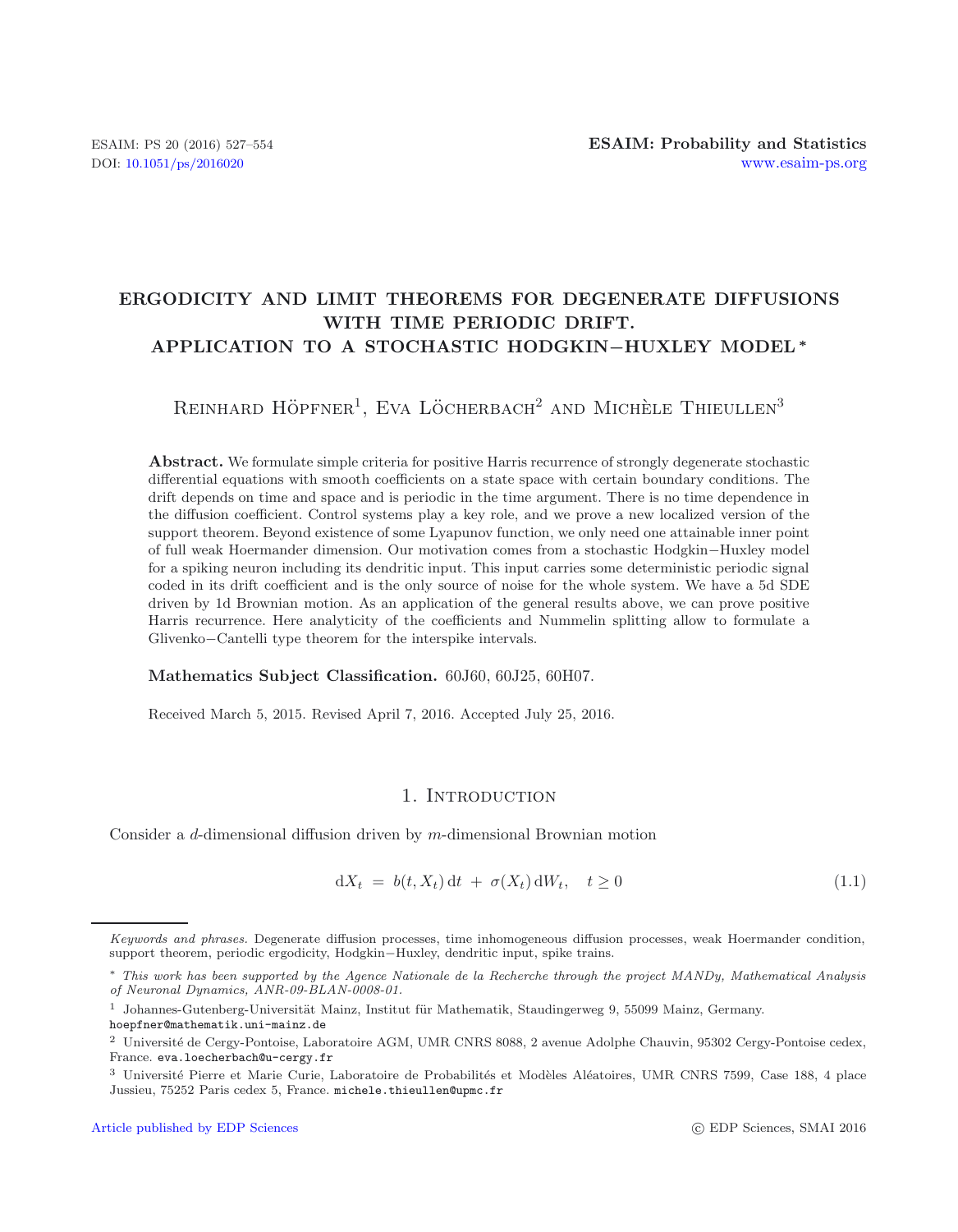where  $m \leq d$ , with smooth (and sometimes even analytic) coefficients

<span id="page-1-3"></span>
$$
b(t,x) = \begin{pmatrix} b^1(t,x) \\ \vdots \\ b^d(t,x) \end{pmatrix}, \quad \sigma(x) = \begin{pmatrix} \sigma^{1,1}(x) & \dots & \sigma^{1,m}(x) \\ \vdots & & \vdots \\ \sigma^{d,1}(x) & \dots & \sigma^{d,m}(x) \end{pmatrix}.
$$
 (1.2)

We require that the coefficients be such that for every starting point a unique strong solution exists and has infinite life time; the state space for process [\(1.1\)](#page-0-0) will be some Borel subset E of  $\mathbb{R}^d$  with Borel- $\sigma$ -field  $\mathcal{E}$ , see Section [2.1,](#page-1-0) satisfying certain boundary conditions.

We are interested in Harris properties of the process  $X$  (which is non-homogeneous in time) under the assumption that the drift is periodic in the time argument, with main focus on case  $m < d$  where the SDE [\(1.1\)](#page-0-0) is degenerate. Our criteria will be in terms of control systems and the support theorem –assuming principally that there exists one inner point of the state space which is of full weak Hoermander dimension and attainable in a sense of deterministic control– and in terms of some Lyapunov function. We use [\[13\]](#page-26-0) for existence of smooth transition densities locally at the attainable point.

Our assumptions on the state space and on the coefficients of the SDE's are such that results which we prove for general degenerate SDE's can be applied to stochastic Hodgkin−Huxley models where dendritic input is the only source of noise, and where a deterministic T -periodic signal is encoded in the semigroup of the process. For such models we can establish positive Harris recurrence.

Our main results in the general setting are positive Harris recurrence of strongly degenerate SDE's (Thm. [2.2\)](#page-4-0) and a new localized version of the support theorem (Thm. [3.1\)](#page-9-0) adapted to the specific structure of our state space. For stochastic Hodgkin−Huxley models, we obtain the Harris property (Thm. [2.7\)](#page-7-0) from explicit construction of a Lyapunov function and of a control steering trajectories towards the attainable point. We do this for Cox– Ingersoll–Ross type input and for Ornstein−Uhlenbeck type input. In the latter case, we improve on [\[14\]](#page-26-1) since we obtain a unique Harris set. We need the Harris property to give a sound mathematical meaning to "typical spiking behaviour of a neuron" in terms of long time behaviour, and prove convergence of empirical distribution functions for the interspike times (Glivenko−Cantelli type Thm. [2.9\)](#page-8-0) by combining analyticity of the coefficients with the Harris property.

The plan of the paper is as follows: the setting and the assumptions under which we are working are explained in Section [2.1.](#page-1-0) We give the main result on Harris recurrence of degenerate SDE's in Section [2.2,](#page-4-1) its application to stochastic Hodgkin−Huxley systems in Sections [2.3](#page-5-0) and [2.4.](#page-7-1) The proofs for degenerate SDE's are in Sections [4.1](#page-14-0) and [4.2,](#page-15-0) the proofs for stochastic Hodgkin−Huxley models in Section [5.](#page-16-0) Sections [3.1,](#page-9-1) [3.2,](#page-10-0) [3.4](#page-13-0) and [5](#page-23-0) can be read independently: here we deal with weak Hoermander condition and we state the localized version of the control theorem, in a setting where the classical techniques apply only locally.

## <span id="page-1-1"></span>2. Outline of results

## <span id="page-1-2"></span><span id="page-1-0"></span>**2.1. The setting and the assumptions**

We start with an example in order to motivate our main assumptions.

**Example 1.** Consider the two dimensional process  $(X_t)_{t\geq0}$  defined by

$$
X = \begin{pmatrix} \xi \\ \psi \end{pmatrix}, \quad \begin{cases} d\xi_t = -c\sin^2(2\pi t)\xi_t dt + dB_t \\ d\psi_t = (1 - \psi_t) dt + \psi_t dB_t \end{cases}, \tag{2.1}
$$

where  $(B_t)_{t\geq 0}$  is one dimensional Brownian motion. We have an explicit representation of the solution:  $\xi_t =$  $\xi_0 e^{-c\int_0^t \sin^2(2\pi v) dv} + \int_0^t e^{-c\int_r^t \sin^2(2\pi v) dv} dB_r$  for  $0 < t < \infty$ , and  $\psi_t = (\psi_0 + \int_0^t \Phi_r^{-1} dr) \Phi_t$  where  $\Phi_t := e^{-t} e^{B_t - \frac{1}{2}t}$ takes values in  $(0, \infty)$ . Notice that  $\psi_0 \geq 0$  implies  $\psi_t > 0$  for all  $0 < t < \infty$ . Choosing  $E := \mathbb{R} \times [0, \infty)$  as state space for the process  $(2.1), \partial(E) \cap E$  $(2.1), \partial(E) \cap E$  is an entrance boundary of X.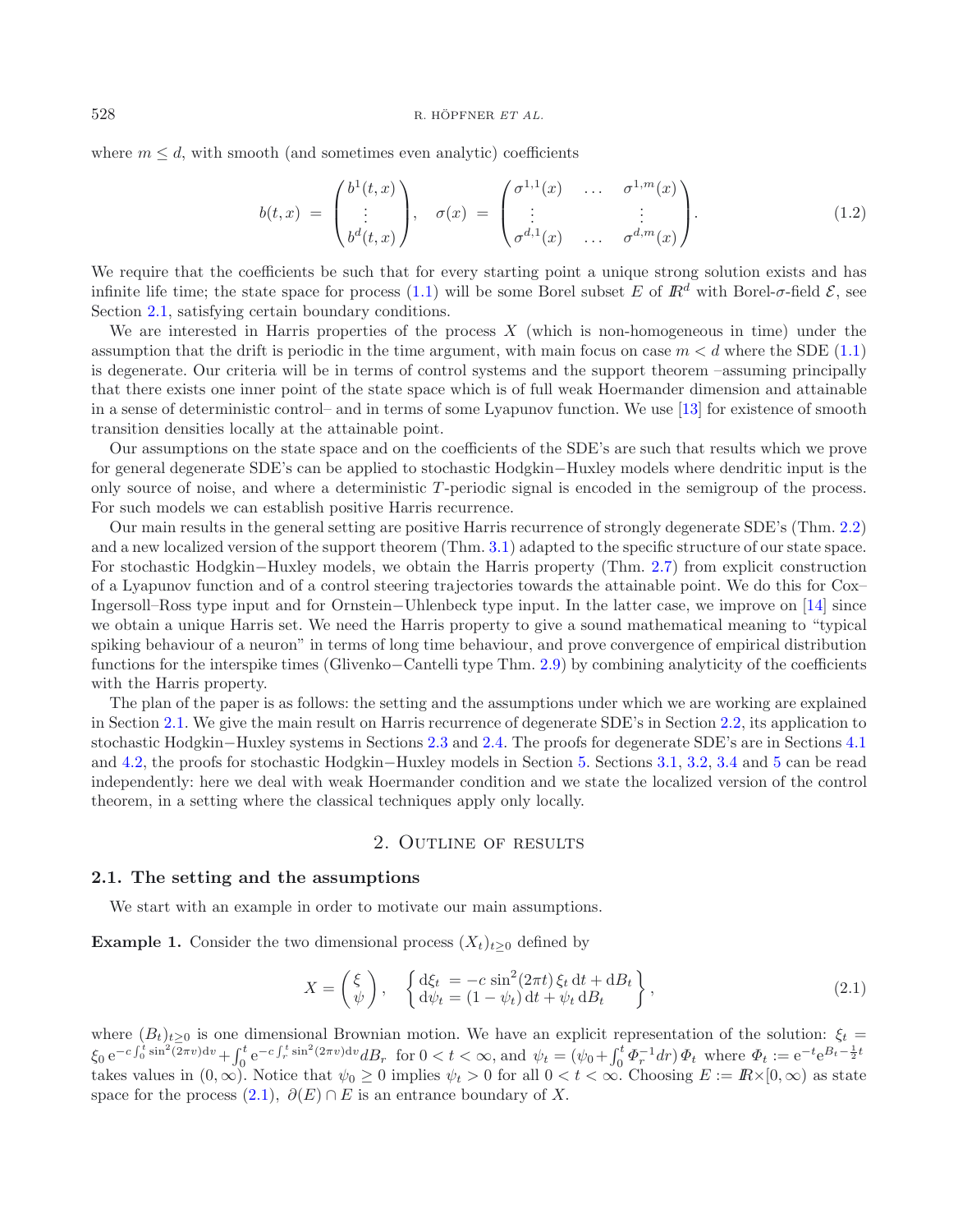<span id="page-2-0"></span>The structure of the state space described in Example [1](#page-1-2) is typical for what we will consider in this paper. Our first standing assumption is

## **Assumption 1.**

- (a) For some strictly increasing sequence  $(G_m)_{m}$  of bounded convex open sets in  $\mathbb{R}^d$  and compacts  $C_m$  := cl( $G_m$ ), we have  $E = \bigcup C_m$  and  $\mathcal{E} := \mathcal{B}(E)$ ;
- (b)  $\partial(E) \cap E$  is an entrance boundary for the process X;
- (b') from positions  $x \in C_m \setminus G_{m+1}$ , almost surely, the process X immediately enters  $G_{m+1}$ ;
- (c) defining stopping times  $T_m := \inf\{t > 0 : X_t \notin C_m\}$  for the process, we have  $T_m \uparrow \infty$  as  $m \to \infty$  almost surely, for every choice of a starting point  $x \in E$ ;
- (d) the components of coefficients  $(1.2)$  for equation  $(1.1)$

$$
(t,x) \to b^i(t,x), \ x \to \sigma^{i,j}(x), i = 1,\ldots,d, j = 1,\ldots,m
$$

are  $C^{\infty}$  – functions on  $\mathbb{R}_+ \times U$ , for some open set  $U \subset \mathbb{R}^d$  which contains E.

The above assumption combines properties of the process (such as non-explosion or behavior at the boundary) with topological properties of E. It might hold for suitable processes [\(1.1\)](#page-0-0) with E open in  $\mathbb{R}^d$  –thus  $\partial(E) \cap E = \emptyset$ in (b)– for a compact exhaustion  $(C_m)_m$  of E in (a), *i.e.*  $C_m \subset G_{m+1}$  for all m. In case of Example 1, it holds with  $G_m := (-m, m) \times (0, m)$  and  $E = \mathbb{R} \times [0, \infty)$  since the process  $(2.1)$  starting in  $[-m, m] \times \{0\} = C_m \setminus G_{m+1}$ immediately enters  $G_{m+1}$  $G_{m+1}$  $G_{m+1}$ . Assumption 1 will be what we need for the stochastic Hodgkin–Huxley system of Section [2.3.](#page-5-0) It implies in particular that  $(E, \mathcal{E})$  is a Polish space. The compacts  $C_m = cl(G_m)$  are needed for various localization purposes.

We write  $P_{s,t}(x, dy), 0 \le s < t < \infty$ , for the semigroup of transition probabilities on  $(E, \mathcal{E})$ . For  $x \in E$  and  $s \geq 0$ , we write  $Q_{(s,x)}$  for the law of the process [\(1.1\)](#page-0-0) starting at time s in x, a probability on the path space  $\Omega := C([s,\infty), E)$  with the topology of locally uniform convergence; then the Borel  $\sigma$ -field A is also generated by the coordinate projections, and  $(\Omega, \mathcal{A})$  is again a Polish space. In case  $s = 0$  we write for short  $Q_x := Q_{(0,x)}$ ,  $x \in E$ . Finally, we also denote by  $Q_x^{t_0}$  the law of the solution  $(X_t)_{0 \le t \le t_0}$  of  $(1.1)$ , for a finite time horizon  $[0, t_0]$ , starting from  $X_0 = x$ , on  $C([0, t_0], E)$ . On  $(\Omega, \mathcal{A})$ , equipped with the canonical filtration  $\mathbb{G} = (\mathcal{G}_t)_{t>0}$  and with shift operators  $(\theta_t)_{t>0}$ , X is simply the canonical process.

<span id="page-2-1"></span>Our second standing assumption is time-periodicity of the drift together with existence of a Lyapunov function which constitutes a first step towards Harris property.

## **Assumption 2.**

(a) We take the drift  $T$ -periodic in the time variable:

$$
b(t,x) = b(i_T(t),x), \quad i_T(t) := t \text{ modulo } T.
$$

(b) We have a *Lyapunov function*  $V : E \to [1, \infty)$ , in the following sense: V is  $\mathcal{E}$ -measurable; there is a compact K contained in E (*i.e.*,  $K \subset E$  and  $K \neq E$ ) and some  $\varepsilon > 0$  such that

 $P_{0,T}V$  is bounded on K,  $P_{0,T}V \leq V - \varepsilon$  on  $E \setminus K$ .

By Assumption  $2(a)$  $2(a)$ , the semigroup of the process  $(1.1)$  is T-periodic in time which means that

$$
P_{s,t}(x,dy) = P_{s+kT,t+kT}(x,dy), \quad k \in \mathbb{N}_0.
$$

This implies that the T-skeleton chain  $(X_{kT})_{k \in N_0}$  is a time-homogeneous Markov chain. By Assumption [2\(](#page-2-1)b),  $(V(X_{kT}))_{k \in \mathbb{N}_0}$  evolves as a nonnegative supermartingale as long as it stays outside K. As a consequence, the skeleton chain has to visit the compact K infinitely often, almost surely, for arbitrary choice of a starting point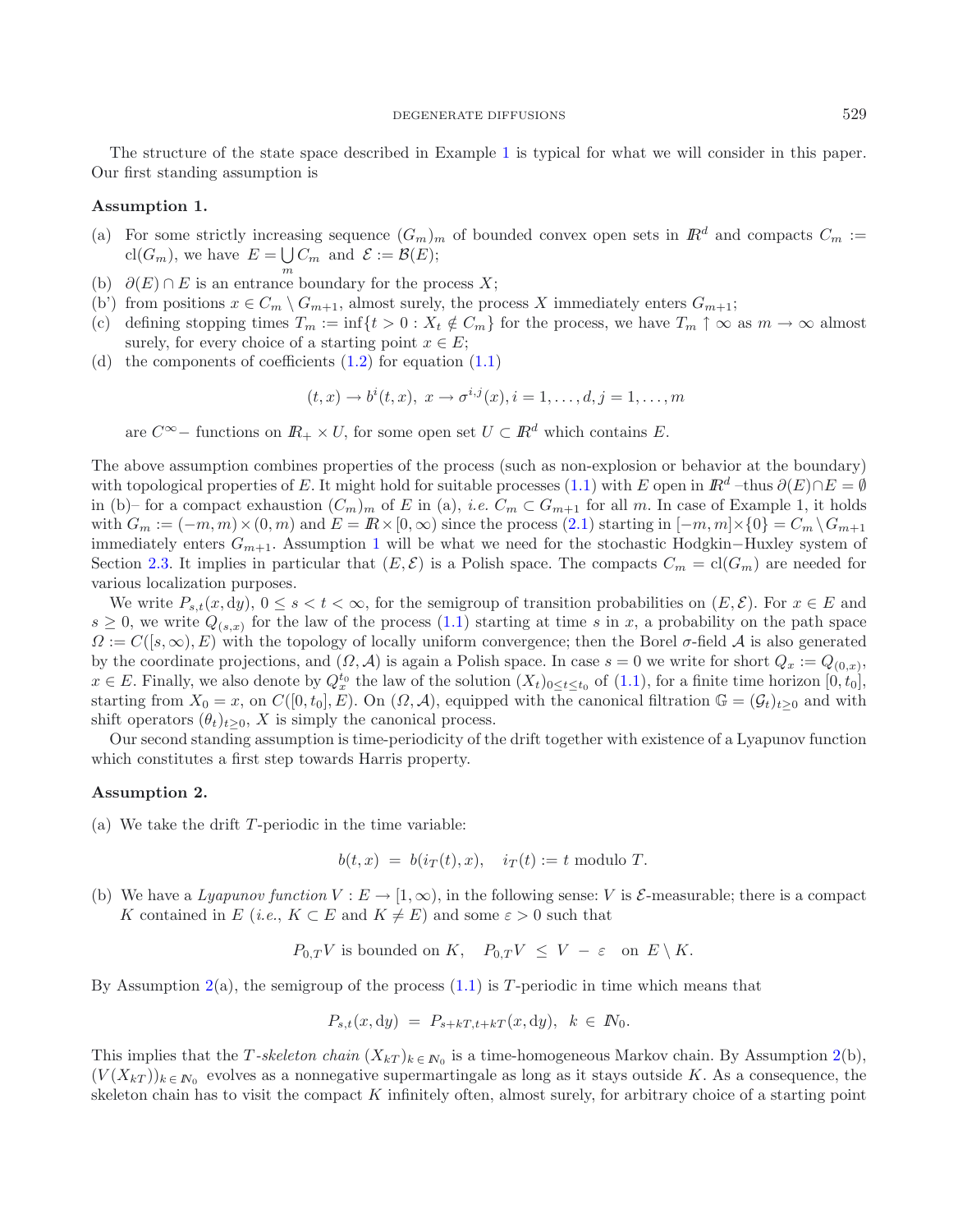in E. We ask the following question: which additional condition grants that the  $T$ -skeleton chain is recurrent in the sense of Harris?

The T-periodicity of the semigroup has another important consequence: as in the proof of Proposition 5 in [\[14](#page-26-1)], we will have equivalence of the Harris property for the d-dim skeleton chain  $(X_{kT})_{k\in N_0}$  and of the Harris property for the  $(1+d)$ -dim continuous time process

$$
\overline{X} = (\overline{X}_t)_{t \geq 0}
$$
 defined by  $\overline{X}_t := (i_T(t), X_t)$ 

taking values in  $\overline{E} := T \times E$  where  $T := [0, T]$  is the torus, identifying t with  $i_T(t)$ .  $\overline{E}$  equipped with its Borel- $\sigma$ -field  $\overline{\mathcal{E}}$  is a Polish space. Time being included as a "zero-component" into the continuous-time process.  $\overline{X}$  is homogeneous in time. For the Harris property in discrete time (see Harris [\[10\]](#page-26-2) and Revuz [\[27\]](#page-27-0) p. 92), for the Harris property in continuous time see Azema, Duflo and Revuz [\[2\]](#page-26-3). The (unique up to constant multiples) invariant measures  $\mu$  of  $(X_{kT})_{k \in \mathbb{N}_0}$  and  $\overline{\mu}$  of  $\overline{X}$  will be related by

$$
\overline{\mu}(\mathrm{d}t, \mathrm{d}x) = \frac{1}{T} \int_0^T \mathrm{d}s \, [\epsilon_{\{s\}} \otimes \mu P_{0,s}] (\mathrm{d}s, \mathrm{d}x). \tag{2.2}
$$

By the form of the Lyapunov condition in Assumption  $2(b)$  $2(b)$ , recurrence will necessarily be positive recurrence: we thus will have  $\mu(E) < \infty$ , and up to choice of a norming factor  $\mu$  will be a probability measure on  $(E, \mathcal{E})$ ,  $E \subset \mathbb{R}^d$  (*cf.* Meyn and Tweedie [\[21](#page-26-4)], Thm. 4.3).

<span id="page-3-1"></span>Next we introduce a notion of "attainable points" for the process  $X$ . Note that this notion is entirely deterministic. Stratonovich drift  $b(\cdot, \cdot)$  is specified in [\(3.1\)](#page-9-2).

**Definition 2.1.** A point  $x^*$  in E is called *attainable in a sense of deterministic control* if it belongs to  $\text{int}(E)$ and if the following holds:

for arbitrary  $x \in E$ , we can find some h in  $L^2_{loc}$  (the class of m-dimensional measurable functions with components  $\dot{h}^{\ell}$  satisfying  $\int_0^t [\dot{h}^{\ell}(s)]^2 ds < \infty$  for all  $t < \infty$ ,  $\ell = 1, \ldots, m$ ) depending on x and x<sup>\*</sup> which drives the deterministic control system with Stratonovich drift  $b(\cdot, \cdot)$ 

$$
d\varphi(t) = \tilde{b}(t, \varphi(t))dt + \sigma(\varphi(t))\dot{h}(t)dt,
$$

from starting point  $\varphi(0) = x$  towards the limit  $x^* = \lim_{t\to\infty} \varphi(t)$ , under the constraint  $\varphi(t) \in E$  for all  $t \ge 0$ . In this case we set  $\varphi := \varphi^{(\mathbf{h},x,x^*)}$ .

An illustration in the framework of Example [1](#page-1-2) is given below. We introduce our third key assumption, anticipating on Section [3.2](#page-10-0) where we define "full weak Hoermander dimension" (Def. [3.3](#page-11-0) in Sect. [3.2](#page-10-0) does require some terminology, to be prepared there and to be read independently).

<span id="page-3-0"></span>**Assumption 3.** There is a point  $x^* \in \text{int}(E)$  with the following two properties:  $x^*$  is of *full weak Hoermander dimension* (Def. [3.3](#page-11-0) in Sect. [3.2](#page-10-0) below), and x<sup>∗</sup> is *attainable in a sense of deterministic control*.

Notice that in the above assumption, it is sufficient to verify the weak Hoermander condition *at only one point*  $x^* \in \text{int}(E)$ . This is easy for the process  $(2.1)$  of Example [1](#page-1-2) (*cf.* end of this subsection and end of Section [3.2\)](#page-10-0). For the stochastic Hodgkin−Huxley model of Section [2.3,](#page-5-0) we will be able to verify Assumption [3.](#page-3-0)

At some point we will use a stronger version of Assumption [1\(](#page-2-0)d) and suppose that the coefficients of [\(1.1\)](#page-0-0) are real analytic functions. This will allow to establish that weak Hoermander dimension remains constant along control paths as considered in Definition [2.1](#page-3-1) (which would not be true for  $\mathcal{C}^{\infty}$  coefficients as considered so far). We introduce our last assumption, specific to the analytic case.

<span id="page-3-2"></span>**Assumption 4.** The components of coefficients  $(1.2)$  for equation  $(1.1)$ 

$$
(t, x) \to b^{i}(t, x), \quad x \to \sigma^{i,j}(x), \quad i = 1, ..., d, j = 1, ..., m
$$

are *real analytic* functions on  $T \times U$ , for some open set  $U \subset \mathbb{R}^d$  which contains E.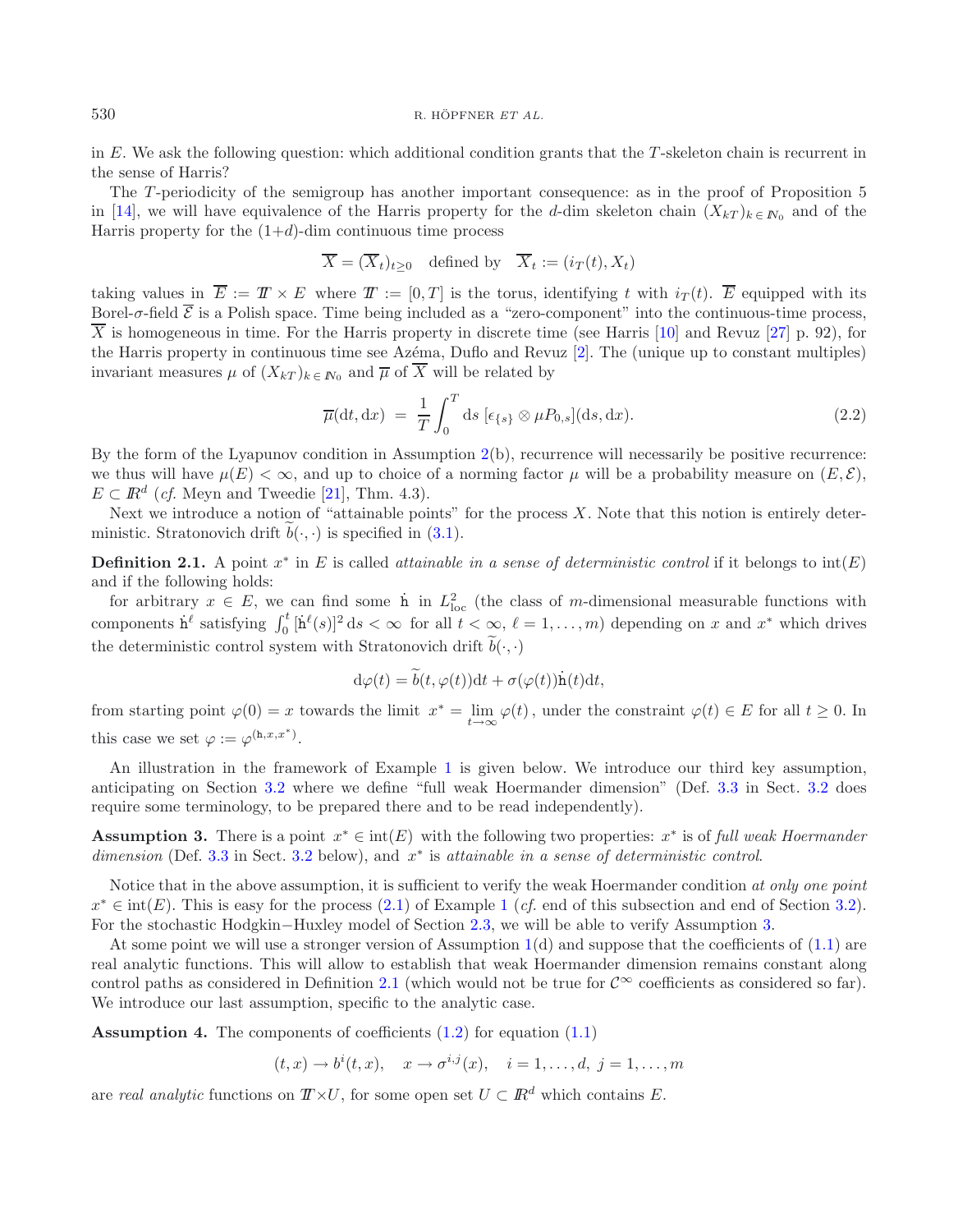### DEGENERATE DIFFUSIONS 531

**Example [1](#page-1-2) continued.** Put  $d = 2$ ,  $m = 1$ , and consider the 2-dim process [\(2.1\)](#page-1-1) of Example 1 driven by 1-dim Brownian motion, with state space  $E = \mathbb{R} \times [0, \infty)$ . Here the point  $x^* := (0, \frac{2}{3})$  is attainable in a sense of deterministic control. To check this, write  $t \to \tilde{\xi}(t)$  for the first and  $t \to \tilde{\psi}(t)$  for the second component of a deterministic control system  $t \to \varphi^{(h,\cdot,\cdot)}(t)$  with  $h \in L^2_{loc}$ . Write  $x = (\frac{\xi}{\psi})$  for points in  $E, \xi \in \mathbb{R}, \psi \in [0,\infty)$ . Put  $S(t) := \int_0^t c \sin^2(2\pi v) dv$  for  $t \ge 0$ . The process [\(2.1\)](#page-1-1) has Stratonovich drift  $\tilde{b}(t,x) = \begin{pmatrix} -c \sin^2(2\pi t) \xi \\ 1 - \frac{3}{2} \psi \end{pmatrix}$ , from [\(3.1\)](#page-9-2). We have to determine  $h \in L^2_{loc}$  such that simultaneously for all choices of a starting value  $\tilde{\xi}(0) \in I\!\!R$ ,

$$
\widetilde{\xi}(t) := \widetilde{\xi}(0)e^{-S(t)} + \int_0^t \dot{h}(v)e^{-(S(t)-S(v))}dv \quad \text{solution to} \quad \frac{\mathrm{d}\widetilde{\xi}(t)}{\mathrm{d}t} = -c\sin^2(2\pi t)\widetilde{\xi}(t) + \dot{h}(t)
$$

converges to the limit value 0, and such that for all choices of a starting value  $\tilde{\psi}(0) \in [0,\infty)$  the solution to

$$
\frac{\mathrm{d}\widetilde{\psi}(t)}{\mathrm{d}t} = 1 - \frac{3}{2}\widetilde{\psi}(t) + \widetilde{\psi}(t)\dot{h}(t)
$$

converges to  $\frac{2}{3}$  as  $t \to \infty$ . The first requirement is satisfied whenever  $\dot{h}$  is a smooth function on  $[0,\infty)$  which decreases to 0 as  $t \to \infty$ . If we choose in particular  $\dot{h}(0) := 1$  and  $\dot{h}(t) \equiv 0$  for  $t \ge t_0$ , then  $T(t) := \int_0^t (\frac{3}{2} - \dot{h}(v)) dv$ is after time  $t_0$  a linear function, so as desired,

$$
\widetilde{\psi}(t) := \widetilde{\psi}(0) e^{-T(t)} + \int_0^t e^{-(T(t) - T(v))} dv \longrightarrow \int_0^\infty e^{-\frac{3}{2}y} dy = \frac{2}{3} \text{ as } t \to \infty.
$$

### <span id="page-4-1"></span><span id="page-4-0"></span>**2.2. Main results**

Now we can state the main results of our paper. They strengthen the results obtained in [\[14\]](#page-26-1).

**Theorem 2.2.** *Under Assumptions* [1](#page-2-0)*–*[3](#page-3-0) *the following holds:*

- (a) *The skeleton chain*  $(X_{kT})_{k \in \mathbb{N}_0}$  *is positive Harris recurrent.*
- (b) *The continuous-time process*  $\overline{X} = ((i_T(t), X_t))_{t>0}$  *is a positive Harris recurrent process.*

As a consequence of Theorem [2.2](#page-4-0) and positive recurrence, see *e.g.* [\[2](#page-26-3)[,27](#page-27-0)], we obtain strong laws of large numbers. Note that by Höpfner and Kutoyants  $[15]$  $[15]$ , Section 2, there is a third equivalence to assertions (a) or (b) of Theorem [2.2,](#page-4-0) *i.e.* Harris recurrence of the T-segment chain  $((X_{kT+s})_{0\leq s\leq T})_{k\in N_0}$ , taking values in  $C([0,T], E)$ , and with invariant measure as specified there. Actually, part (b) of the following Corollary [2.3](#page-4-2) is a strong law of large numbers for additive functionals of the T -segment chain, applying Theorem 2.1 of [\[15](#page-26-5)].

## <span id="page-4-2"></span>**Corollary 2.3.**

1 t

(a) *Grant Assumptions* [1–](#page-2-0)[3](#page-3-0) *and consider functions*  $G : E \to \mathbb{R}$  *which belong to*  $L^1(\mu)$ *, and functions*  $F : \overline{E} \to \mathbb{R}$ *which belong to*  $L^1(\overline{\mu})$ *. Then we have* 

$$
\frac{1}{n}\sum_{k=1}^{n}G(X_{kT}) \longrightarrow \int_{\mathbb{R}^{d}}\mu(\mathrm{d}y)G(y) \quad Q_{x}\text{-almost surely as } n \to \infty
$$
\n
$$
\int_{0}^{t} F(i_{T}(s), X_{s}) \, \mathrm{d}s \longrightarrow \frac{1}{T}\int_{0}^{T} \mathrm{d}s \int_{\mathbb{R}^{d}}[\mu P_{0,s}](\mathrm{d}y) F(s, y) \quad Q_{x}\text{-almost surely as } t \to \infty
$$

*for arbitrary choice of a starting point*  $x \in E$ .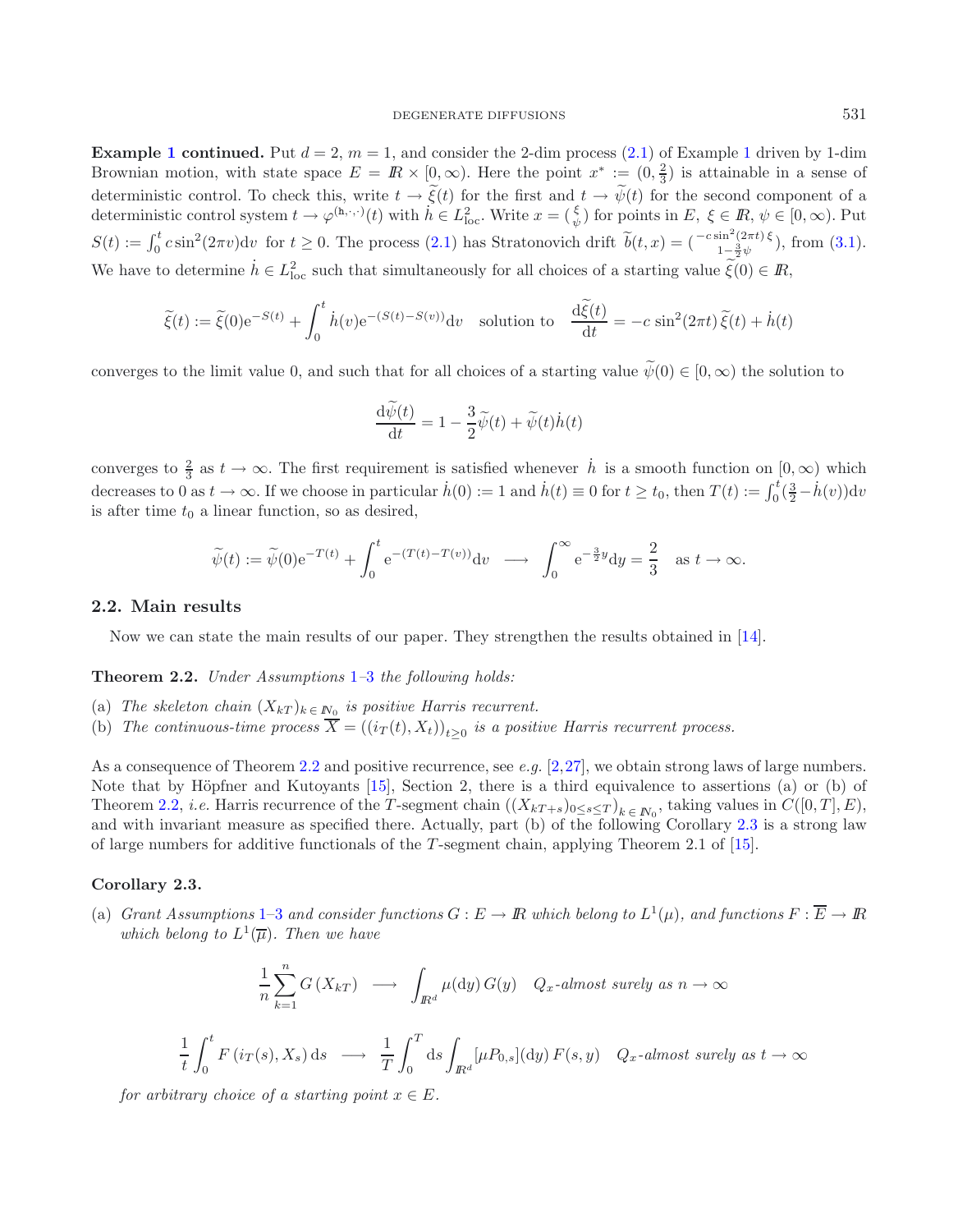(b) *The second assertion in (a) can be extended to* σ−*finite measures* Λ(ds) *on* (IR, B(IR)) *which are* T *-periodic* i.e.  $\Lambda(B) = \Lambda(B + kT)$  *for any*  $B \in \mathcal{B}(R)$  *and*  $k \in \mathbb{Z}$ *, as follows:* 

$$
\frac{1}{t}\int_0^t F(i_T(s),X_s)\,A(\mathrm{d}s)\;\;\longrightarrow\;\;\frac{1}{T}\int_0^T A(\mathrm{d}s)\int_{I\!\!R^d}[\mu P_{0,s}](\mathrm{d}y)\,F(s,y)\quad Q_x\textit{-almost surely as }t\to\infty
$$

*provided the mapping*  $[0, T] \ni s \rightarrow \mu P_{0,s} |F(s, \cdot)|$  *belongs to*  $L^1(\Lambda)$ *.* 

<span id="page-5-1"></span>In the analytic case, we obtain additionally to Theorem [2.2](#page-4-0) and Corollary [2.3:](#page-4-2)

**Proposition 2.4.** *Under Assumptions* [1–](#page-2-0)[4](#page-3-2) *the following statements hold true.*

- (a) *The weak Hoermander condition holds on the full state space* E*.*
- (b) *The process* [\(1.1\)](#page-0-0) *is a strong Feller process.*
- (c) The invariant probability  $\mu(dy)$  on E and the projection  $\frac{1}{T}\int_0^T ds \, [\mu P_{0,s}](dy)$  of  $\overline{\mu}(ds, dy)$  on its second *component*  $y \in E$  *admit Lebesgue densities.*

<span id="page-5-0"></span>Theorem [2.2](#page-4-0) will be proved in Section [4.1](#page-14-0) below, Proposition [2.4](#page-5-1) in Section [4.2.](#page-15-0)

## **2.3. Application: stochastic Hodgkin***−***Huxley systems where dendritic input is the only source of randomness**

The classical deterministic 4d Hodgkin−Huxley model for a spiking neuron (Hodgkin and Huxley [\[11](#page-26-6)]) consists of four variables: the voltage v taking values in  $\mathbb R$  which can be measured by introducing an electrode into the soma of the neuron, and three gating variables n, m, h taking values in  $[0, 1]$  which represent the probabilities that 'guardians' of certain types open certain types of ion channels. A deterministic function represents input as a function of time (*e.g.*, a sequence of pulses). A modern introduction to the biological background can be found in the book by Izhikevich [\[17](#page-26-7)]. We address here a stochastic Hodgkin−Huxley model including dendritic input, the latter being the only source of "noise". Practically we add as in [\[13](#page-26-0), [14](#page-26-1)] an autonomous stochastic differential equation as fifth component to the 4d model; its increments take the place of classical input terms and thus act on the membrane potential. Hence our stochastic Hodgkin−Huxley model is a 5d system

<span id="page-5-2"></span>
$$
X = (X_t)_{t \geq 0}
$$
 where  $X_t$  has components  $v_t$ ,  $n_t$ ,  $m_t$ ,  $h_t$ ,  $\xi_t$ ,

driven by 1d Brownian motion  $W = (W_t)_{t>0}$  as follows:

<span id="page-5-3"></span>
$$
\begin{cases} dv_t = d\xi_t - F(v_t, n_t, m_t, h_t) dt \\ dj_t = [\alpha_j(v_t)(1 - j_t) - \beta_j(v_t) j_t] dt, \quad j \in \{n, m, h\} \\ d\xi_t = \beta(t, \xi_t) dt + q(\xi_t) dW_t. \end{cases}
$$
(2.3)

The mapping  $(t, y) \mapsto \beta(t, y)$  is T-periodic in the time variable, for all y. Some T-periodic deterministic signal  $t \to S(t)$  is coded in  $\beta(t, y)$  and hence in the semigroup of  $(X_t)_{t>0}$ . The mapping  $y \mapsto q(y)$  is a 1d volatility, strictly positive on the interval where  $(\xi_t)_{t>0}$  takes its values. We shall specify  $\beta(\cdot, \cdot)$  and  $q(\cdot)$  below in two different –biologically relevant– ways.

Without any change with respect to the deterministic Hodgkin−Huxley model, the function

$$
F(v, n, m, h) := 36 n4 (v + 12) + 120 m3 h (v - 120) + 0.3 (v - 10.6)
$$
 (2.4)

in [\(2.3\)](#page-5-2) is a power series in the four variables v, n, m, h. The mappings  $v \to \alpha_i(v) > 0$  and  $v \to \beta_i(v) > 0$  are real analytic having domain  $\mathbb{R}$ , the index j representing any of the variables n or m or h (see [\[17\]](#page-26-7) pp. 37–38 for explicit expressions –those which we have used in [\[13,](#page-26-0) [14\]](#page-26-1) – and biological context). Since  $\alpha_j(v)$  and  $\beta_j(v)$ are strictly positive, solutions  $t \to n_t, m_t, h_t$  starting in [0,1] will immediately enter the open interval  $(0, 1)$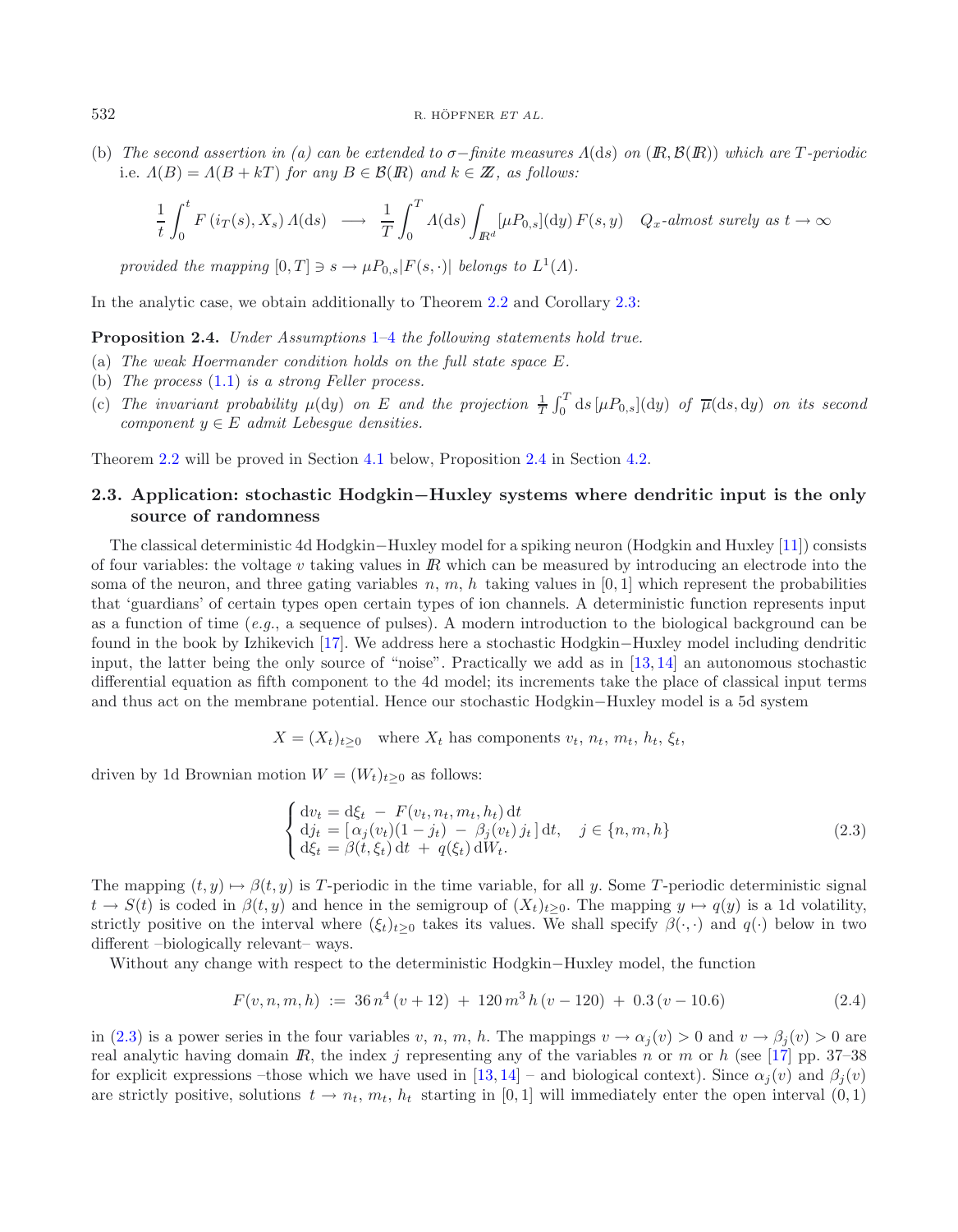<span id="page-6-0"></span>and remain there for all  $0 < t < \infty$ . This property allows to construct the state space E such that parts b) and b') of Assumption [1](#page-2-0) do hold.

Deterministic Hodgkin–Huxley systems with constant input  $c \in \mathbb{R}$  suppress the last equation from [\(2.3\)](#page-5-2) and write the first four equations as

<span id="page-6-6"></span><span id="page-6-4"></span>
$$
\begin{cases} dv_t = c dt - F(v_t, n_t, m_t, h_t) dt \\ dj_t = [\alpha_j(v_t)(1 - j_t) - \beta_j(v_t) j_t] dt, \quad j \in \{n, m, h\}. \end{cases}
$$
\n(2.5)

<span id="page-6-1"></span>In 4d systems  $(2.5)$ , equilibria for the gating variables n, m, h whenever v is kept constant

<span id="page-6-5"></span>
$$
j_{\infty}(v) := \frac{\alpha_j}{\alpha_j + \beta_j}(v), \quad j \in \{n, m, h\}
$$
\n(2.6)

exist, and the mapping  $F_{\infty}$  defined by

$$
v \longrightarrow F_{\infty}(v) := F(v, n_{\infty}(v), m_{\infty}(v), h_{\infty}(v))
$$
\n(2.7)

turns out to be strictly increasing from R onto itself. Defining  $v^c \in \mathbb{R}$  as the solution of  $F_{\infty}(v^c) = c$ , we dispose of a 1-1-correspondence between values  $c \in \mathbb{R}$  of constant input and values  $v^c \in \mathbb{R}$  of constant voltage such that

<span id="page-6-2"></span>
$$
(v^c, n_{\infty}(v^c), m_{\infty}(v^c), h_{\infty}(v^c))
$$
\n
$$
(2.8)
$$

is an equilibrium for the system  $(2.5)$ . Equilibria  $(2.8)$  are stable or unstable depending on whether c is below or above some critical value c<sup>∗</sup>. Existence of this critical value has been proved by Rinzel and Miller [\[28\]](#page-27-1), for the original model constants of Hodgkin and Huxley [\[11\]](#page-26-6) which are slightly different from Izhikevich [\[17\]](#page-26-7). A numerical verification under the model constants of [\[17\]](#page-26-7) is given in Endler ([\[8\]](#page-26-8), Fig. 2.6, p. 28); it locates the critical value at  $c^* \approx 5.265$ . In particular, the equilibrium point

$$
(v^0, n_{\infty}(v^0), m_{\infty}(v^0), h_{\infty}(v^0))
$$
\n(2.9)

corresponding to  $c = 0$  is stable. Its value computed numerically is  $v^0 \approx 0.0462$ .

We shall specify the fifth component  $(\xi_t)$  in [\(2.3\)](#page-5-2) in two ways: a CIR-type modelization and an OU-type one. We prove that in both cases all assumptions needed for Theorem [2.2](#page-4-0) are satisfied. Both are biologically relevant: in 1d integrate-and-fire neuronal models, rescaled CIR or OU diffusions have been used for a long time to model the membrane potential, see [\[19\]](#page-26-9) and the references therein. In contrast to this we use CIR or OU as a model for the dendritic input.

CIR-HH will denote the 5d system [\(2.3\)](#page-5-2) for which the 5th equation takes the form

$$
\begin{cases} d\xi_t = [a + S(t) - \xi_t] dt + \sqrt{\xi_t} dW_t, \ t \ge 0, \ \xi_0 = \zeta > 0 \\ 2a > 1 \\ t \to S(t) \text{ nonnegative, real analytic and } T \text{-periodic.} \end{cases}
$$
 (2.10)

Assuming  $2a \ge 1$  and  $S(\cdot) \ge 0$ , the process  $(\xi_t)_{t\ge 0}$  starting from  $\zeta > 0$  almost surely never attains 0, and thus takes its values in the open half-axis  $(0, \infty)$  on which the function  $y \to \sqrt{y}$  is analytic. We shall consider the 5d CIR-HH process  $X = (X_t)_{t>0}$  defined by  $(2.3)+(2.10)$  $(2.3)+(2.10)$  $(2.3)+(2.10)$  on the state space

$$
E := \mathbb{R} \times [0,1]^3 \times (0,\infty) = \bigcup_m C_m, \quad C_m = \text{cl}(G_m) \text{ with } G_m := (-m,m) \times (0,1)^3 \times \left(\frac{1}{m},m\right).
$$

<span id="page-6-3"></span>Since  $\alpha_j(\cdot)$  and  $\beta_j(\cdot)$  in [\(2.3\)](#page-5-2) are strictly positive, the process X starting in  $C_m \backslash G_{m+1}$  enters  $G_{m+1}$  immediately. Thus Assumption [1](#page-2-0) does hold; we can take  $U := \mathbb{R} \times \mathbb{R}^3 \times (0, \infty)$ .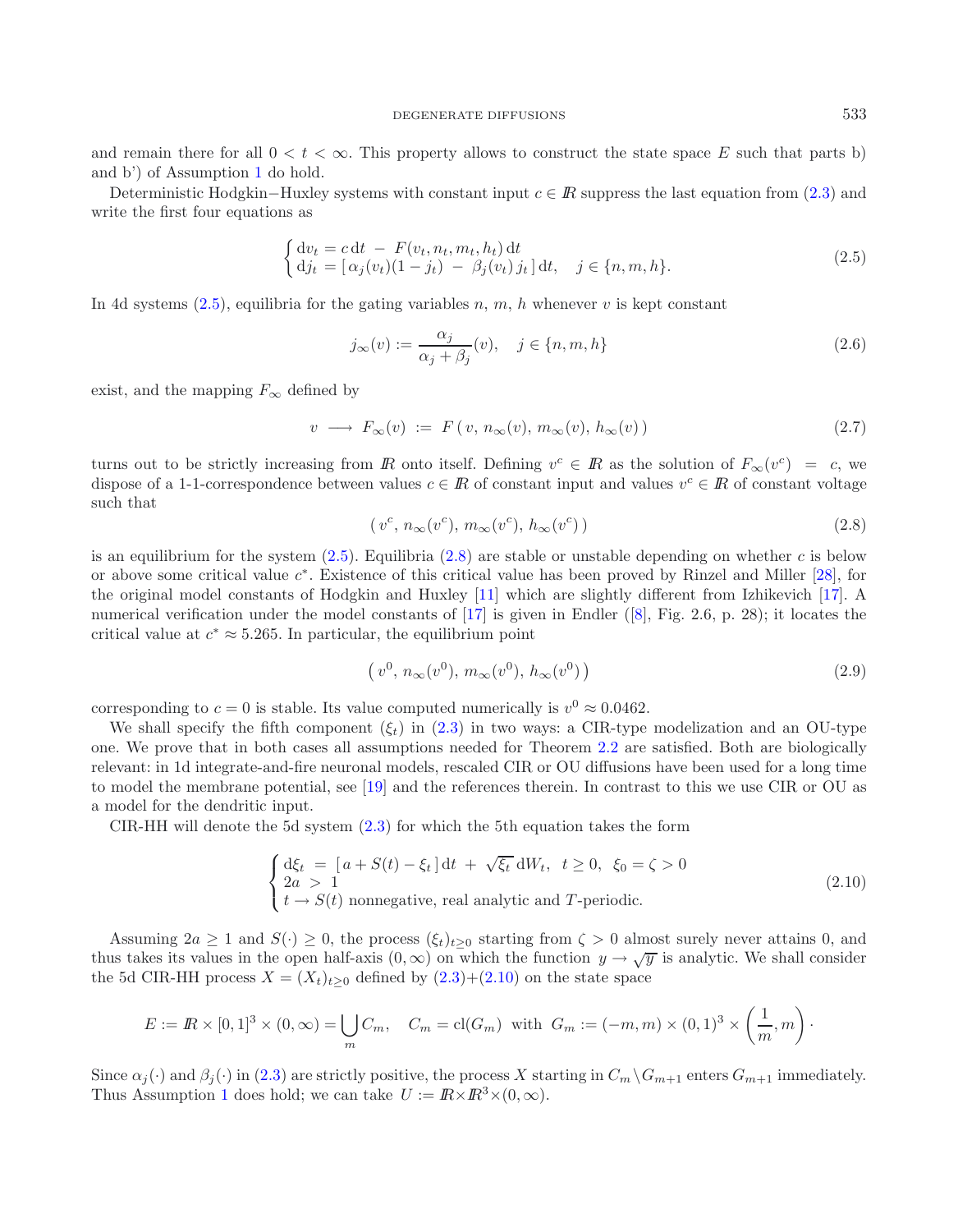**Proposition 2.5.** *Assuming that* 2a > 1, *Assumptions* [2,](#page-2-1) [3](#page-3-0) *and* [4](#page-3-2) *are satisfied for CIR-HH with*

<span id="page-7-6"></span><span id="page-7-2"></span>
$$
x^* = (v^*, n^*, m^*, h^*, 1) := (v^0, n_\infty(v^0), m_\infty(v^0), h_\infty(v^0), 1).
$$
 (2.11)

The proof for Proposition [2.5](#page-6-3) is given in Section [5](#page-16-0) below. We do not insist on scaling or on constants which are of interest for biologists  $[6, 12, 19]$  $[6, 12, 19]$  $[6, 12, 19]$  $[6, 12, 19]$  $[6, 12, 19]$  $[6, 12, 19]$ : in view of proving ergodicity of the system, this does not make any difference, so we simplify and work with the form  $(2.10)$  above.

OU-HH will denote the system  $(2.3)$  for which the 5th equation takes the form

<span id="page-7-3"></span>
$$
d\xi_t = (S(t) - \xi_t) dt + dW_t, \quad t \ge 0.
$$
\n(2.12)

We have considered in [\[14\]](#page-26-1) a parametrized equation in view of biologically realistic modelization; we simplify here to [\(2.12\)](#page-7-2) for the reason given above. We could prove in [\[14\]](#page-26-1) that OU-HH admits a finite number of Harris sets, and in restriction to every Harris set is positive Harris recurrent with an "explicit" invariant measure. In the present paper we are able to show that in fact a stronger assertion holds true: OU-HH admits a unique Harris set, as a consequence of Theorem [2.2](#page-4-0) above. To show this we have to check the assumptions of Theorem [2.2.](#page-4-0) We consider the 5d process  $X = (X_t)_{t>0}$  defined by  $(2.3)+(2.12)$  $(2.3)+(2.12)$  $(2.3)+(2.12)$  on the state space

$$
E := \mathbb{R} \times [0,1]^3 \times \mathbb{R} = \bigcup_m C_m, \quad C_m = \text{cl}(G_m) \text{ with } G_m := (-m,m) \times (0,1)^3 \times (-m,m).
$$

<span id="page-7-4"></span>By the same argument as above, Assumption [1](#page-2-0) holds, with  $U := \mathbb{R} \times \mathbb{R}^3 \times \mathbb{R}$ .

**Proposition 2.6.** *Assumptions* [2,](#page-2-1) [3](#page-3-0) *and* [4](#page-3-2) *are satisfied for OU-HH with*

<span id="page-7-5"></span>
$$
x^* = (v^*, n^*, m^*, h^*, 0) := (v^0, n_\infty(v^0), m_\infty(v^0), h_\infty(v^0), 0).
$$
 (2.13)

See Section [5](#page-16-0) for the proof. We insist on the fact that choice [\(2.13\)](#page-7-3) is different from our choice in [\[14\]](#page-26-1) (where constant input  $c \approx -0.0534$  was chosen such that the voltage  $v^c = 0$  equals zero, and where  $v^c =$  $(0, n_{\infty}(0), m_{\infty}(0), h_{\infty}(0))$  was considered in the first four components of  $x^*$  which leads to different properties of the control, *cf.* [\[14](#page-26-1)], Sect. 2.4). We sum up the above discussions in the following theorem, immediate from Propositions [2.5](#page-6-3) and [2.6.](#page-7-4)

<span id="page-7-0"></span>**Theorem 2.7.** *CIR-HH* (*under the assumption* 2a > 1) *and OU-HH are positive Harris recurrent processes for which Theorem* [2.2](#page-4-0) *and Proposition* [2.4](#page-5-1) *hold.*

## <span id="page-7-1"></span>**2.4. Limit theorems: An empirical distribution function for the interspike times**

Positive Harris recurrence allows to speak of spiking characteristics of the neuron in a sense of strong laws of large numbers. Interspike times are a notion of major interest in neuroscience. We stress that data (intracellular recording of the membrane potential in a cortical neuron in good time resolution) show that *the* time where a spike begins or *the* time where it ends cannot be identified from behavior of the variable v taken alone, *e.g.* in form of thresholds for v (which do not exist) or in form of other simple criteria based only on observation of v. The Hodgkin–Huxley model accounts for this since the gating variables  $n, m, h$  are responsible for opening or closing of ion channels. During an interspike time, we observe  $m < h$ , during a spike we observe  $m \gg h$  (more exactly: m close to 1 and h small), at the end of the spike we observe again  $m < h$ . The time interval on which  $m < h$  holds includes both a kind of refractory period immediately following a spike and then a waiting time up to occurrence of a new spike. We shall characterize the spiking activity through stopping times defined in terms of h and m. This is for large t approximately equivalent to a characterization in terms of the past of  $v$ , as a consequence of representations (41) in [\[13](#page-26-0)] for the gating variables  $j \in \{n, m, h\}$ 

$$
j_t = j_0 e^{-\int_0^t (\alpha_j + \beta_j)(v_s) ds} + \int_0^t \alpha_j(v_r) e^{-\int_r^t (\alpha_j + \beta_j)(v_s) ds} dr, \quad t \ge 0
$$
\n(2.14)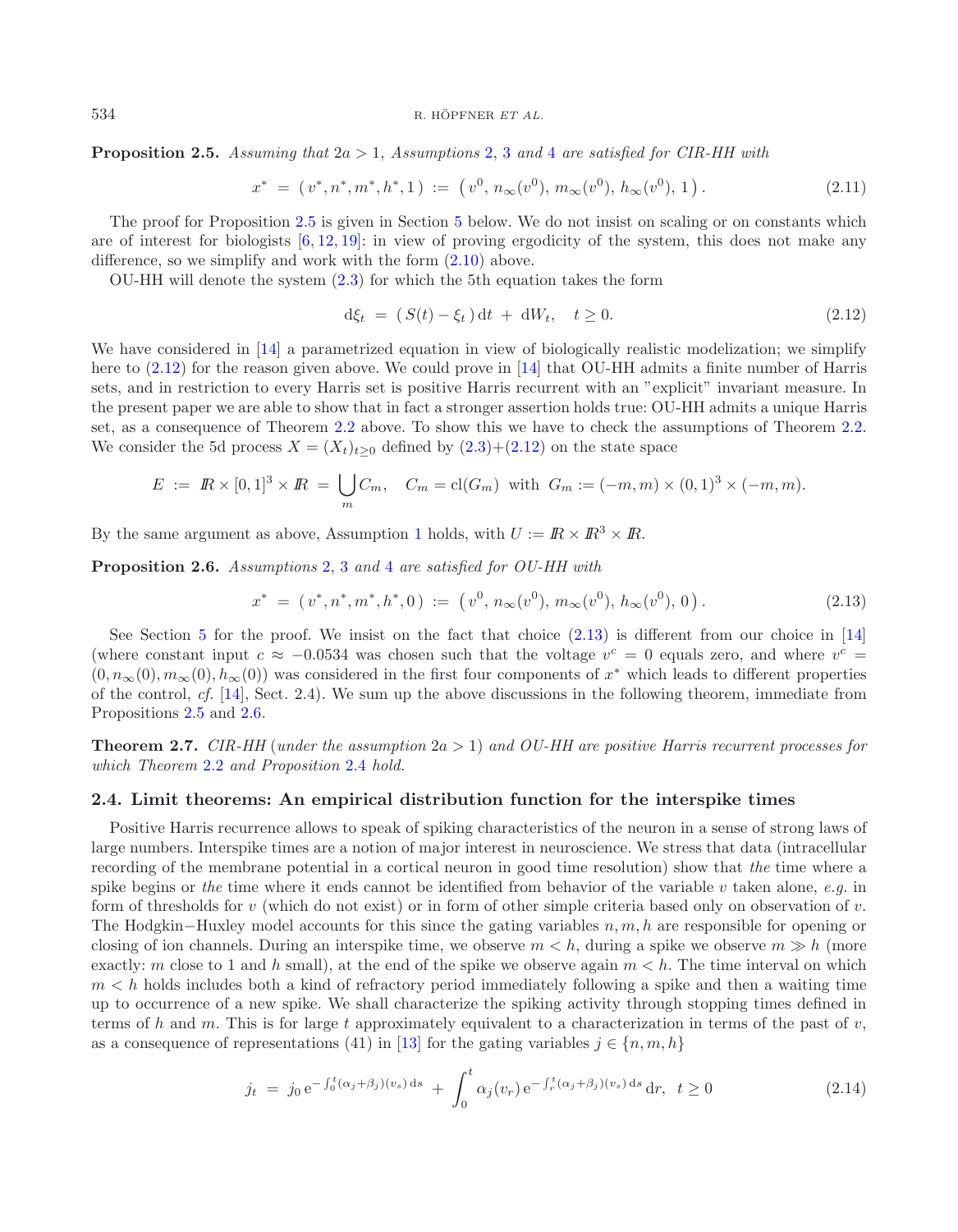where the influence of the starting value vanishes as  $t \to \infty$ . This shows also that gating variables in a stochastic Hodgkin–Huxley model [\(2.3\)](#page-5-2) have  $\mathcal{C}^1$ -paths. Let  $X_t = (X_t)_{t\geq0}$  denote either CIR-HH or OU-HH as in the preceding subsection. Define events

$$
F_{\text{sp}} := \{ x = (v, n, m, h, \zeta) \in E : m > h \}, \quad F_{\text{b}} := \{ x = (v, n, m, h, \zeta) \in E : m < h \}
$$

with subscripts for "spike" or "between successive spikes", then introduce stopping times by  $\sigma_0 \equiv 0$  and

<span id="page-8-2"></span>
$$
\tau_n := \inf \{ t > \sigma_{n-1} : X_t \in F_{\text{sp}} \}, \quad \sigma_n := \inf \{ t > \tau_n + \delta : X_t \in F_{\text{b}} \}, \quad n \ge 1,
$$
\n
$$
(2.15)
$$

where we think of  $\delta > 0$  as a deterministic refractory period (this period, during which the neuron is not able to respond to any stimulus whatsoever as observed by biologists, *cf.* [\[17\]](#page-26-7), provides a key tool for the proof of Thm. [2.9](#page-8-0) below). The sequence  $(\tau_n)_{n\in\mathbb{N}}$  marks on the time axis the beginning of successive spikes. It will be such that  $\tau_n < \infty$  for every n and  $\tau_n \uparrow \infty$  as  $n \to \infty$ , almost surely, as a consequence of the following theorem.

<span id="page-8-1"></span>**Theorem 2.8.** *For CIR-HH under the assumption*  $2a > 1$  *or OU-HH, for all*  $x \in E$ :

- (a)  $Q_x$ (*there exists an infinite number of spikes*) = 1.
- (b)  $Q_x$ (*there exists an infinite number of intervals*  $[kT, (k+1)T]$  *on which no spike appears*) = 1.

The proof of Theorem [2.8](#page-8-1) follows from support properties established in [\[13](#page-26-0)] and is given in Section [5](#page-16-0) below. Immediate applications of Theorem [2.2](#page-4-0) and Corollary [2.3\(](#page-4-2)a) to CIR-HH and OU-HH are the proportion of time spent spiking (or in  $F_{sp}$ ) by

$$
\lim_{n \to \infty} \frac{1}{\tau_n} \sum_{j=1}^n (\sigma_j - \tau_j) = \lim_{t \to \infty} \frac{1}{t} \int_0^t 1_{F_{\text{sp}}}(X_s) \, ds = \frac{1}{T} \int_0^T ds \, [\mu P_{0,s}](F_{\text{sp}})
$$

or the specific shape of a spike by means of test functions  $\psi$  through

$$
\lim_{t \to \infty} \frac{1}{t} \int_0^t \psi(X_s^1) 1_{F_{\text{sp}}}(X_s) \, \text{d}s \ = \ \frac{1}{T} \int_0^T \int_E \text{d}s \, [\mu P_{0,s}] (\text{d}x) \, \psi(x^1) 1_{F_{\text{sp}}}(x)
$$

almost surely. As an essentially different application of strong laws of large numbers, far beyond (and not deducible from) Corollary [2.3](#page-4-2) and based on analyticity of all coefficients in CIR-HH and OU-HH, we shall consider below the distribution function of the length of interspike intervals. Successive interspike times have no reason to be independent, and we may have single spikes as well as spike bursts (this follows from Thm. 5 of [\[13\]](#page-26-0) combined with the complex behaviour of deterministic Hodgkin−Huxley models). Positive Harris recurrence allows for the following Glivenko−Cantelli type result.

<span id="page-8-0"></span>**Theorem 2.9.** *For CIR-HH with* 2a > 1 *or OU-HH, consider empirical distribution functions for interspike times defined from the stopping times in* [\(2.15\)](#page-8-2):

$$
\widehat{F}_n(t) := \frac{1}{n} \sum_{j=1}^n 1_{[0,t]}(\tau_{j+1} - \tau_j), \quad t \ge 0.
$$

*Then for every choice of a starting point*  $x \in E$ *, we have*  $Q_x$ -almost surely as  $n \to \infty$ 

$$
\sup_{t\geq 0} \left| \widehat{F}_n(t) - F(t) \right| \longrightarrow 0 \quad \text{as } n \to \infty
$$

*where* F *is a proper distribution function.* F(t) *has the interpretation of a relative number of expected interspike times smaller than* t *over "typical" life cycles of*  $\overline{X}$ *.* 

Here "typical" refers to life cycles which we can construct by Nummelin splitting, *cf.* [\[24\]](#page-27-2). The proof of Theorem [2.9,](#page-8-0) given in Section [5,](#page-16-0) works thanks to analyticity of the coefficients.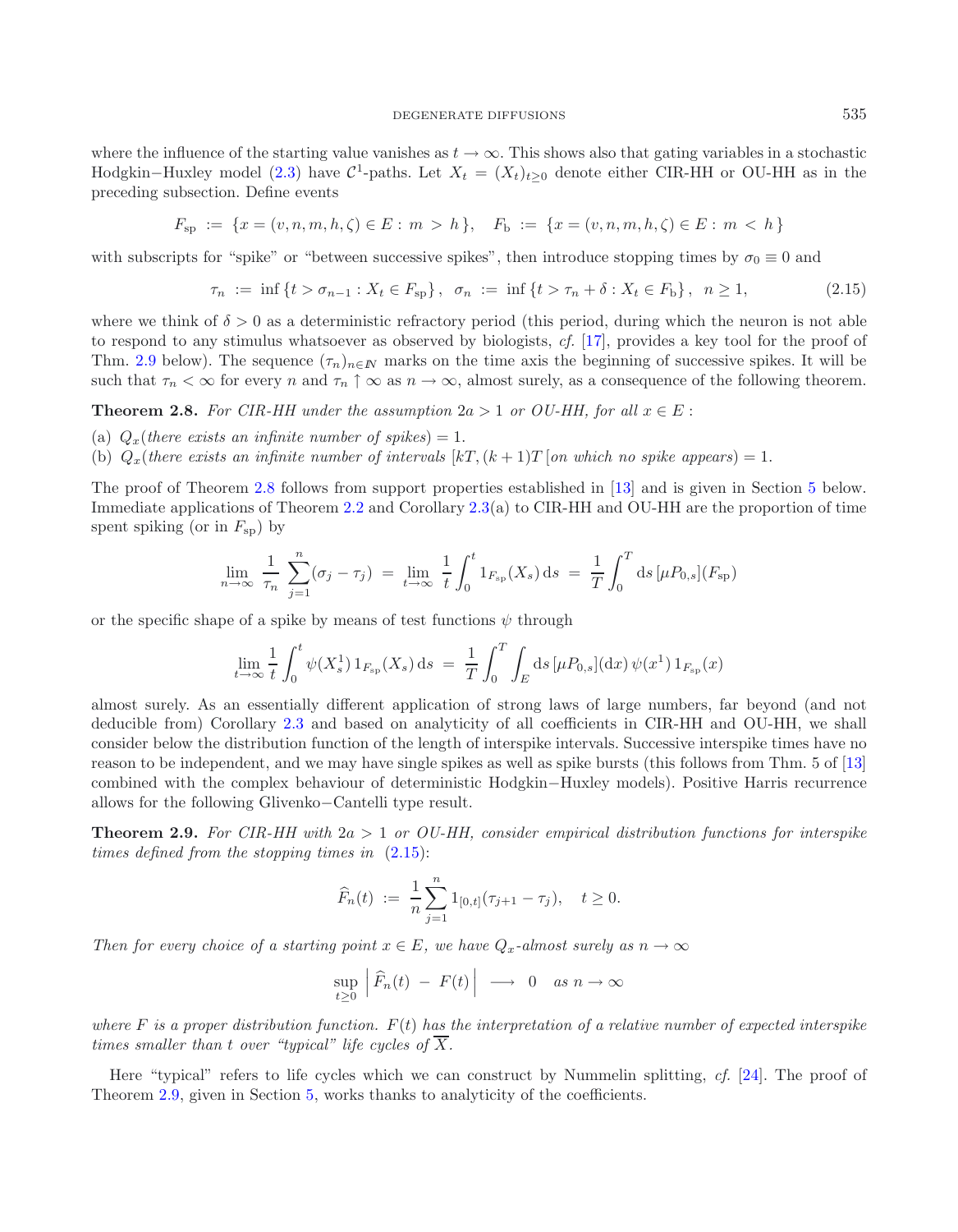## <span id="page-9-2"></span>3. Control systems. Weak Hoermander dimension

In the sequel, given an SDE  $dY_t = \delta(t, Y_t)dt + \Sigma(Y_t)dB_t$  driven by Brownian motion B in the Ito sense, we have to pass to its Statonovitch form  $dY_t = \tilde{\delta}(t, Y_t) dt + \Sigma(Y_t) \circ dB_t$  with Stratonovich drift

<span id="page-9-4"></span>
$$
\widetilde{\delta}^{i}(t,y) = \delta^{i}(t,y) - \frac{1}{2} \sum_{\ell=1}^{m} \sum_{j=1}^{d} \Sigma^{j,\ell}(x) \frac{\partial \Sigma^{i,\ell}}{\partial x^{j}}(x), \quad 1 \leq i \leq d \tag{3.1}
$$

<span id="page-9-1"></span>(*cf.* Kunita [\[18](#page-26-12)] p. 60, Bass [\[3\]](#page-26-13) pp. 198–199).

## **3.1. Control systems: extension of the support theorem**

The control theorem goes back to Strook and Varadhan  $[29]$  $[29]$ . We quote <sup>[4](#page-9-3)</sup> it in the form Millet and Sanz–Sole [\[23\]](#page-26-14), Theorem 3.5. Consider an SDE  $dY_t = \delta(t, Y_t)dt + \Sigma(Y_t)dB_t$ , with state space  $E = \mathbb{R}^d$ ,  $m \leq d$ is the dimension of the driving Brownian motion  $(B_t)$ . All components of  $\Sigma(\cdot)$  are  $\mathcal{C}^2$  on  $\mathbb{R}^d$ , bounded with bounded derivatives of orders 1 and 2, and  $\delta(\cdot, \cdot)$  is globally Lipschitz and bounded on  $T \times \mathbb{R}^d$  (*cf.* condition (H) of [\[23\]](#page-26-14)).

For time horizon  $t_0 < \infty$  which is arbitrary but fixed, write H for the Cameron–Martin space of measurable functions  $h: [0, t_0] \to \mathbb{R}^m$  having absolutely continuous components  $h^{\ell}(t) = \int_0^t h^{\ell}(s)ds$  with  $\int_0^{t_0} [h^{\ell}]^2(s)ds < \infty$ ,  $1 \leq \ell \leq m$ . For  $x \in \mathbb{R}^d$  and  $h \in H$ , consider the deterministic system

$$
\varphi = \varphi^{(\mathbf{h},x)} \quad \text{solution to} \quad d\varphi(t) = \tilde{\delta}(t,\varphi(t))dt + \Sigma(\varphi(t))\dot{\mathbf{h}}(t)dt, \quad \text{with starting point } \varphi(0) = x. \tag{3.2}
$$

Thus  $\varphi$  is a function  $[0, t_0] \to \mathbb{R}^d$ . The control theorem states that in restriction to finite time horizon  $t_0$ , the support of the law of  $(Y_t)_{0 \le t \le t_0}$  with starting point  $Y_0 = x$  coincides with the closure in  $C([0, t_0], \mathbb{R}^d)$  of the set of control paths

<span id="page-9-5"></span>
$$
A_x := \left\{ \left( \varphi^{(\mathtt{h},x)}(t) \right)_{0 \le t \le t_0} : \mathtt{h} \in \mathtt{H} \right\}.
$$

This follows from approximation of Stratonovich integrals by adapted polygonal interpolation of the driving Brownian path, and from Girsanov theorem. Polygonal interpolation means that there is some –sufficiently fine– finite partition  $0 = s_0 < s_1 < \ldots < s_{\nu} = t_0$  such that all components  $\dot{h}^{\ell}$  in  $(3.2)$  remain constant between  $s_{r-1}$ and sr. Such controls h are called *admissible* by Arnold and Kliemann [\[1\]](#page-26-15); in particular the support of the law of  $(Y_t)_{0\leq t\leq t_0}$  starting from  $Y_0 = x$  coincides with the closure in  $C([0, t_0], \mathbb{R}^d)$  of the following subset  $\widetilde{A}_x$  of  $A_x$ :

$$
\widetilde{A}_x := \left\{ \left( \varphi^{(\mathtt{h},x)}(t) \right)_{0 \le t \le t_0} : \mathtt{h} \in \mathtt{H} \text{ admissible} \right\}.
$$

Extending this result to processes X with state space  $E \subset \mathbb{R}^d$  according to Assumption [1,](#page-2-0) by using localization, we obtain the following result.

<span id="page-9-3"></span><span id="page-9-0"></span>**Theorem 3.[1](#page-2-0).** *Grant Assumption* 1*. Denote by*  $Q_x^{t_0}$  *the law of the solution*  $(X_t)_{0 \le t \le t_0}$  *of* [\(1.1\)](#page-0-0)*, starting from*  $X_0 = x$ . Let  $\varphi = \varphi^{(h,x)}$  *(whenever it exists) denote a solution to* 

$$
d\varphi(t) = \tilde{b}(t, \varphi(t)) dt + \sigma(\varphi(t)) \dot{h}(t) dt, \quad \varphi(0) = x.
$$
\n(3.3)

*Then the following two assertions hold true.*

(a) *Fix*  $0 < t_0 < \infty$ ,  $x \in E$  *and*  $h \in H$  *such that*  $\varphi = \varphi^{(h,x)}$  *exists on some time interval*  $[0, \tilde{T}]$  *for*  $\tilde{T} > t_0$  *and takes values in*  $int(E)$  *on*  $]0, T$ *l. Then* 

$$
\left(\varphi^{(\mathtt{h},x)}\right)_{|[0,t_0]}\in\overline{\text{supp}\left(Q_x^{t_0}\right)}.
$$

<sup>&</sup>lt;sup>4</sup> time-dependent drift does not alter the structure of proof in [\[23](#page-26-14)]; see also remark 2.2 and  $(4.2)–(4.3)$  in [\[29\]](#page-27-3).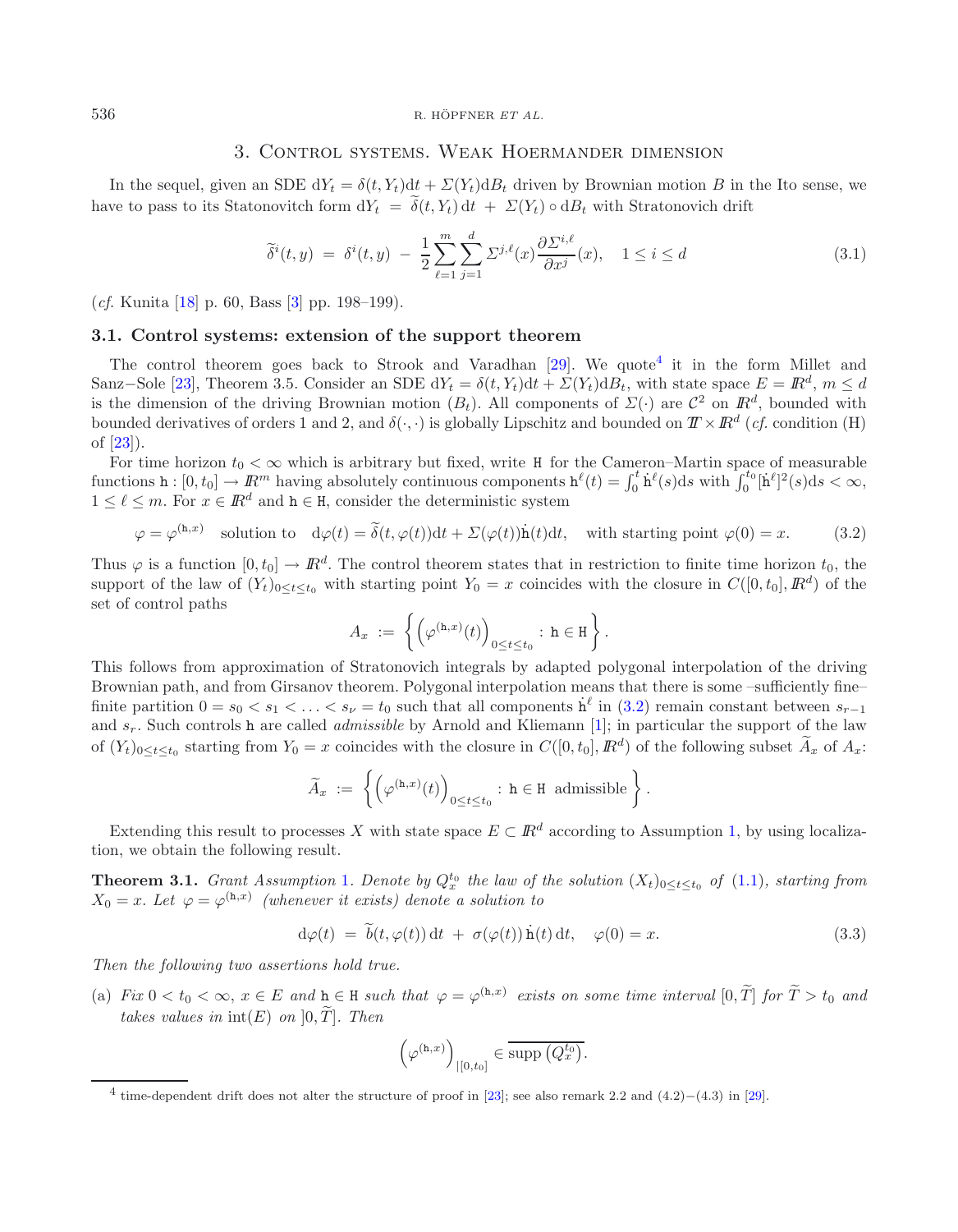(b) For  $\dot{\mathbf{n}}$  :  $[0,\infty) \to \mathbb{R}^m$  piecewise constant and without accumulation of jumps in finite time and for all  $x \in E$ ,  $\varphi = \varphi^{(h,x)}$  *exists and takes values in* E *on some interval* 

<span id="page-10-2"></span>
$$
0\leq t < s(\mathbf{h},x), \quad 0 < s(\mathbf{h},x) \leq \infty.
$$

*Then for all*  $0 < t_0 < \infty$  *and*  $x \in E$ *, the support of*  $Q_x^{t_0}$  *is contained in the closure of* 

$$
\left\{ \left( \varphi^{(\mathtt{h},x)}(t) \right)_{0 \le t \le t_0} : \, \mathtt{h} \in \mathcal{H} \text{ admissible and satisfying } s(\mathtt{h},x) > t_0 \right\} \tag{3.4}
$$

*in the sense of uniform convergence in*  $C([0, t_0], E)$ *.* 

This theorem will be proved in the Appendix A. To our best knowledge this localized version of the control theorem adresses a new type of problem (completely different *e.g.* from control in presence of reflexion, see [\[7](#page-26-16)[,26](#page-27-4)]), arising from the link between topological properties of the state space and properties of the process formulated in Assumption [1](#page-2-0) which itself is imposed by the structure of Hodgkin−Huxley equations.

### <span id="page-10-0"></span>**3.2. Weak Hoermander condition**

We grant Assumption [1](#page-2-0) and put the SDE  $(1.1)$  in Stratonovich form

$$
dX_t = \widetilde{b}(t, X_t) dt + \sigma(X_t) \circ dW_t.
$$

Recall that all coefficients of equation [\(1.1\)](#page-0-0) are  $C^{\infty}$ -functions on  $\mathbb{R}_+ \times U$  for some open set  $U \subset \mathbb{R}^d$  such that  $E \subset U$ . Consider the process  $\overline{X} = ((i_T(t), X_t))_{t>0}$  as in Section [2.1,](#page-1-0) write  $\overline{U} = \overline{T} \times U$  and  $\overline{E} = \overline{T} \times E$ . In view of a representation  $d\overline{X}_t = V_0(\overline{X}_t)dt + \sum_{l=1}^{m} V_{\ell}(\overline{X}_t) \circ dW_t^{\ell}$  for the process  $\overline{X}$  in terms of the components  $W^1, \ldots, W^m$  of the driving Brownian motion in equation [\(1.1\)](#page-0-0), we define (*cf.* Sect. 3.1 in [\[13\]](#page-26-0)) vector fields on  $\overline{U}$  taking values in  $\mathbb{R}^{1+d}$  by

$$
V_0(t,x) := \begin{pmatrix} 1 \\ \tilde{b}^1(t,x) \\ \vdots \\ \tilde{b}^d(t,x) \end{pmatrix}, \quad V_{\ell}(t,x) := \begin{pmatrix} 0 \\ \sigma^{1,\ell}(x) \\ \vdots \\ \sigma^{d,\ell}(x) \end{pmatrix}, \ 1 \leq \ell \leq m,
$$

that we identify with the first order differential operators

$$
V_0 = \frac{\partial}{\partial t} + \sum_{j=1}^d \tilde{b}^j(t, x) \frac{\partial}{\partial x^j}, \quad V_\ell = \sum_{j=1}^d \sigma^{j, \ell}(x) \frac{\partial}{\partial x^j}, \quad 1 \le \ell \le m.
$$

Given a vector field  $L : \overline{U} \to \mathbb{R}^{1+d}$  we denote by  $L^i$  its components for  $i = 0$  or  $i = 1, ..., d$ . Whenever L has 0-component  $L^0 \equiv 0$ , we have  $[V_0, L]^0 \equiv [V_\ell, L]^0 \equiv 0$  for  $1 \leq \ell \leq m$  and

$$
[V_0, L]^i = \frac{\partial L^i}{\partial t} + \sum_{j=1}^d \left( V_0^j \frac{\partial L^i}{\partial x^j} - L^j \frac{\partial V_0^i}{\partial x^j} \right)
$$

$$
[V_\ell, L]^i = \sum_{j=1}^d \left( V_\ell^j \frac{\partial L^i}{\partial x^j} - L^j \frac{\partial V_\ell^i}{\partial x^j} \right)
$$

<span id="page-10-1"></span>for  $i = 1, \ldots, d$ , with the usual notation for the Lie bracket of two vector fields  $[A, B] := AB - BA$ .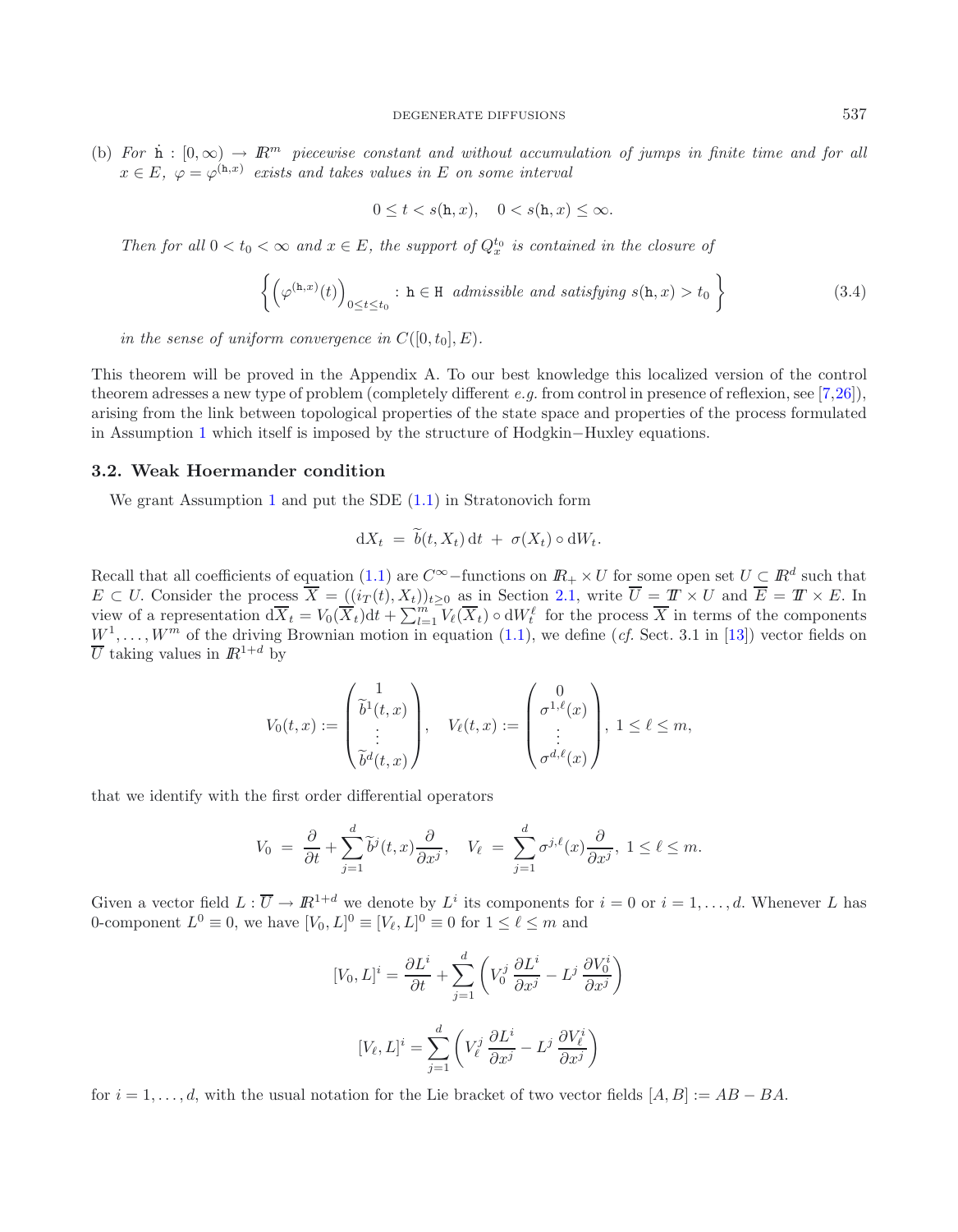**Definition 3.2.** For fixed  $N \in \mathbb{N}$ , define a set  $\mathcal{L}_N$  of vector fields by "initial condition"  $V_1, \ldots, V_m \in \mathcal{L}_N$  and at most  $N$  iteration steps

$$
L \in \mathcal{L}_N \implies [L, V_0], [L, V_1], \dots, [L, V_m] \in \mathcal{L}_N. \tag{3.5}
$$

Write  $\mathcal{L}_N^*$  for the closure of  $\mathcal{L}_N$  under Lie brackets; its linear hull  $\text{span}(\mathcal{L}_N^*)$  is the Lie algebra  $\text{LA}(\mathcal{L}_N)$  spanned by  $\mathcal{L}_N$ . We define  $\mathcal{L} := \text{LA}(\bigcup_N \mathcal{L}_N)$  and  $\Lambda := \text{LA}(V_0, V_1, \ldots, V_m)$ .

Note that all elements of  $\mathcal{L}_N^*$  have 0-component equal to zero, so d is an obvious upper bound for dim span( $\mathcal{L}_N$ ), dim(LA( $\mathcal{L}_N$ )) and dim( $\mathcal{L}$ ) on  $\overline{E}$ . Now we can give the definition of full weak Hoermander dimension in Assumption [3:](#page-3-0)

<span id="page-11-0"></span>**Definition 3.3.** We say that a point  $x^* \in U \supset E$  is of *full weak Hoermander dimension* if there is some  $N \in \mathbb{N}$ such that

 $\dim \text{span}(\mathcal{L}_N)(s, x^*) = d$  independently of  $s \in \mathcal{I}$ . (3.6)

<span id="page-11-1"></span>Up to uniformity in time on the torus, this is the usual form of the definition (*cf. e.g.* Hairer [\[9](#page-26-17)] Def. 1.2). We have the following.

**Proposition 3.4.** *Under Assumptions* 1 *and* 2(a)*, if points* x<sup>∗</sup> *in* int(E) *of full weak Hoermander dimension exist, then open neighborhoods*  $\widetilde{U}$  *of*  $x^*$  *exist in*  $\text{int}(E)$  *such that* 

$$
\dim \operatorname{span}(\mathcal{L}_N)(s,x) \;=\; \dim(\mathcal{L})(s,x) \;=\; d \quad \text{for all } (s,x) \in I\!\!T \times \widetilde{U} \;.
$$

*Proof of Proposition* [3.4](#page-11-1)*.*

(1) In analogy to Definition [3.2,](#page-10-1) consider for fixed  $N \in \mathbb{N}$  a set of vector fields  $\Lambda_N$  by "initial condition"  $V_0, V_1, \ldots, V_m$  in  $\Lambda_N$  and at most N iteration steps

$$
L \in \Lambda_N \implies [L, V_0], [L, V_1], \dots, [L, V_m] \in \Lambda_N.
$$

Clearly  $\Lambda_N \supset \mathcal{L}_N$  for all N. By Proposition 1 in [\[13](#page-26-0)] and its proof,

$$
\dim \operatorname{span}(A_N(t, x)) = 1 + \dim \operatorname{span}(\mathcal{L}_N(t, x))
$$

$$
\dim(A(t, x)) = 1 + \dim(\mathcal{L}(t, x))
$$

for all  $(t, x) \in \overline{U}$ . This is a consequence of the difference in the initialization between  $\Lambda_N$  and  $\mathcal{L}_N$ , since time dependence in equation [\(1.1\)](#page-0-0) occurs in the drift only.

(2) If a point  $x^* \in U$  of full weak Hoermander dimension exists, fix  $x^*$  and N as in Definition [3.3.](#page-11-0) By (1),  $\text{span}(A_N(t, x^*))$  has maximal dimension  $d+1$  for all  $t \in T$ . As a consequence, at  $(t, x^*)$  for all  $t \in T$ ,  $\text{span}(A_N)$ coincides with the full Lie algebra  $\Lambda = \text{LA}(V_0, V_1, \ldots, V_m)$  viewed as a vector space. Then again by 1), span $(\mathcal{L}_N)$ coincides with  $\mathcal{L} = \text{LA}(\bigcup_N \mathcal{L}_N)$  at  $(t, x^*)$  for all  $t \in \mathcal{T}$ , and then also with  $\text{span}(\mathcal{L}_N^*) = \text{LA}(\mathcal{L}_N)$ .

(3) Assume now that points of full weak Hoermander dimension exist in  $int(E)$ , in the sense of Definition [3.3.](#page-11-0) For every v fixed, sets  $\{(s, y) \in T \times \text{int}(E) : \dim \text{span}(\mathcal{L}_N)(s, y) > \nu\}$  are open. Since dimension d in [\(3.6\)](#page-11-2) is a maximal choice, the set  $\{(s, y) \in T \times \text{int}(E) : \dim \text{span}(\mathcal{L}_N)(s, y) = d\}$  is open.

**Remark 3.5.** Proposition [3.4](#page-11-1) and step (1) of its proof show that Definition **(LWH)** which we have used in [\[13\]](#page-26-0) coincides with Definition [3.3](#page-11-0) above up to uniformity in time on the torus.

**Example [1](#page-1-2) continued.** Consider again the 2-dim process [\(2.1\)](#page-1-1) driven by 1-dim Brownian motion on the state space  $E = \mathbb{R} \times [0, \infty)$ : then the point  $x^* := (0, \frac{2}{3})$ , attainable in a sense of deterministic control for the process [\(2.1\)](#page-1-1) by Example [1](#page-1-2) continued, is of full weak Hoermander dimension if and only if the constant

<span id="page-11-2"></span>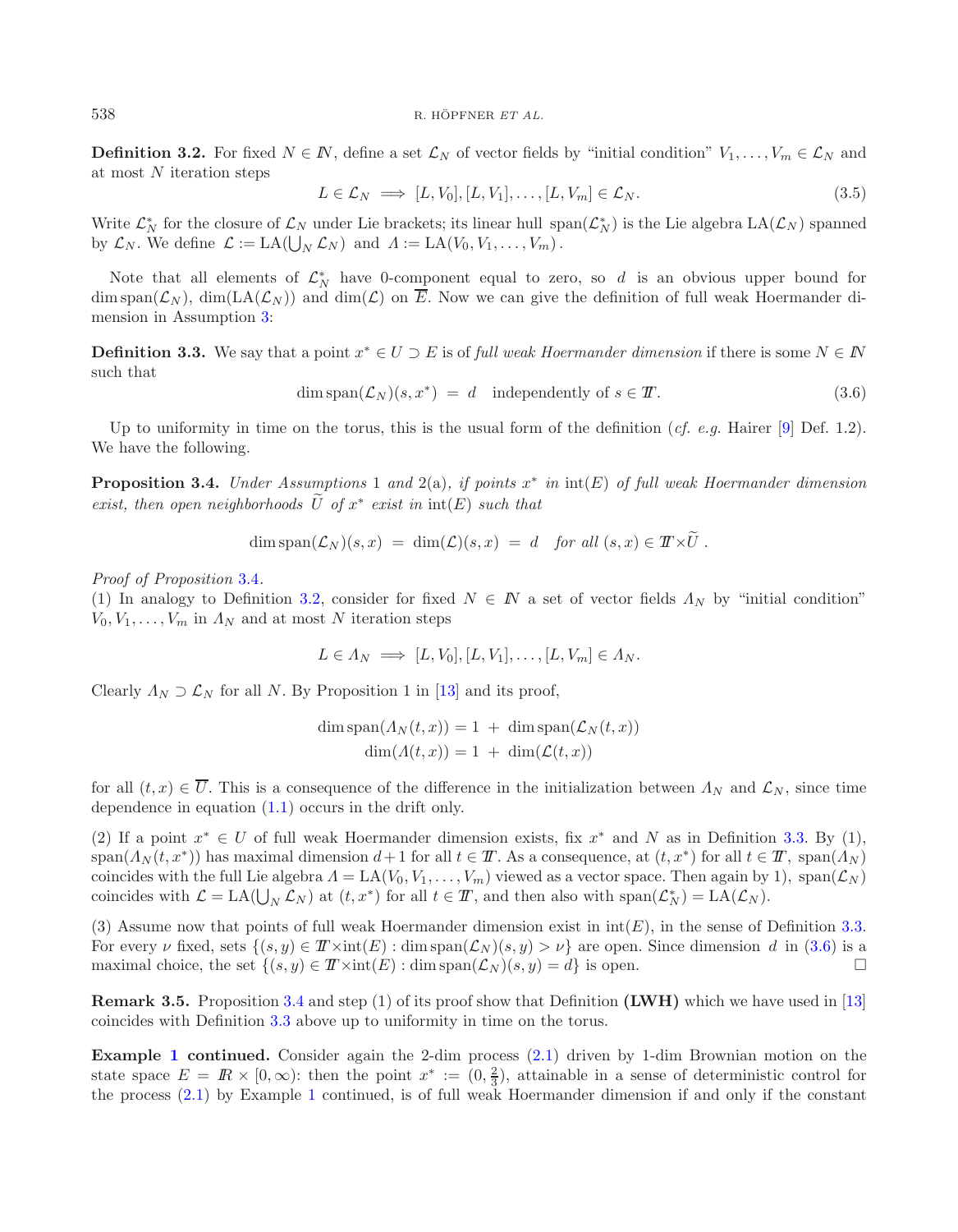$c > 0$  in equation [\(2.1\)](#page-1-1) satisfies  $c < \frac{3}{2}$ . Indeed, write  $x = \begin{pmatrix} \xi \\ \psi \end{pmatrix}$  for points in  $E, \xi \in \mathbb{R}, \psi \ge 0$ . With  $\widetilde{b}(t, x) =$  $\binom{-c \sin^2(2\pi t) \xi}{1-\frac{3}{2}\psi}$  as in Section [2.1](#page-1-0) we have to consider vector fields  $\overline{U} \to I\!\!R^{1+d}$ 

$$
V_0 = \begin{pmatrix} 1 & 0 & 0 \\ -c \sin^2(2\pi t) & 0 \\ 1 - \frac{3}{2}\psi & 0 \end{pmatrix}, V_1 = \begin{pmatrix} 0 & 0 \\ 1 & 0 \\ \psi & 0 \end{pmatrix}, [V_0, V_1] = \begin{pmatrix} 0 & 0 \\ c \sin^2(2\pi t) & 0 \\ 1 & 0 \end{pmatrix}.
$$

For  $x^* = (0, \frac{2}{3}) \in \text{int}(E)$  and  $t \in T$  this simplifies to

$$
V_0(t,x^*) = \begin{pmatrix} 1 \\ 0 \\ 0 \end{pmatrix}, V_1(t,x^*) = \begin{pmatrix} 0 \\ 1 \\ \frac{2}{3} \end{pmatrix}, [V_0, V_1](t,x^*) = \begin{pmatrix} 0 \\ c \sin^2(2\pi t) \\ 1 \end{pmatrix}.
$$

Thus  $V_1$  and  $[V_0, V_1]$  are linearly independent at  $(t, x^*)$  for all t if and only if  $c < \frac{3}{2}$ . In this case we have  $\dim \text{span}(\mathcal{L}_N) = 2 = d$  on  $T \times \{x^*\}$  already for  $N = 1$ .

## <span id="page-12-4"></span>**3.3. Role of the attainable point**

<span id="page-12-2"></span><span id="page-12-1"></span>If we specialize the control argument in Theorem [3.1](#page-9-0) and focus only on time points which are multiples of the periodicity, relevant for the skeleton chain  $(X_j)_{j\in\mathbb{N}_0}$ , we have the following:

**Corollary 3.6.** *Grant Assumptions* [1](#page-2-0)*,* [2\(](#page-2-1)a) *and* [3](#page-3-0)*. For arbitrarily small neighborhoods* U<sup>∗</sup> *of the attainable point*  $x^*$  *in*  $int(E)$  *and for arbitrary starting points*  $x \in E$ *, we have:* 

$$
Q_x\left(X_{jT} \in U^*\right) > 0 \quad \text{for large enough } j \in \mathbb{N}.
$$

*Proof.* To see this, choose  $0 < t_0 < \infty$  arbitrarily large but finite and a control  $h \in H$ , the Cameron–Martin space associated to  $t_0$ , such that the control path  $\varphi^{(h,x)} : [0, t_0] \to E$  connects initial value x to some terminal value in  $U^*$ . We can do this such that  $t \to \varphi^{(h,x)}(t)$  stays in  $U^*$  over the time interval  $[\frac{1}{2}t_0, t_0]$ , *cf.* Definition [2.1.](#page-3-1) Then apply Theorem [3.1](#page-9-0) and restrict to times  $t = jT$  in  $[\frac{1}{2}t_0, t_0]$ .

<span id="page-12-3"></span>In the above result j may depend on x. In order to overcome this problem we introduce for fixed  $p \in ]0,1[$  the transition kernel

$$
R(x, dy) = (1 - p) \sum_{k \ge 1} p^{k-1} P_{0,kT}(x, dy),
$$
\n(3.7)

corresponding to sampling the skeleton chain  $(X_{kT})_{k \in N_0}$  at independent geometric times. Let  $(Z_{\ell})_{\ell \in N_0}$  be the corresponding Markov chain. In order to prove positive Harris recurrence of the skeleton chain  $(X_{kT})_k$  it is sufficient to prove positive Harris recurrence of the sampled chain  $(Z_{\ell})_{\ell}$ .

The following result is a main ingredient of the proof of Theorem [2.2.](#page-4-0) Its proof is given in Section [4.1.](#page-14-0)

<span id="page-12-0"></span>**Lemma 3.7.** *Grant Assumptions* [1–](#page-2-0)[3](#page-3-0)*. With* x<sup>∗</sup> *from Assumption* [3](#page-3-0) *both attainable and of full weak Hoermander dimension, fix some open set*  $\tilde{U} \subset \text{int}(E)$  *containing*  $x^*$  *such that the weak Hoermander condition holds on*  $\tilde{U}$ . *If*  $U^{**} \subset \widetilde{U}$  *is an arbitrary neighborhood of*  $x^*$ , *we can find some ball*  $C^* := B_{\varepsilon^*}(x^*)$  *and some point*  $y^* \in U^{**}$ *with*  $B_{\varepsilon^*}(y^*) \subset U^{**}$  *such that writing*  $\nu^*$  *for the uniform law on*  $B_{\varepsilon^*}(y^*)$ *, Nummelin's minorization condition holds* (*see* [\[24](#page-27-2), [25](#page-27-5)])*:*

$$
R(x', dy') \ge \alpha^* 1_{C^*}(x') \nu^*(dy'), \quad x', y' \in E. \tag{3.8}
$$

We would like to stress that Lemma [3.7](#page-12-0) provides a substantial improvement over the type of result which we obtained in [\[14](#page-26-1)]. We worked there with a finite set of splitting conditions, see formulae  $(16)$ – $(17)$  and Theorem 3 of [\[14\]](#page-26-1), and could establish the existence of a finite collection of disjoint Harris sets. In contrast to this, our route now works for a broader class of processes and establishes the existence of a unique Harris set.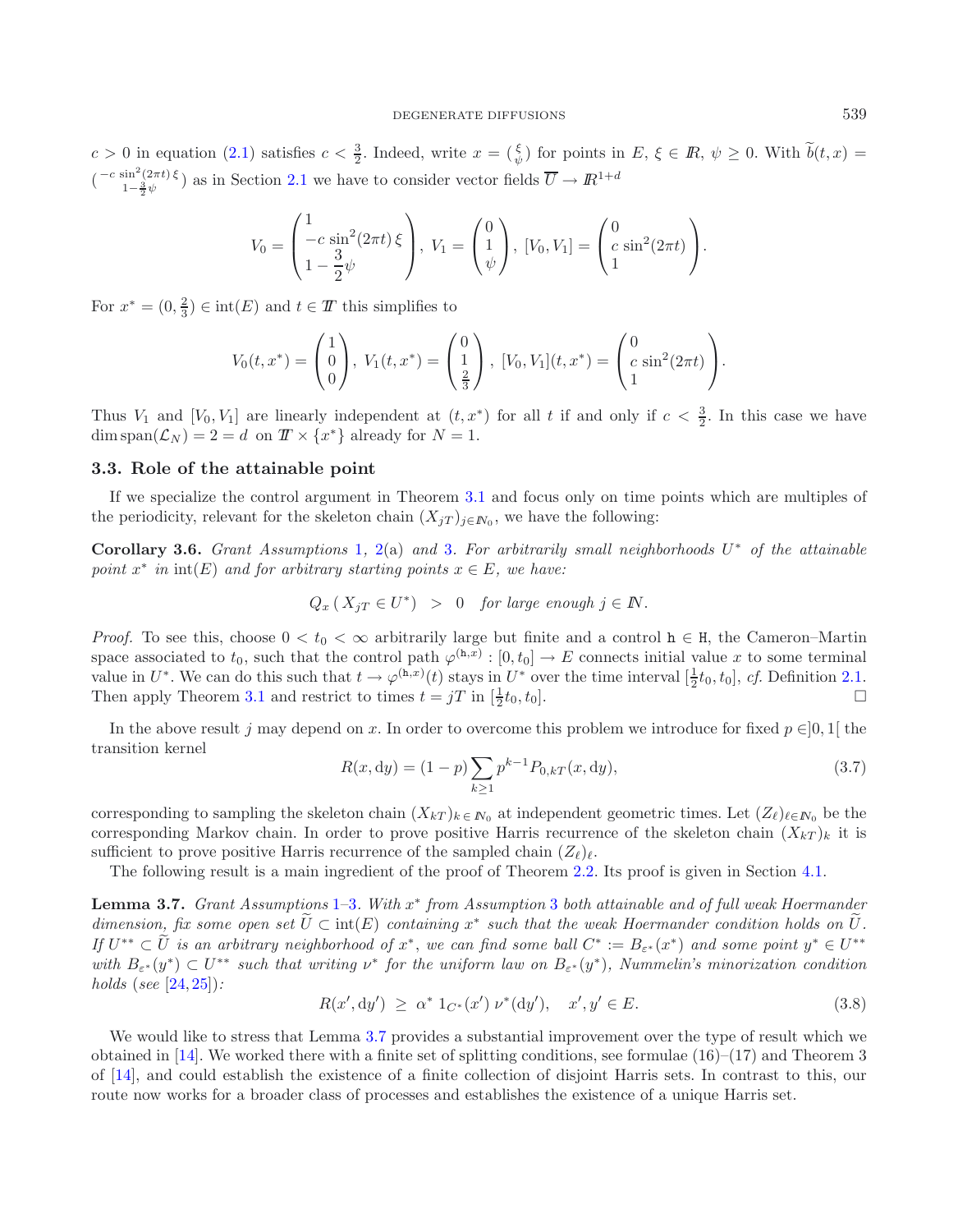## <span id="page-13-0"></span>**3.4. The analytic case**

Throughout this section, we grant Assumptions [1,](#page-2-0) [2\(](#page-2-1)a) and [4.](#page-3-2) In order to control  $\overline{X} = ((i_T(t), X_t))_{t>0}$  of Section [2.1,](#page-1-0) we view the functions  $\varphi^{(h,x)}$  appearing in Theorem [3.1](#page-9-0) as  $(1+d)$ -dimensional functions

$$
[0,s(\mathtt{h},x))\ \ni\ \ t\ \longrightarrow\ \bar{\varphi}^{(\mathtt{h},x)}(t)\ :=\ \Big(i_T(t),\varphi^{(\mathtt{h},x)}(t)\Big)
$$

taking values in  $\overline{E} = T \times E$  where  $T = [0, T]$  is the torus, with initial value  $(0, x) \in \overline{E}$ . If h is admissible as in [\(3.4\)](#page-10-2) with constant components  $\dot{h}^{\ell}(\cdot) \equiv \gamma_{\ell,r}, 1 \leq \ell \leq m$ , on intervals  $]s_{r-1}, s_r]$ , the trajectory  $t \to \bar{\varphi}^{(\text{h},x)}(t)$ moves between times  $s_{r-1}$  and  $s_r$  along the vector field

$$
V_0 + \gamma_{1,r}V_1 + \ldots + \gamma_{m,r}V_m
$$

<span id="page-13-1"></span>where  $V_0$  and  $V_\ell$ ,  $1 \leq \ell \leq m$ , have been defined in Section [3.2.](#page-10-0) In this case  $\overline{\varphi}^{(h,x)}$  is a piecewise integral curve  $t \to \bar{\varphi}^{(\text{h},x)}(t)$  of span $(V_0, V_1, \ldots, V_m)$  in terms of Sussmann [\[30\]](#page-27-6).

**Lemma 3.8.** *Grant Assumptions* [1,](#page-2-0) [2\(](#page-2-1)a) and [4](#page-3-2). Then for  $0 < t_0 < \infty$  arbitrary but fixed, the dimension of the *Lie algebra*  $LA(V_0, V_1, \ldots, V_m)$  *remains constant along* 

$$
\bar{\varphi}^{(\mathtt{h},x)} = \left( i_T(\cdot), \varphi^{(\mathtt{h},x)} \right) \; : \; [0,t_0] \; \longrightarrow \; \overline{E}
$$

*if*  $\varphi^{(h,x)}$  *belongs to the set* [\(3.4\)](#page-10-2), i.e. *if*  $h \in H$  *is admissible and satisfies*  $s(h, x) > t_0$ .

*Proof.* Write for short  $S := \text{span}(V_0, V_1, \ldots, V_m)$ ,  $S^*$  for the closure of S under Lie brackets, and following Sussman [\[30\]](#page-27-6), we write  $\Delta_{\mathcal{S}^*} = \text{LA}(V_0, V_1, \ldots, V_m)$  for the linear space spanned by  $\mathcal{S}^*$ .

(1) Sussmann [\[30](#page-27-6)] defines S-orbits in  $\overline{E}$  as equivalence classes of points in  $\overline{E}$  under the following equivalence relation:  $(s, y)$  and  $(s', y')$  are equivalent if there is a piecewise integral curve of S connecting  $(s, y)$  and  $(s', y')$ , forward or backward in time. If we focus on a control function as in [\(3.4\)](#page-10-2)

$$
\varphi^{(h,x)}:[0,t_0]\to E
$$
 with  $x\in E$  and  $h\in H$  admissible and such that  $s(h,x)>t_0$ 

we see that all points in the graph of  $\overline{\varphi}^{(h,x)}$  are equivalent and thus belong to the same S-orbit in  $\overline{E}$ .

(2) By Assumption [4,](#page-3-2) S is a set of real analytic vector fields on  $\overline{U} = T \times U$ . Thus by Sussmann [\[30](#page-27-6)] Section 9, the closure  $S^*$  of S under Lie brackets is "locally of finite type". By Theorem 8.1 in [\[30\]](#page-27-6) and the lines following its proof, this property implies that  $\Delta_{\mathcal{S}^*}$  is  $\mathcal{S}^*$ -invariant, *i.e.*  $\Delta_{\mathcal{S}^*}$  coincides with  $\Delta_{\mathcal{S}^*}^* = \mathcal{P}_{\mathcal{S}^*}$  in notation of [\[30](#page-27-6)]. The dimension of  $\mathcal{P}_{\mathcal{S}^*}$  remaining constant along  $\mathcal{S}^*$ -orbits (*cf.* pp. 177<sup>9–11</sup> and 176<sub>10−6</sub> in [\[30\]](#page-27-6)), it follows that the dimension of  $\Delta_{\mathcal{S}^*}$  remains constant along  $\mathcal{S}^*$ -orbits. In particular,

$$
s \longrightarrow \dim \Delta_{\mathcal{S}^*}(\bar{\varphi}^{(\mathtt{h},x)}(s)) = \dim \mathrm{LA}(V_0, V_1, \ldots, V_m) \left( i_T(s), \varphi^{(\mathtt{h},x)}(s) \right)
$$

remains constant on [0, t<sub>0</sub>] for all  $x \in E$  and all h as in [\(3.4\)](#page-10-2).  $\Box$ 

We strengthen that the assertion of Lemma [3.8](#page-13-1) hinges on Assumption [4,](#page-3-2) and would not hold true under our standing  $\mathcal{C}^{\infty}$ -assumption (a counterexample is given in [\[30](#page-27-6)] p. 177). Now we exploit Assumption [3:](#page-3-0) combining the results of Section [3.2](#page-10-0) with Lemma [3.8,](#page-13-1) we can prove

<span id="page-13-2"></span>**Theorem 3.9.** *Under Assumptions* [1,](#page-2-0) [2\(](#page-2-1)a), [3](#page-3-0) and [4](#page-3-2)*, all points* x *in the state space* E *are of full weak Hoermander dimension.*

*Proof.* According to Assumption [3,](#page-3-0) fix  $x^*$  in  $int(E)$  such that  $x^*$  is attainable in a sense of deterministic control, see Definition [2.1,](#page-3-1) and of full weak Hoermander dimension, see Definition [3.3.](#page-11-0)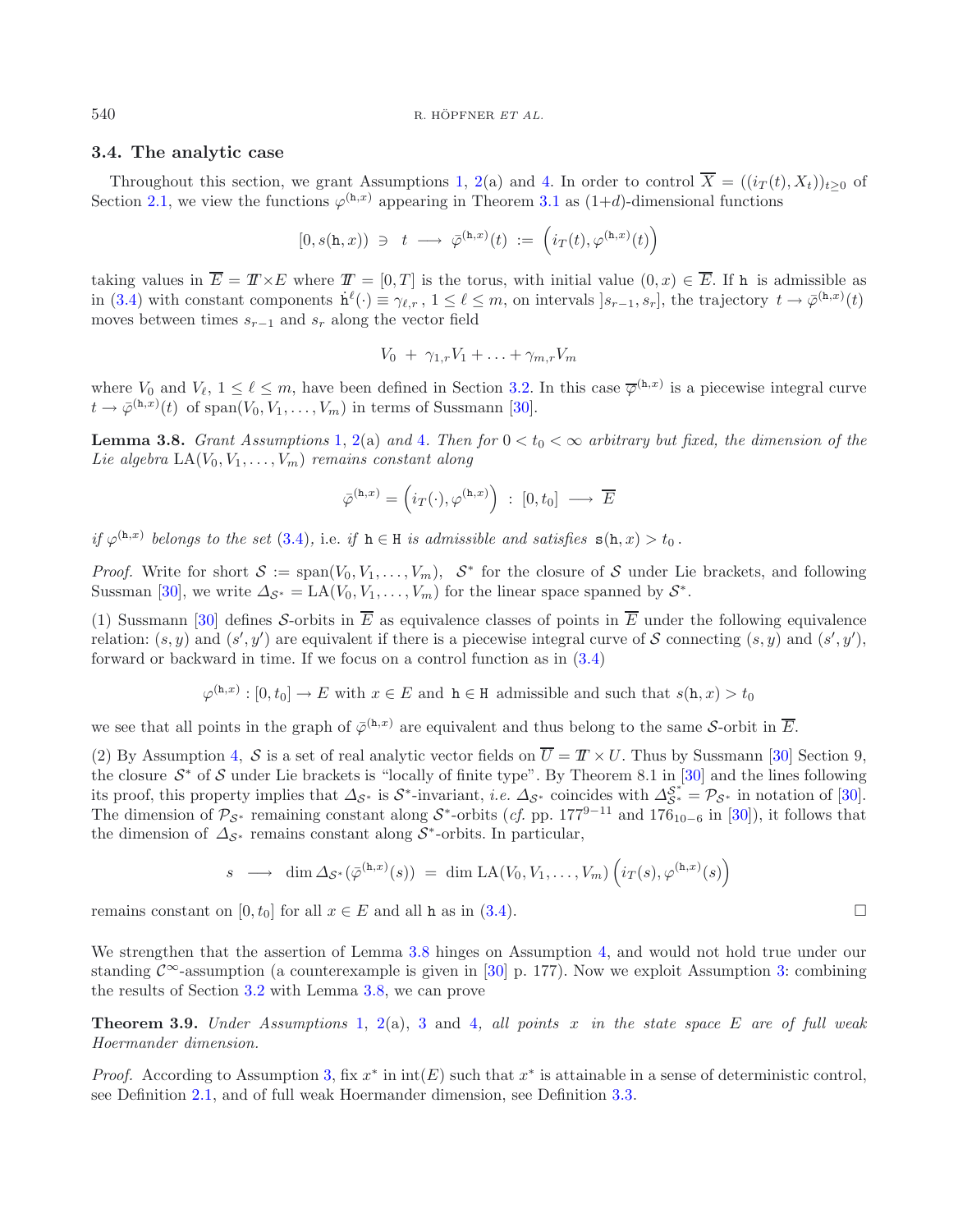### DEGENERATE DIFFUSIONS 541

- (1) Consider the sets of vector fields  $\Lambda = \text{LA}(V_0, V_1, \ldots, V_m)$  and  $\mathcal{L} = \text{LA}(\bigcup_N \mathcal{L}_N)$  on  $\overline{U} = \mathcal{I} \times U$ , with notations of Section [3.2.](#page-10-0) We have  $\dim(A) = \dim(\mathcal{L}) + 1$  on  $\overline{U}$  by step (1) of the proof of Proposition [3.4.](#page-11-1)
- (2) Proposition [3.4](#page-11-1) shows that  $\dim(\mathcal{L})(s, x) = d$  for all  $(s, x) \in \mathcal{T} \times \tilde{U}$  where  $\tilde{U} \subset \text{int}(E)$  is open and contains  ${x^*}$ . Thus from (1), dim LA( $V_0, V_1, \ldots, V_m$ )(s, x) = d + 1 for all  $(s, x) \in \mathbb{T} \times \tilde{U}$ .
- (3) By Definition [2.1,](#page-3-1) for all starting points x in E and arbitrarily small neighborhoods  $U^*$  of  $x^*$  in  $int(E)$ , we can find some time horizon  $0 < t_0 < \infty$  and some control  $h \in H$ , the Cameron–Martin space associated to  $t_0$ , such that the control path  $\bar{\varphi}^{(\mathbf{h},x)} : [0, t_0] \to \overline{E}$  connects an initial value  $(0, x)$  to some terminal value in  $T \times U^*$ . Here we have degrees of freedom in choosing  $t_0$  and  $U^*$ , hence the same property remains true in restriction to admissible controls h. The same can be done with initial values  $(s, x) \in \overline{E}$ .
- (4) Along the control paths  $\overline{\varphi}^{(h,x)} : [0,t_0] \to \overline{E}$  of 3) which drive  $(s,x)$  into  $T \times U^*$ , with  $h \in H$  admissible and  $t_0$  large enough, dim  $LA(V_0, V_1, \ldots, V_m)$  remains constant by Lemma [3.8.](#page-13-1) This establishes  $\dim LA(V_0, V_1,\ldots,V_m)(s, x)=1+d$  for all  $(s, x) \in \overline{E}$ . Using again (1), we have  $\dim(\mathcal{L})(s, x) = d$  for all  $(s, x) \in \overline{E}$ .

## 4. Proofs for Section [2.2](#page-4-1)

## <span id="page-14-0"></span>**4.1. Proof of Theorem [2.2.](#page-4-0) Local Lebesgue densities**

<span id="page-14-1"></span>We now give the proofs for Lemma [3.7](#page-12-0) (which relies on Lem. [4.1](#page-14-1) and Cor. [4.2](#page-14-2) below) and Theorem [2.2.](#page-4-0) We quote the following from [\[13\]](#page-26-0).

**Lemma 4.1.** *Under Assumptions* [1–](#page-2-0)[3](#page-3-0) *the following holds true. There exists an open neighborhood*  $\tilde{U}$  *of*  $x^*$ in  $int(E)$  *such that for*  $0 < t < \infty$ *, transition probabilities*  $P_{0,t}(x, dy)$  *of the process* [\(1.1\)](#page-0-0) *admit Lebesgue densities*  $p_{0,t}(x, y)$  *locally on*  $y \in \tilde{U}$  *with the following properties:*  $\tilde{U} \ni y \to p_{0,t}(x, y)$  *is infinitely differentiable when*  $x \in E$  *is fixed, and*  $x \to p_{0,t}(x, y)$  *is lower semicontinuous on* E *when*  $y \in \tilde{U}$  *is fixed. Moreover, for all measurable sets*  $A \subset \tilde{U}$  *and all* t*, the mapping*  $x \to P_{0,t}(x, A)$  *is lower semicontinuous on* E.

*Proof.* Our Assumptions [1–](#page-2-0)[3](#page-3-0) and Proposition [3.4](#page-11-1) imply **(H1)**, **(H2)** and **(LWH)** of [\[13\]](#page-26-0); the assertion is from [\[13\]](#page-26-0), Theorems 1 and 2. The proof of Theorem 2 in [13] shows moreover that for all measurable sets  $A \subset U$  and all t, the mapping  $x \to P_0(x, A)$  is lower semicontinuous on E. and all t, the mapping  $x \to P_{0,t}(x, A)$  is lower semicontinuous on E.

### <span id="page-14-2"></span>**Corollary 4.2.**

*Under the assumptions of Lemma* [4.1](#page-14-1), with  $\tilde{U}$  *as there, the following holds true.* 

(a) The transition kernel R defined in [\(3.7\)](#page-12-1) admits transition densities  $r(x, y)$  locally in  $y \in \tilde{U}$  with the following *properties:*  $\widetilde{U} \ni y \to r(x, y)$  *is lower semicontinuous when*  $x \in E$  *is fixed, and*  $x \to r(x, y)$  *is lower semicontinuous on* E when  $y \in \tilde{U}$  *is fixed. Moreover, for any measurable set*  $A \subset \tilde{U}$ ,  $x \to R(x, A)$  *is lower semicontinuous on* E*.*

(b) For arbitrarily small neighborhoods  $U^* \subset \widetilde{U}$  of the attainable point  $x^*$  of Assumption [3](#page-3-0) and for arbitrary *starting points*  $x \in E$ , *we have that*  $R(x, U^*) > 0$ .

(c) *The sampled chain*  $(Z_{\ell})_{\ell \in \mathbb{N}_0}$  *is a* T−*chain in the sense of Meyn and Tweedie* [\[21](#page-26-4)]*.* 

*Proof.* Assertion (a) is a direct consequence of Lemma [4.1](#page-14-1) and of the definition of R. (b) follows from Corol-lary [3.6.](#page-12-2) In order to prove (c), observe that  $R(x, \cdot \cap U^*)$  is a continuous component of R in the sense of [\[21](#page-26-4)], page 548, due to (a), which is non-trivial due to (b).  $\Box$ 

*Proof of Lemma* [3.7](#page-12-0). With  $\tilde{U}$  from Lemma [4.1](#page-14-1) and Corollary [4.2,](#page-14-2) we consider an arbitrarily small neigbourhood  $U^{**} \subset \widetilde{U}$  of the point  $x^*$  from Assumption [3.](#page-3-0)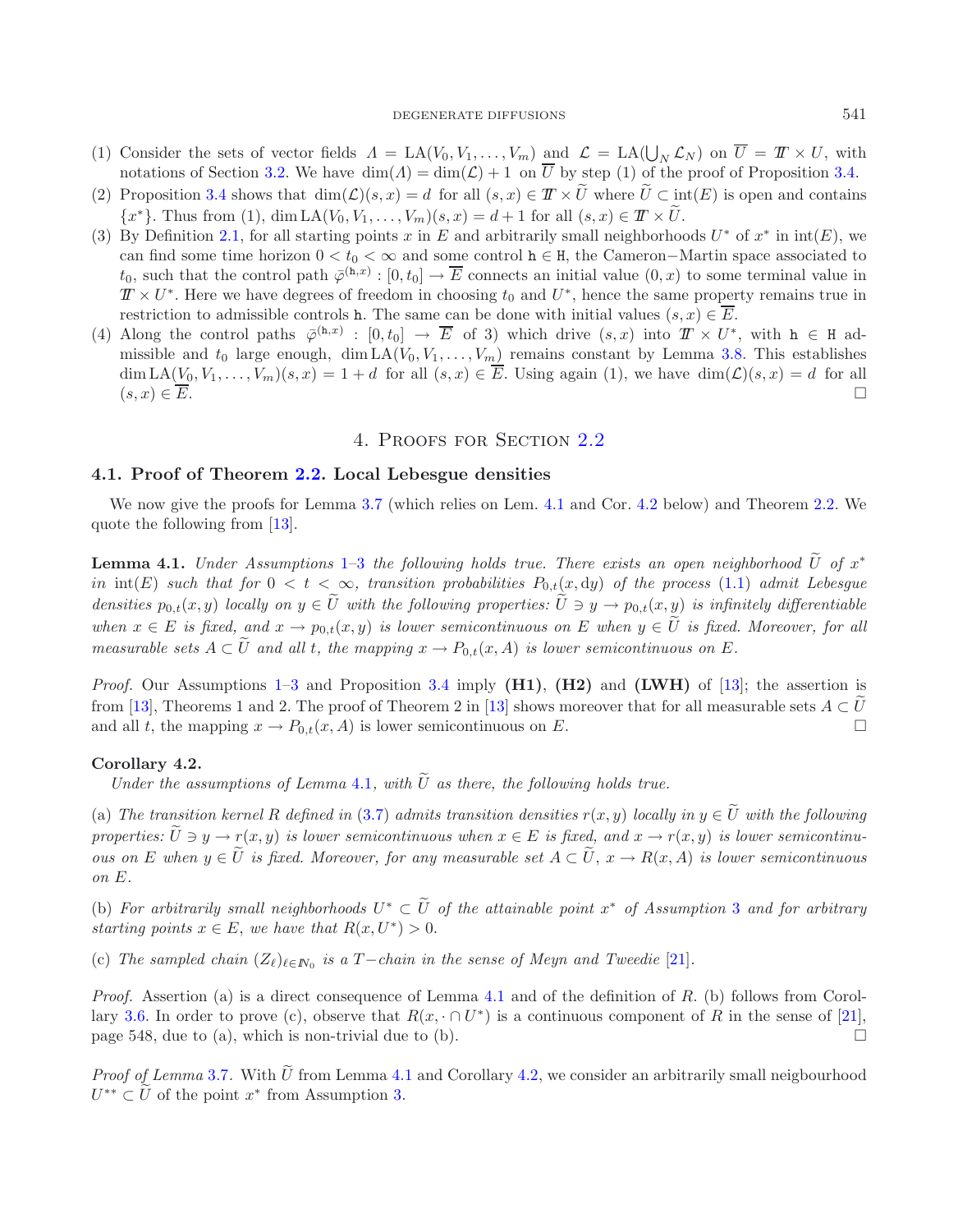(1) We show [\(3.8\)](#page-12-3) as a mere inequality. By (a) and (b) of Corollary [4.2,](#page-14-2)

$$
\int_{U^{**}} r(x^*, y) dy > 0.
$$

As a consequence, there exists  $y^* \in U^{**}$  such that  $r(x^*, y^*) > 0$ . By lower semicontinuity, this can be extended to small balls  $B_{\varepsilon^*}(x^*)$  and  $B_{\varepsilon^*}(y^*)$ , where we can assume w.l.o.g. that  $B_{\varepsilon^*}(y^*) \subset U^{**}$ .

(2) It remains to check that  $C^* := B_{\varepsilon^*}(x^*)$  is visited infinitely often by the sampled chain: then  $C^*$  will be 'small' in the sense of Nummelin [\[25\]](#page-27-5), so [\(3.8\)](#page-12-3) will be Nummelin's minorization condition (M1) for the sampled chain. Let  $K \subset E$  denote the compact appearing in the Lyapunov condition of Assumption [2\(](#page-2-1)b). Then for arbitrary choice of a starting point  $x \in E$ , the skeleton chain  $(X_{kT})_k$  visits K infinitely often, almost surely. The sampled chain  $(Z_{\ell})_{\ell}$ , being 'sampled' out of the skeleton chain by tossing independent coins at times kT with success probability 1−p, inherits this property. Thanks to Corollary [4.2](#page-14-2) we know that  $x \to R(x, C^*)$  is lower semicontinuous and positive for any fixed x. As a consequence, since a lower semicontinuous function has a minimum on each compact set, we obtain

$$
\inf_{x \in K} R(x, C^*) > 0.
$$

Then Borel–Cantelli implies that the sampled chain  $(Z_{\ell})_{\ell \in \mathbb{N}_0}$  visits  $C^*$  infinitely often, almost surely, for arbitrary choice of a starting point  $x \in E$ .

*Proof of Theorem* [2.2](#page-4-0). It is sufficient to prove (a), or equivalently, to prove positive Harris recurrence of the sampled chain  $(Z_{\ell})_{\ell \in I\!N_0}$ , see [\[27\]](#page-27-0). Having proved Lemma [3.7](#page-12-0) for the sampled chain, the Nummelin splitting condition [\(3.8\)](#page-12-3) implies Harris recurrence of the sampled chain (Nummelin [\[24](#page-27-2)[,25](#page-27-5)]). It remains to show that recurrence is necessarily positive recurrence. The sampled chain being a Harris recurrent T−chain by Corollary [4.2,](#page-14-2) Theorem 3.2(a) of Meyn and Tweedie [\[21](#page-26-4)] shows that every compact set is a "petite set". This holds in partic-ular for the compact K in the Lyapunov condition of Assumption [2\(](#page-2-1)b). Hence Assumption 2(b) corresponds to condition (DD2) of  $[21]$ , and Theorem 4.6 of  $[21]$  $[21]$  finishes the proof.  $\Box$ 

### <span id="page-15-0"></span>**4.2. Proof of Proposition [2.4](#page-5-1) in the analytic case. Global Lebesgue densities**

In case where the coefficients of [\(1.1\)](#page-0-0) are real analytic functions we obtain stronger results.

<span id="page-15-1"></span>**Lemma 4.3.** *Under Assumptions* [1–](#page-2-0)[3](#page-3-0) *and* [4](#page-3-2) *the following holds true.*

(a) For  $0 < t < \infty$ , transition probabilities  $P_{0,t}(x, dy)$  of the process [\(1.1\)](#page-0-0) admit Lebesgue densities  $p_{0,t}(x, y)$ *with the following properties:*  $y \to p_{0,t}(x, y)$  *is infinitely differentiable on*  $int(E)$  *when*  $x \in E$  *is fixed, and*  $x \to p_{0,t}(x, y)$  *is lower semicontinuous on* E when  $y \in \text{int}(E)$  *is fixed.* 

(b)  $P_{0,t}$  *is a strong Feller transition semigroup,* i.e.  $P_{0,t} f \in C_0$  *if* f *is a bounded*  $\mathcal{E}-measurable function.$ 

*Proof.* By Theorem [3.9,](#page-13-2) the weak Hoermander condition holds on the full state space E, thus  $\tilde{U} = \text{int}(E)$ in Lemma [3.7](#page-12-0) and in Lemma [4.1.](#page-14-1) In particular, for every measurable set  $A \subset \tilde{U}$  and for all t, the mapping  $x \to P_{0,t}(x, A)$  is lower semicontinuous on E. The boundary  $\partial E \cap E$  being entrance only, by Assumption 1(b), the last assertion extends to all  $A \in \mathcal{E}$ . As a consequence, for any positive and bounded  $\mathcal{E}-$ measurable function f, the mapping  $x \to P_{0,t}f(x)$  is lower semicontinuous on E. We now use the following argument of Ichihara and Kunita [\[16\]](#page-26-18), proof of lemma 5.1, to deduce the strong Feller property of the semigroup. Putting  $\tilde{f} := ||f||_{\infty} - f$ , we conclude that  $P_{0,t}\tilde{f}$  and hence  $-P_{0,t}f$  are lower semicontinuous. As a consequenc must be continuous.  $\Box$ 

*Proof of Proposition* [2.4](#page-5-1). By Lemma [4.3,](#page-15-1)  $\mu = \mu P_{0,T}$  and all  $\mu P_{0,s}$  admit Lebesgue densities.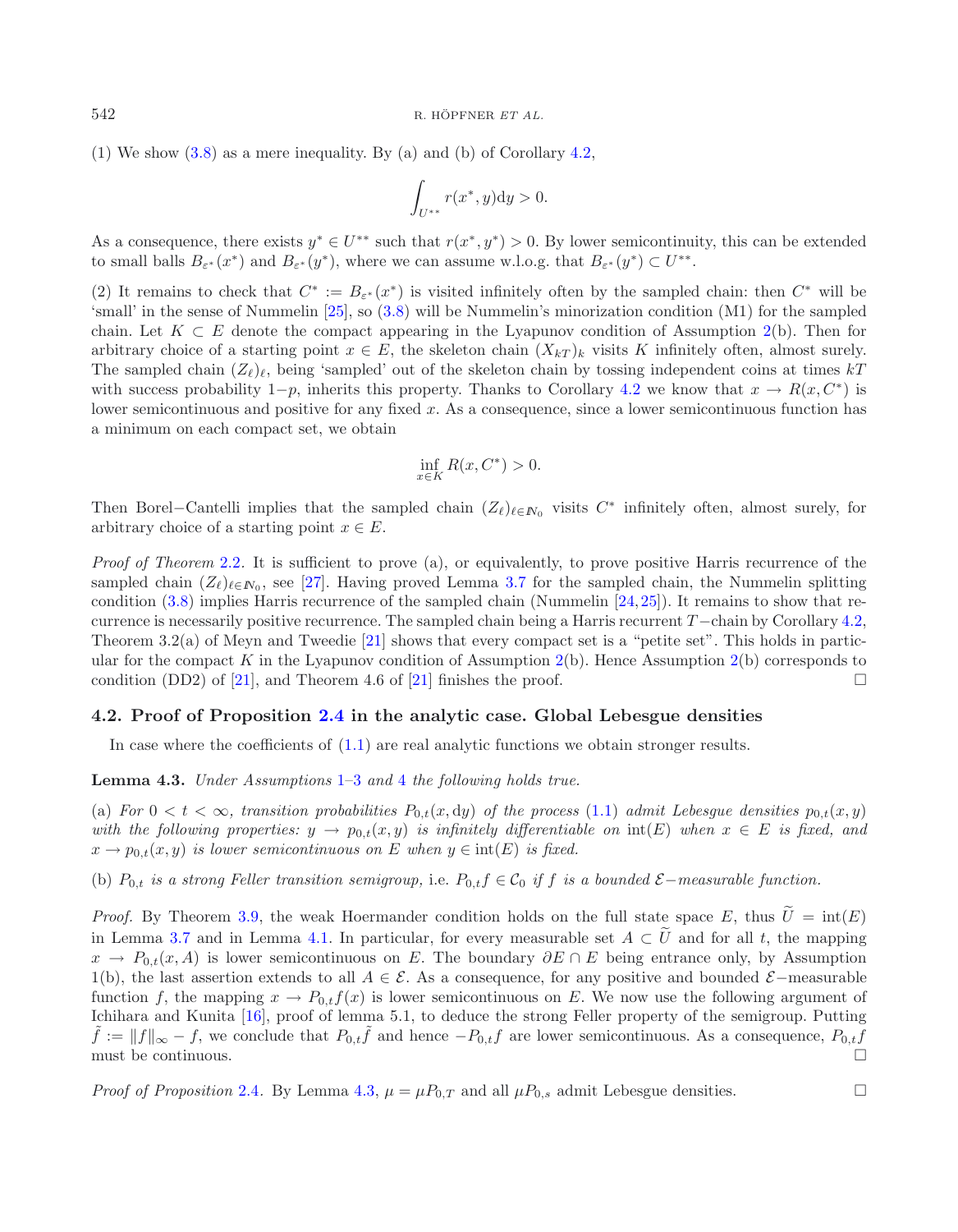### DEGENERATE DIFFUSIONS 543

## <span id="page-16-1"></span>5. Proofs for Sections [2.3](#page-5-0) and [2.4](#page-7-1)

<span id="page-16-0"></span>We consider CIR-HH and OU-HH with all notations of Section [2.3,](#page-5-0) and give proofs for Propositions [2.5](#page-6-3) and [2.6](#page-7-4) and Theorems [2.8](#page-8-1) and [2.9.](#page-8-0)

## *Proof of Proposition* [2.5](#page-6-3)*.*

(1) We have  $E = \mathbb{R} \times [0, 1]^3 \times (0, \infty)$ . Since all coefficients of CIR-HH are analytic on  $U \supset E$ , Assumption [4](#page-3-2) holds. By choice of  $S(\cdot)$  in [\(2.10\)](#page-6-2), Assumption [2\(](#page-2-1)a) is satisfied. Let us now assume that  $2a > 1$ , select a nonnegative  $\mathcal{C}^2$ -function  $\psi$  defined on  $(-\infty,\infty)$  satisfying  $\psi(y) := |y|$  when  $|y| > 1$ , and prove that  $V : E \to [1,\infty)$  defined for all  $x = (x^1, x^2, x^3, x^4, x^5) \in E$  by

$$
V(x) := 1 + \log^{2}(x^{5}) + (x^{5})^{2} + \psi(x^{1}), \qquad (5.1)
$$

is a Lyapunov function for the skeleton chain  $(X_{kT})_{k \in N_0}$  in the sense of Assumption [2\(](#page-2-1)b). First, the fifth component  $(\xi_t)_{t\geq0}$  in system  $(2.3)+(2.10)$  $(2.3)+(2.10)$  $(2.3)+(2.10)$ , taken separately, has the Markov generator  $\widetilde{\mathcal{L}}_t$  given by

$$
\frac{\partial}{\partial t} + (a + S(t) - x^5) \frac{\partial}{\partial x^5} + x^5 \frac{\partial^2}{\partial (x^5)^2}.
$$

<span id="page-16-2"></span>Because of  $2a > 1$  and  $S(\cdot) \geq 0$ , we find positive constants  $\tilde{c}_1, \tilde{c}_2$  such that the function  $\tilde{V}: (0, \infty) \to [1, \infty)$ defined by  $\widetilde{V}(x^5) := 1 + \log^2(x^5) + (x^5)^2$  satisfies

$$
\widetilde{\mathcal{L}}_t \widetilde{V}(x^5) \le -\widetilde{c}_1 \widetilde{V}(x^5) + \widetilde{c}_2
$$
 for all  $t \ge 0$  and all  $x^5 \in (0, \infty)$ .

Second, the 5d process  $(X_t)_{t>0}$  has the Markov generator  $\mathcal{L}_t$  given by

$$
\frac{\partial}{\partial t} + \sum_{i=1}^5 b^i(t,x) \frac{\partial}{\partial x_i} + \frac{1}{2} \sum_{i,j=1}^5 (\sigma\sigma^{\!\top})^{i,j}(x) \frac{\partial^2}{\partial x_i \partial x_j}
$$

with notations of [\(1.1\)](#page-0-0), [\(2.3\)](#page-5-2) and [\(2.10\)](#page-6-2). By definition in [\(2.4\)](#page-5-3) there are positive constants  $d_1 < d_2$  such that  $F(v, n, m, h)$  takes values between  $d_1v$  and  $d_2v$  when  $v \to +\infty$ , and between  $d_2v$  and  $d_1v$  when  $v \to -\infty$ , uniformly over  $n, m, h$  in  $[0, 1]^3$ . This results in positive constants  $c_1, c_2$  such that  $V : E \to [1, \infty)$  defined by [\(5.1\)](#page-16-1) has the property

$$
\mathcal{L}_t V(x) < -c_1 V(x) + c_2 \quad \text{for all } t \ge 0 \text{ and all } x \in E. \tag{5.2}
$$

Localizing with  $\tau_m := \inf\{t : |V(X_t)| > m\}$  as  $m \to \infty$ , we deduce from [\(5.2\)](#page-16-2)

$$
E_x(V(X_T)) \leq V(x) e^{-c_1T} + \int_0^T c_2 e^{-c_1t} dt
$$

(a well−known argument, *cf.* (2.2)-(2.4) in Mattingly, Stuart and Higham [\[20\]](#page-26-19)) and rewrite this as

$$
P_{0,T}V \leq \lambda V + \delta \quad \text{on } E,
$$

for some constants  $0 < \lambda < 1$  and  $\delta > 0$ . The function  $V : E \to [1, \infty)$  being 'bowl-shaped', this is an essentially stronger assertion than Assumption [2\(](#page-2-1)b). So far, we have checked Assumptions [1,](#page-2-0) [2](#page-2-1) and [4.](#page-3-2)

(2) We now turn to the key Assumption [3.](#page-3-0) We have to specify a point  $x^*$  in  $int(E)$  of full weak Hoermander dimension and attainable in a sense of deterministic control. Our candidate in  $int(E)$  is

$$
x^* = (v^*, n^*, m^*, h^*, 1) := (v^0, n_{\infty}(v^0), m_{\infty}(v^0), h_{\infty}(v^0), 1).
$$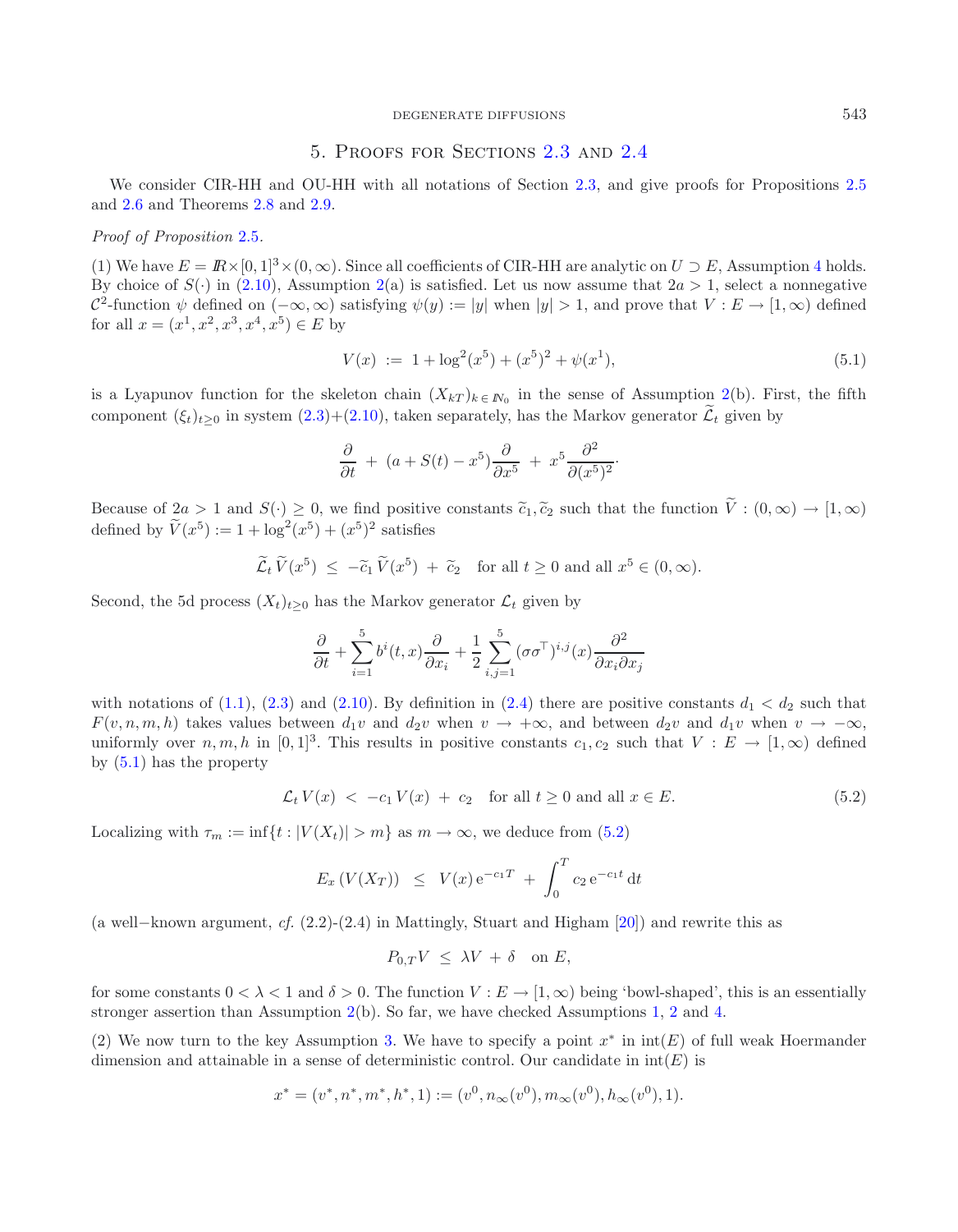We have shown in [\[13\]](#page-26-0) (see Thm. 3, Prop. 6 and Sect. 5.4 there) that any point whose first four coordinates coincide with  $(v^0, n_\infty(v^0), m_\infty(v^0), h_\infty(v^0))$  is of full weak Hoermander dimension. It remains to prove that  $x^*$  is attainable. Control systems  $t \to \varphi(t)$  make use of Stratonovich drift. For CIR-HH, Stratonovich correction [\(3.1\)](#page-9-2) affects only the first and the fifth component:

$$
\widetilde{b}^{i}(t,x) = b^{i}(t,x) - \frac{1}{2}\sigma^{5}(x)\frac{\partial\sigma^{i}}{\partial x^{5}}(x) = b^{i}(t,x) - \frac{1}{4}, i = 1,5, \quad \widetilde{b}^{i}(t,x) = b^{i}(t,x), i = 2,3,4.
$$

Hence, for every choice of a starting point  $x \in E$ , we have to construct an  $\dot{h} \in L^2_{loc}$  which drives the 5d trajectory  $\varphi = \varphi^{(h,x,x^*)}$  satisfying

<span id="page-17-1"></span>
$$
\begin{cases}\n\frac{d}{ds}\varphi^{1}(s) = \frac{d}{ds}\varphi^{5}(s) - F(\varphi^{1}(s), \varphi^{2}(s), \varphi^{3}(s), \varphi^{4}(s)) \\
\frac{d}{ds}\varphi^{2}(s) = \alpha_{n}(\varphi^{1}(s)) (1 - \varphi^{2}(s)) - \beta_{n}(\varphi^{1}(s)) \varphi^{2}(s) \\
\frac{d}{ds}\varphi^{3}(s) = \alpha_{m}(\varphi^{1}(s)) (1 - \varphi^{3}(s)) - \beta_{m}(\varphi^{1}(s)) \varphi^{3}(s) \\
\frac{d}{ds}\varphi^{4}(s) = \alpha_{h}(\varphi^{1}(s)) (1 - \varphi^{4}(s)) - \beta_{h}(\varphi^{1}(s)) \varphi^{4}(s) \\
\frac{d}{ds}\varphi^{5}(s) = \left[a - \frac{1}{4} + S(s) - \varphi^{5}(s)\right] + \sqrt{\varphi^{5}(t)} \hat{\mathbf{n}}(s)\n\end{cases}
$$
\n(5.3)

from  $x = \varphi(0)$  to  $x^* = \lim_{t \to \infty} \varphi(t)$ . For ease of notation we set  $\tilde{a} := a - \frac{1}{4}$ .

We start with an intuitive argument which is not yet a rigorous one. Consider  $x = (x^1, x^2, x^3, x^4, \zeta) \in E$ where  $\zeta \in (0,\infty)$  is arbitrary. In order to push the fifth component of  $(5.3)$  with initial value  $\zeta$  towards the desired limit 1, select a  $\mathcal{C}^{\infty}$  function  $\gamma_5^{(\zeta,1)}$  with the properties

$$
\begin{cases}\n\gamma_5^{(\zeta,1)}(0) = \zeta, & \gamma_5^{(\zeta,1)}(t) > 0 \text{ for all } t \ge 0 \text{ and all } \zeta > 0 \\
\gamma_5^{(\zeta,1)}(t) = 1 & \text{for all } t \ge |\zeta - 1| + 1 \\
\left| \frac{d}{dt} \gamma_5^{(\zeta,1)}(t) \right| \le 1 & \text{for all } t \ge 0 \text{ and all } \zeta > 0\n\end{cases}
$$
\n(5.4)

 $(e.g.,\text{ apply a } \mathcal{C}^{\infty}\text{ smoothing kernel with support } [-\frac{1}{2},\frac{1}{2}] \text{ to } t \to (\zeta-t) \vee 1 \text{ if } \zeta > 1, \text{ and to } t \to (\zeta+t) \wedge 1 \text{ if } t \to \frac{1}{2}$  $0 < \zeta < 1$ ). Prescribing  $\varphi^5(t) := \gamma_5^{(\zeta,1)}(t)$  for all  $t \geq 0$ , the fifth equation in [\(5.3\)](#page-17-0)

$$
\frac{\mathrm{d}}{\mathrm{d}t}\varphi^5(t) = [\widetilde{a} + S(t) - \varphi^5(t)] + \sqrt{\varphi^5(t)}\,\dot{\mathbf{h}}(t)
$$

with  $\tilde{a} := a - \frac{1}{4}$  determines a one-dimensional control **h** by

$$
\dot{\mathbf{h}}(t) \; := \; \frac{\frac{d}{dt}\varphi^5(t) \; - \; \left[ \widetilde{a} + S(t) - \varphi^5(t) \right]}{\sqrt{\varphi^5(t)}} \; = \; \frac{\frac{d}{dt}\gamma_5^{(\zeta,1)}(t) \; - \; \left[ \widetilde{a} + S(t) - \gamma_5^{(\zeta,1)}(t) \right]}{\sqrt{\gamma_5^{(\zeta,1)}(t)}}, \qquad t \ge 0.
$$

We have  $\dot{\mathbf{n}} \in L^2_{\text{loc}}$  by [\(5.4\)](#page-17-1). With this choice for  $\dot{\mathbf{n}}$ , the coordinates  $(\varphi^1, \varphi^2, \varphi^3, \varphi^4)$  of the control system [\(5.3\)](#page-17-0) form a deterministic Hodgkin–Huxley system [\(2.5\)](#page-6-0) where constant input c is replaced by  $\frac{d}{dt}\gamma_5^{(\zeta,1)}(t)$ . Since  $\frac{d}{dt}\gamma_5^{(\zeta,1)}(t)$  is in absolute value  $\leq 1$  and vanishes for  $t > |\zeta - 1| + 1$ , this deterministic Hodgkin–Huxley system will make before and after time  $|\zeta - 1| + 1$  at most a finite number of spikes and then spiral into the equilibrium point  $(v^0, n_{\infty}(v^0), m_{\infty}(v^0), h_{\infty}(v^0))$  corresponding to constant input  $c = 0$  which is stable. It is here that our argument is not rigorous: for the deterministic HH with constant input  $c = 0$ , we are not able to prove that indeed *every* starting point  $(v, n, m, h) \in \mathbb{R} \times [0, 1]^3$  belongs to the basin of attraction of  $(v^0, n_{\infty}(v^0), m_{\infty}(v^0), h_{\infty}(v^0))$ .

<span id="page-17-0"></span>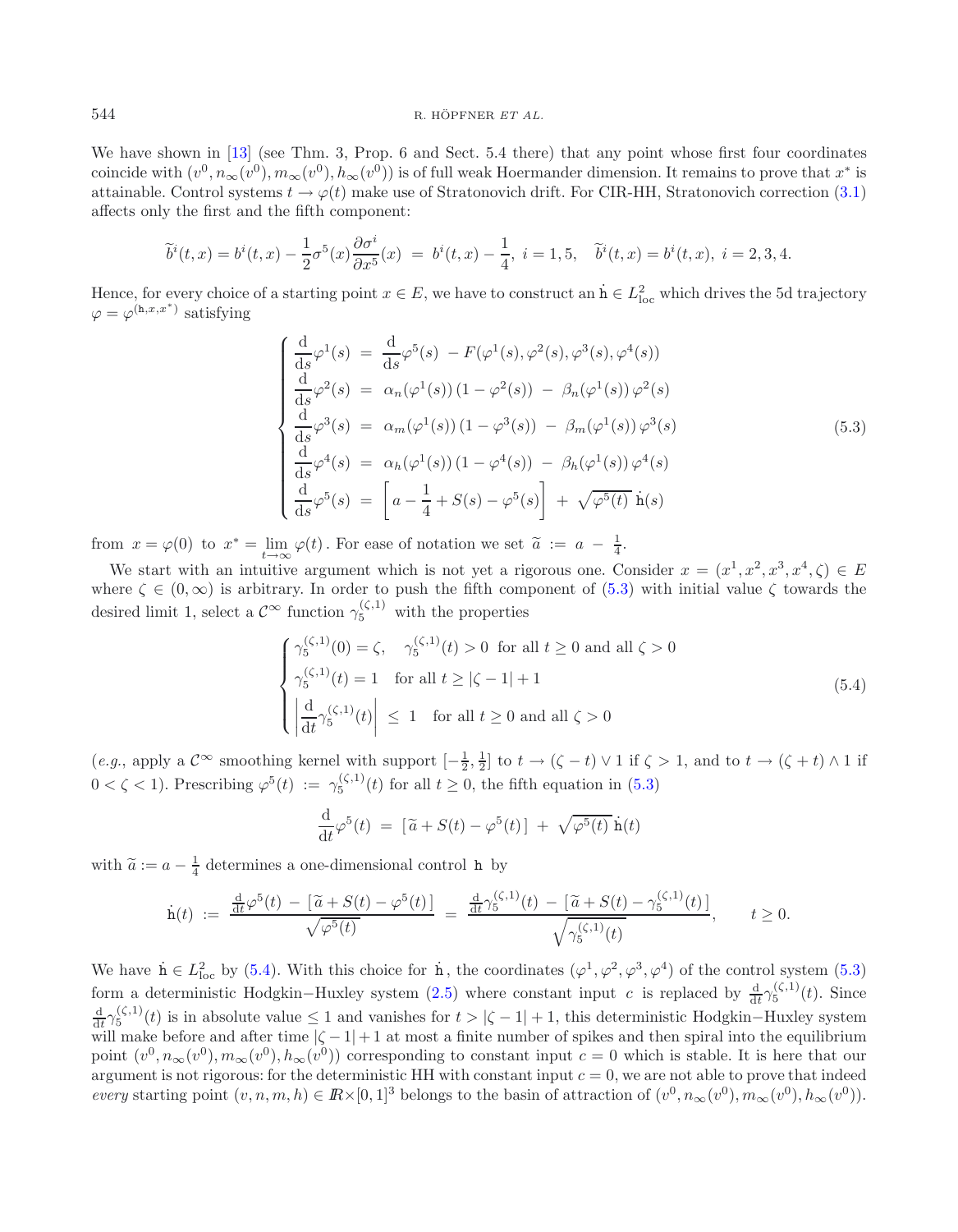### <span id="page-18-5"></span><span id="page-18-4"></span><span id="page-18-1"></span>DEGENERATE DIFFUSIONS 545

(3) In the remaining part of this subsection we construct a different control which leads to a rigorous proof. This construction, much more lengthy than the previous heuristic argument, is organized in parts (I) to (VI) below.[5](#page-18-0) Before going into the details, let us briefly describe the main points of our construction which proceeds roughly in three steps. The first step uses properties of the deterministic HH with constant input  $c = 0$  in order to force the first coordinate  $\varphi^1$  in [\(5.3\)](#page-17-0) into a "good" interval from which it will never escape again. It turns out that (−12, 120) is such an interval. In a second step, we force the fifth component  $\varphi^5$  to attain sufficiently high values guaranteeing that it will never touch 0 during our construction. In this way, we ensure that  $\varphi^1$  and  $\varphi^5$ take values in a "good" subset of the state space. At this point we start the main part of our construction, the third step, in which we first force  $\varphi^1$  into its limit value  $v^*$ , during a fixed time period, and then use the fact that for fixed  $\varphi^1$ , the gating variables  $\varphi^i$ ,  $i \in \{2,3,4\}$ , converge exponentially fast to their respective equilibria. We now give the details of the construction.

**Part (I).** We collect some auxiliary facts. For  $F(v, n, m, h)$  defined in [\(2.4\)](#page-5-3) we have

<span id="page-18-2"></span>
$$
\sup_{-12 < v < 120, \, 0 \le n, m, h \le 1} |F(v, n, m, h)| \le f \tag{5.5}
$$

for some constant  $f$ , and  $(2.4)$  allows for bounds

$$
F(v,0,0,0) = \inf_{n,m,h} F(v,n,m,h) \text{ if } v \ge 120, \ F(v,0,0,0) = -\inf_{n,m,h} |F(v,n,m,h)| \text{ if } v \le -12. \tag{5.6}
$$

<span id="page-18-3"></span>Fix  $v \in (-12, 120)$ , let  $m, n, h \in [0, 1]$  be arbitrary, let  $t \to (\bar{n}_t(v), \bar{m}_t(v), \bar{h}_t(v))$  denote the solution to

$$
\begin{cases}\n\frac{\mathrm{d}}{\mathrm{d}s}\bar{n}_s(v) = \alpha_n(v)(1-\bar{n}_s(v)) - \beta_n(v)\bar{n}_s(v) \\
\frac{\mathrm{d}}{\mathrm{d}s}\bar{m}_s(v) = \alpha_m(v)(1-\bar{m}_s(v)) - \beta_m(v)\bar{m}_s(v) \\
\frac{\mathrm{d}}{\mathrm{d}s}\bar{h}_s(v) = \alpha_h(v)(1-\bar{h}_s(v)) - \beta_h(v)\bar{h}_s(v)\n\end{cases}
$$
\n(5.7)

with initial value  $(n, m, h)$  at  $t = 0$ . Whenever there is no ambiguity about the value v which we keep constant we shall write  $(\bar{n}_t, \bar{m}_t, \bar{h}_t)$  for short. We see from  $(2.14)+(2.6)$  $(2.14)+(2.6)$  $(2.14)+(2.6)$  and  $(2.4)$  that there are positive constants C and  $\lambda$  such that uniformly in  $(v, n, m, h) \in (-12, 120) \times [0, 1]^3$ 

$$
\max\left\{ |\bar{n}_s - n_{\infty}(v)|, |\bar{m}_s - m_{\infty}(v)|, |\bar{h}_s - h_{\infty}(v)| \right\} \leq C e^{-\lambda s}
$$
\n(5.8)

$$
\left| F\left(v, \bar{n}_s, \bar{m}_s, \bar{h}_s\right) - F(v, n_\infty(v), m_\infty(v), h_\infty(v) \right| \leq C e^{-\lambda s} \tag{5.9}
$$

<span id="page-18-0"></span>for all  $s \geq 0$ .

**Part (II).** Fix any starting value  $x = (v, n, m, h, \zeta)$  in E. We now show that during some first phase of our control it is possible to keep  $\varphi^5$  fixed equal to  $\zeta$  and force  $\varphi^1$  into the interval (−12, 120).

(i) Consider the deterministic HH system [\(2.5\)](#page-6-0) with constant input  $c = 0$  which corresponds to  $\frac{d}{ds}\varphi^5 = 0$ in [\(5.3\)](#page-17-0). As long as its first variable  $\varphi^1$  takes values outside (−12, 120), the term  $-F(\varphi^1, \cdot, \cdot, \cdot)$  in the first equation of [\(5.3\)](#page-17-0) represents a back-driving force, and the bounds [\(5.6\)](#page-18-1) allow to 'decouple'  $\varphi^1$  from the gating variables  $(\varphi^2, \varphi^3, \varphi^4)$  in [0, 1]<sup>3</sup>. Consequently

$$
t_1 := \inf\{t : \varphi^1(t) \in (-12, 120)\} < \infty. \tag{5.10}
$$

<sup>&</sup>lt;sup>5</sup>In fact, if we are not able to assert that every starting point  $(v, n, m, h) \in \mathbb{R} \times [0, 1]^3$  belongs to the deterministic basin of attraction of  $(v^0, n_{\infty}(v^0), m_{\infty}(v^0), h_{\infty}(v^0))$ , for the deterministic HH with constant input  $c = 0$ , our control below together with the support theorem amounts to prove that arbitrarily small neighbourhoods of the point  $x^* = (v^0, n_{\infty}(v^0), m_{\infty}(v^0), h_{\infty}(v^0), 1)$  in E can be attained with positive probability from every starting point  $(v, n, m, h, \zeta) \in E$ , at least after some long amount of time, in the CIR-HH process X defined by  $(2.3)+(2.10)$  $(2.3)+(2.10)$  $(2.3)+(2.10)$ .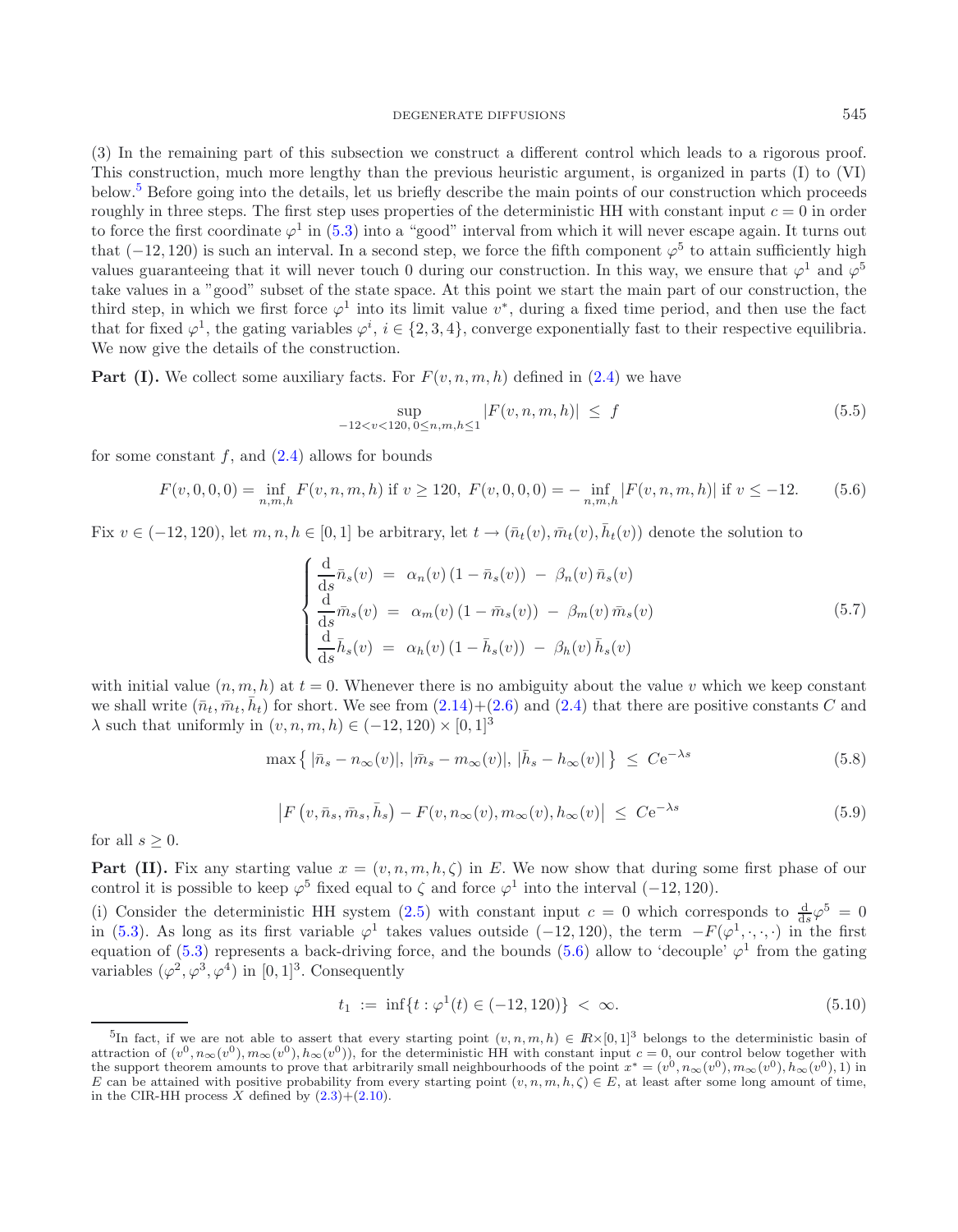Inspection of the fifth equation of [\(5.3\)](#page-17-0) shows that keeping  $\varphi^5$  equal to  $\zeta$  on [0, t<sub>1</sub>] amounts to prescribe

<span id="page-19-3"></span>
$$
\dot{\mathbf{h}}(s) := \frac{-[\widetilde{a} + S(s) - \zeta]}{\sqrt{\zeta}}
$$

on this interval which is meaningful since  $\zeta > 0$ .

(ii) Once arrived within  $(-12, 120)$ , the deterministic HH with constant input  $c = 0$  will never be able to leave this interval again. Actually a stronger result was proved in [\[8\]](#page-26-8), proposition 1.8: a deterministic HH with initial first component in  $(-12, 120)$  and time-dependent input  $c(t) dt$  such that  $-6.78 < c(t) < 32.82$  for all t will never be able to leave this interval. This is again a consequence of bounds [\(5.6\)](#page-18-1) at the endpoints  $v = 120$  and  $v = -12$  of this interval.

**Part (III).** During some second phase  $|t_1, t_2|$  of our control, with  $t_2$  specified in [\(5.12\)](#page-19-0) below, we force  $\varphi^5$ beyond some suitably large positive threshold, and we take advantage of Part (II) (ii) to make sure that  $\varphi^1$ does not leave the interval  $(-12, 120)$  during this phase. Choose K large enough such that

<span id="page-19-0"></span>
$$
(K - 120 - 1)(1 + f) - \frac{C}{\lambda} > 1 \tag{5.11}
$$

with C,  $\lambda$  and f the constants of [\(5.8\)](#page-18-2), [\(5.9\)](#page-18-3) and [\(5.5\)](#page-18-4). Now we prescribe

$$
\frac{\mathrm{d}}{\mathrm{d}s}\varphi^5(s) \equiv 1 \quad \text{or equivalently} \quad \dot{\mathbf{h}}(s) := \frac{1 - [\tilde{a} + S(s) - \varphi^5(s)]}{\sqrt{\varphi^5(s)}}, \quad t_1 < s
$$

and stop this second phase of control at time

<span id="page-19-1"></span>
$$
t_2 := \inf\{s : \varphi^5(s) \ge K(f+1)\} < \infty. \tag{5.12}
$$

Note that on  $[t_1, t_2]$  the first four components of [\(5.3\)](#page-17-0) coincide with the solution of a deterministic HH system with constant input  $c = 1$ . Its first component lies in  $(-12, 120)$  at time  $t_1$ . Part (II) (ii) applies and ensures that  $\varphi^1$  remains in (−12, 120) on [t<sub>1</sub>, t<sub>2</sub>].

**Part (IV).** Let us set  $\varphi(t_2) := (v', n', m', h', \zeta')$ . By construction  $v' = \varphi^1(t_2) \in (-12, 120)$  and  $\zeta' = \varphi^5(t_2) \ge$  $K(f+1)$ . Next, during some time interval  $[t_2, t_3]$  with  $t_3$  to be specified in [\(5.19\)](#page-20-0) below, our control acts on  $\varphi^1$ and directs it towards the desired limit  $v^* = v^0$ ; we will have to make sure that  $\varphi^5$  remains positive during this phase to prevent  $\varphi$  from leaving the state space E.

(i) In analogy to [\(5.4\)](#page-17-1), we choose a  $\mathcal{C}^{\infty}$ -function  $\gamma_1 = \gamma_1^{(v',v^*)} : [t_2,\infty) \to \mathbb{R}$  satisfying

<span id="page-19-2"></span>
$$
\begin{cases}\n\gamma_1(t_2) = v' \\
\left|\frac{d\gamma_1}{ds}\right|(s) \le 1 \quad \text{on } [t_2, t_2 + |v' - v^*| + 1) \\
\gamma_1(s) = v^* \quad \text{on } [t_2 + |v' - v^*| + 1, \infty).\n\end{cases}
$$
\n(5.13)

As a consequence of [\(2.9\)](#page-6-5),  $v^* = v^0$  is strictly positive, hence we have  $|v'-v^*| \le 120$  for all v' under consideration in this step. For the present phase of control we prescribe

$$
\varphi^1(s) := \gamma_1^{(v',v^*)}(s) \text{ for } s \ge t_2.
$$

Plugging this into the first and fifth equations in [\(5.3\)](#page-17-0), we specify the control as

$$
\dot{\mathbf{h}} := \frac{\frac{\partial \gamma_1}{\partial s} + F(\varphi^1, \varphi^2, \varphi^3, \varphi^4) - [\tilde{a} + S - \varphi^5]}{\sqrt{\varphi^5}} \quad \text{for} \quad s \ge t_2.
$$
\n(5.14)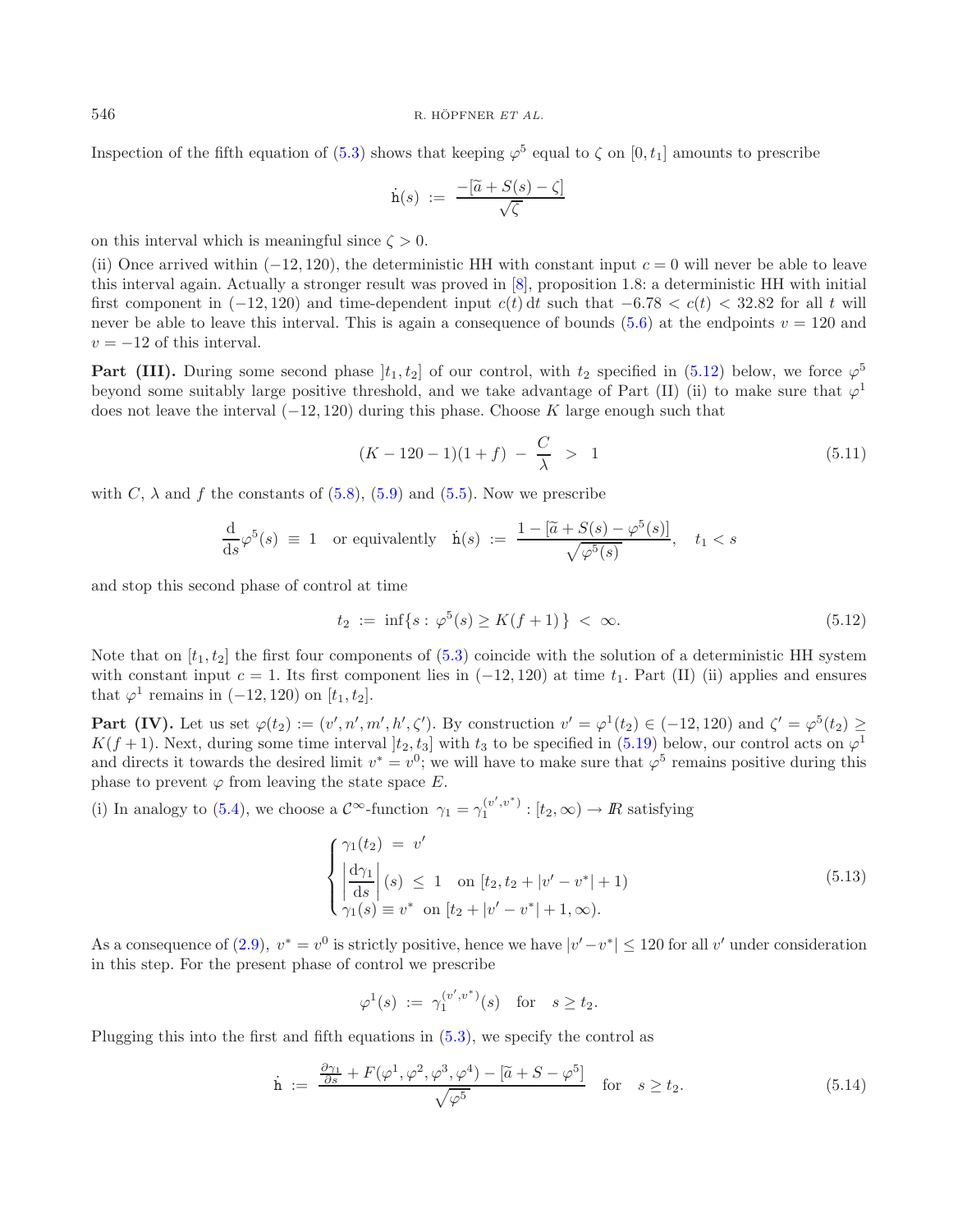Clearly our choice [\(5.13\)](#page-19-1)+[\(5.14\)](#page-19-2) drives  $\varphi^1$  into the desired limit  $v^* = v^0$  and fixes it there, and clearly  $\varphi^1$  does not leave the interval  $(-12, 120)$ .

(ii) We have to ensure that  $\varphi^5$  remains positive. With h specified by [\(5.14\)](#page-19-2), the first equation of [\(5.3\)](#page-17-0) combined with  $(5.13)+(5.5)$  $(5.13)+(5.5)$  $(5.13)+(5.5)$  shows

<span id="page-20-1"></span>
$$
\frac{\mathrm{d}}{\mathrm{d}s}\varphi^5(s) \ge -1 - f \quad \text{for} \quad s \ge t_2.
$$

Therefore at time  $\tilde{s} := t_2 + 120 + 1$  by  $(5.12)$ 

$$
\varphi^5(\tilde{s}) \ge \varphi^5(t_2) - (1+f)(120+1) \ge (K-120-1)(1+f).
$$

<span id="page-20-2"></span>Since  $t_2 + 120 + 1$  is an upper bound for all times  $t_2 + |v' - v^*| + 1$  which can be considered in [\(5.13\)](#page-19-1), the choice of  $K$  in  $(5.11)$  provides us with the following intermediate result:

$$
\varphi^1(\tilde{s}) = v^* = v^0 \text{ and } \varphi^5(\tilde{s}) > 1 + \frac{C}{\lambda} \text{ at time } \tilde{s} = t_2 + 120 + 1. \tag{5.15}
$$

However  $\tilde{s}$  arising here is not yet the time at which we will stop the present phase of control.

(iii) On the time interval  $[\tilde{s}, +\infty], \varphi^1$  remains fixed in  $v^* = v^0$  by choice in [\(5.13\)](#page-19-1), the gating variables  $(\varphi^2, \varphi^3, \varphi^4)$ converge exponentially fast towards  $(n_{\infty}(v^0), m_{\infty}(v^0), h_{\infty}(v^0)) = (n^*, m^*, h^*)$  by [\(5.8\)](#page-18-2), whereas the first equation in [\(5.3\)](#page-17-0) yields

$$
\frac{\mathrm{d}}{\mathrm{d}s}\varphi^5(s) = \frac{\mathrm{d}}{\mathrm{d}s}\varphi^1(s) + F(\varphi_s^1,\dots,\varphi_s^4) = 0 + F(\varphi_s^1,\dots,\varphi_s^4) \quad \text{for} \quad s \geq \tilde{s}.
$$

The crucial point in our present construction (in contrast to the controls which we did consider in [\[14\]](#page-26-1)) is that  $F(v^0, n_{\infty}(v^0), m_{\infty}(v^0), h_{\infty}(v^0))$  vanishes, see [\(2.7\)](#page-6-6)–[\(2.9\)](#page-6-5). This fact allows in combination with [\(5.9\)](#page-18-3) for a finite integral

$$
\varphi^{5}(\infty) := \varphi^{5}(\tilde{s}) + \int_{\tilde{s}}^{\infty} F(v^{0}, \bar{n}_{u}(v^{0}), \bar{m}_{u}(v^{0}), \bar{h}_{u}(v^{0})) du
$$
\n(5.16)

together with a bound

$$
\frac{\mathrm{d}}{\mathrm{d}s}\varphi^5(s) \ge -Ce^{-\lambda s} \quad \text{for } s \ge \tilde{s}.
$$

Thanks to [\(5.15\)](#page-20-1) both last assertions imply for  $s \geq \tilde{s}$ 

<span id="page-20-0"></span>
$$
\varphi^5(s) \ge \varphi^5(\tilde{s}) - C \int_{\tilde{s}}^s e^{-\lambda t} dt \ge \varphi^5(\tilde{s}) - \frac{C}{\lambda} > \left(1 + \frac{C}{\lambda}\right) - \frac{C}{\lambda} = 1.
$$
 (5.17)

Thus  $\varphi$  does not leave the state space E for  $s \geq \tilde{s}$  and we have  $\varphi^5(\infty) > 1$ .

iv) If we recapitulate the arguments above, we see that the control defined so far drives  $\varphi$  towards

$$
(v^*, n^*, m^*, h^*, \varphi^5(\infty)) = (v^0, n_{\infty}(v^0), m_{\infty}(v^0), h_{\infty}(v^0), \varphi^5(\infty)) \text{ where } \varphi^5(\infty) > 1 \quad (5.18)
$$

as  $t \to \infty$ , whose first four components coincide with those of the desired limit  $x^* = (v^*, n^*, m^*, h^*, 1)$  defined in [\(2.11\)](#page-7-6) above. However our argument is not yet finished, for two reasons. First  $\varphi^5(\infty)$  may be far from 1 which is the fifth component of  $x^*$ . Second the integral contributing to  $(5.16)$  keeps trace of the initial conditions, in contrast to what was required in  $(2.11)$  –or in Definition [2.1–](#page-3-1) for the limit point  $x^*$  for  $\varphi$  as  $t \to \infty$ . Therefore we stop the control constructed above at time

$$
t_3 := \inf \left\{ s > \tilde{s} : \varphi^2(s) \in B_{\varepsilon}(n^*), \, \varphi^3(s) \in B_{\varepsilon}(m^*), \, \varphi^4(s) \in B_{\varepsilon}(h^*) \right\}
$$
(5.19)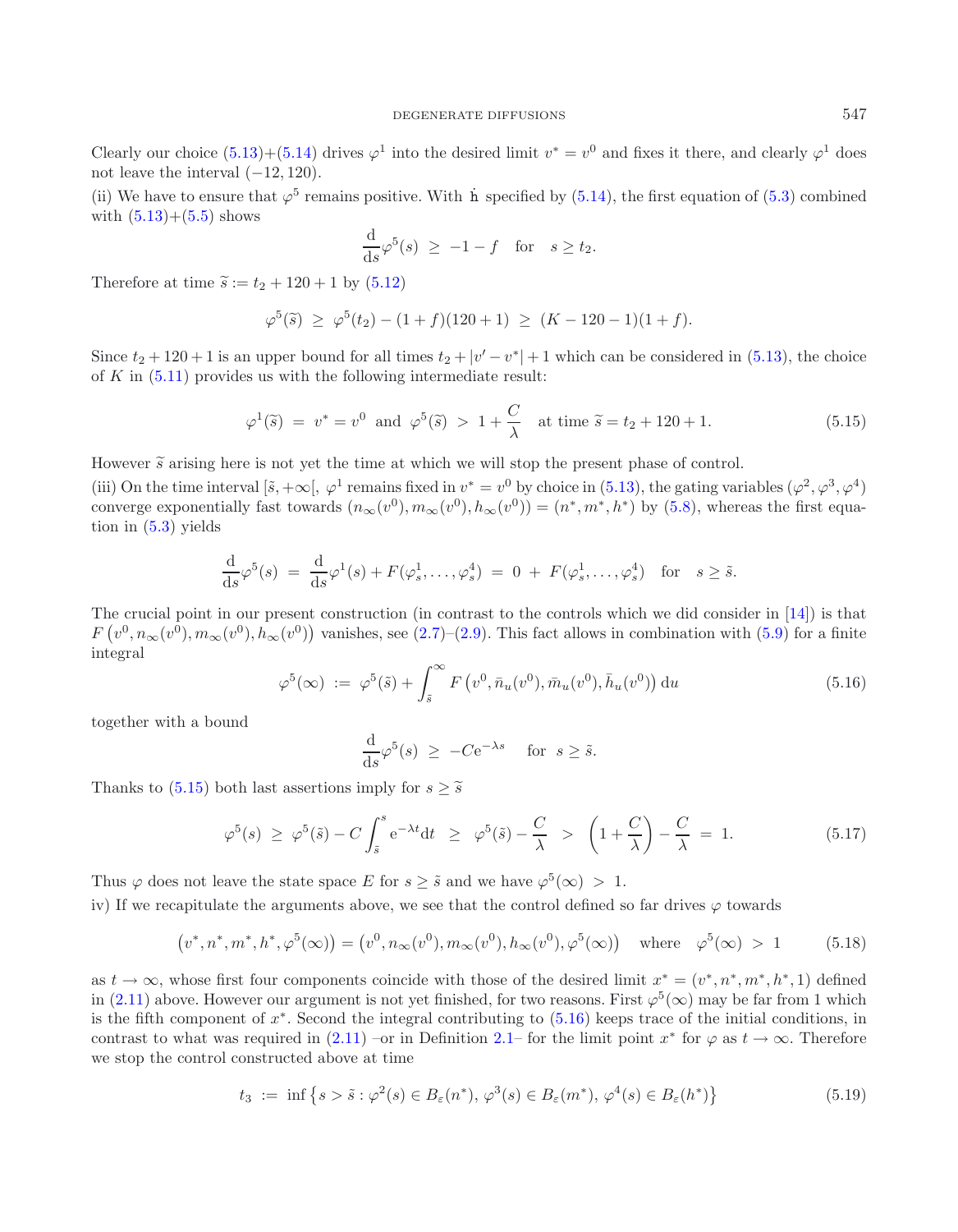where  $\varepsilon > 0$  is arbitrarily small but fixed. It remains to arrange for the fifth component and to get rid of last traces of the initial conditions. Introduce the notation

$$
\varphi(t_3) =: (v^0, n'', m'', h'', \zeta'') \quad \text{where} \quad \zeta'' > 1, \ n'' \in B_{\varepsilon}(n^*), \ m'' \in B_{\varepsilon}(m^*), \ h'' \in B_{\varepsilon}(h^*).
$$

**Part (V).** During some time interval  $[t_3, t_4]$  with  $t_4$  to be defined in [\(5.22\)](#page-21-0) below, we drive  $\varphi^5$  towards  $v^* = 1$ without altering much  $\varphi^1,\ldots,\varphi^4$ . For this, we prescribe the first component of  $\varphi$  as

<span id="page-21-2"></span><span id="page-21-1"></span>
$$
\varphi^1(s) := \gamma_2(s) \quad \text{for } s \in [t_3, \infty)
$$

where  $\gamma_2$  is a  $\mathcal{C}^{\infty}$  function supported by  $[t_3,\infty)$  with the properties

$$
\begin{cases}\n\gamma_2(t_3) = v^0 \\
-10^{-k} \le \frac{\partial \gamma_2}{\partial s}(s) \le 0 \quad \text{for } t_3 \le s \le t_3 + 1 \\
\gamma_2(s) = v^0 - 10^{-k} \quad \text{for } s \ge t_3 + 1\n\end{cases}
$$
\n(5.20)

for some  $k \in \mathbb{N}$  large enough to ensure that  $\varphi(t_3 + 1) =: (v^0 - 10^{-k}, n''', m''', h''', \zeta'''')$  satisfies

<span id="page-21-0"></span>
$$
n''' \in B_{2\varepsilon}(n^*), \ m''' \in B_{2\varepsilon}(m^*), \ h''' \in B_{2\varepsilon}(h^*), \ \zeta''' > 1. \tag{5.21}
$$

<span id="page-21-3"></span>Let us set  $v^{**} := v^0 - 10^{-k}$ . Using notation [\(5.7\)](#page-18-5) with v fixed to  $v^{**}$ , define  $\bar{n}_s := \bar{n}_s(v^{**})$ ,  $\bar{m}_s := \bar{m}_s(v^{**})$ ,  $\bar{h}_s := \bar{h}_s(v^{**})$  for  $s \ge t_3 + 1$ , with starting value  $(n''', m''', h''')$  at  $(t_3 + 1)$ . According to  $(5.8) + (5.9)$  $(5.8) + (5.9)$  $(5.8) + (5.9)$ , these converge exponentially fast to  $n_{\infty}(v^{**}), m_{\infty}(v^{**}), h_{\infty}(v^{**}),$  and again we have

$$
\frac{\mathrm{d}}{\mathrm{d}s}\varphi^5(s) = \frac{\mathrm{d}}{\mathrm{d}s}\varphi^1(s) + F(\varphi_s^1, \dots, \varphi_s^4) = 0 + F(v^{**}, \bar{n}_s, \bar{m}_s, \bar{h}_s) \longrightarrow F_{\infty}(v^{**}) \text{ as } s \to \infty,
$$
  

$$
\varphi^5(t_3 + 1 + \tau) := \zeta''' + 0 + \int_{t_3 + 1}^{t_3 + 1 + \tau} F(v^{**}, \bar{n}_u, \bar{m}_u, \bar{h}_u) \mathrm{d}u \text{ for finite time } 0 < \tau < \infty.
$$

 $F_{\infty}$  being strictly increasing and  $F_{\infty}(v^0) = 0$ , see  $(2.4)–(2.7)$  $(2.4)–(2.7)$  $(2.4)–(2.7)$ , we have  $F_{\infty}(v^{**}) < 0$ , hence the last integral as a function of  $\tau$  is eventually decreasing (with extremely small slope by suitable choice of k). During this phase of control,  $(\varphi^1(s), \varphi^2(s), \varphi^3(s), \varphi^4(s))$  remains close to its value at time t<sub>3</sub> by  $(5.20)–(5.21)$  $(5.20)–(5.21)$  $(5.20)–(5.21)$  and the behavior of  $\bar{n}_s, \bar{m}_s, \bar{h}_s$  above. We stop this phase of control at time  $t_4$  defined by

$$
t_4 := \inf\{t > t_3 : \varphi^5(t) = 1\}.
$$
\n(5.22)

**Part (VI).** What we have achieved so far, putting steps (I)–(V) together, is a control  $\varphi$  which at time  $t_4$  attains

$$
\varphi(t_4) = (v^* \pm \tilde{\varepsilon}, n_{\infty}(v^*) \pm \tilde{\varepsilon}, m_{\infty}(v^*) \pm \tilde{\varepsilon}, h_{\infty}(v^*) \pm \tilde{\varepsilon}, 1)
$$
\n(5.23)

for some  $\tilde{\varepsilon} > 0$  depending on  $\varepsilon > 0$  and  $k \in \mathbb{N}$  chosen above. Note that we can achieve [\(5.23\)](#page-21-3) for  $\tilde{\varepsilon} > 0$ <br>orbitrarily small. From now on the intuitive groupont of stop (2) above will be a risercus enoug arbitrarily small. From now on, the intuitive argument of step (2) above will be a rigorous one: we know that the equilibrium point  $(2.9)$  is stable, and start an ultimate phase of control at time  $t_4$  in some point  $(5.23)$ arbitrarily close to the equilibrium [\(2.9\)](#page-6-5). Then with  $\varphi^5 \equiv 1$  on  $[t_4, \infty)$  and a control h determined from  $\frac{\partial \varphi^5}{\partial s} = 0$ , a 4d deterministic Hodgkin–Huxley system with constant input  $c = 0$  indeed spirals into the desired equilibrium value  $(2.9)$ , and we are done.

*Proof of Proposition* [2.6](#page-7-4). For OU-HH with state space  $E = \mathbb{R} \times [0, 1]^3 \times \mathbb{R}$  defined by  $(2.3) + (2.12)$  $(2.3) + (2.12)$  $(2.3) + (2.12)$ , we consider control systems [\(5.3\)](#page-17-0) with fifth equation replaced by  $\frac{d}{ds}\varphi^5(s) = [S(s) - \varphi^5(s)] + \dot{h}(s)$ . The proof proceeds in analogy to the preceding one, essentially simplified since there is no need to divide by  $\sqrt{\varphi^5}$  or to prevent  $\varphi^5$ from leaving the state space. See [\[14\]](#page-26-1) for the Lyapunov function. -

In order to prove Theorems [2.8](#page-8-1) and [2.9,](#page-8-0) we go back to the notations of Lemma [3.7](#page-12-0) in Section [3.3.](#page-12-4)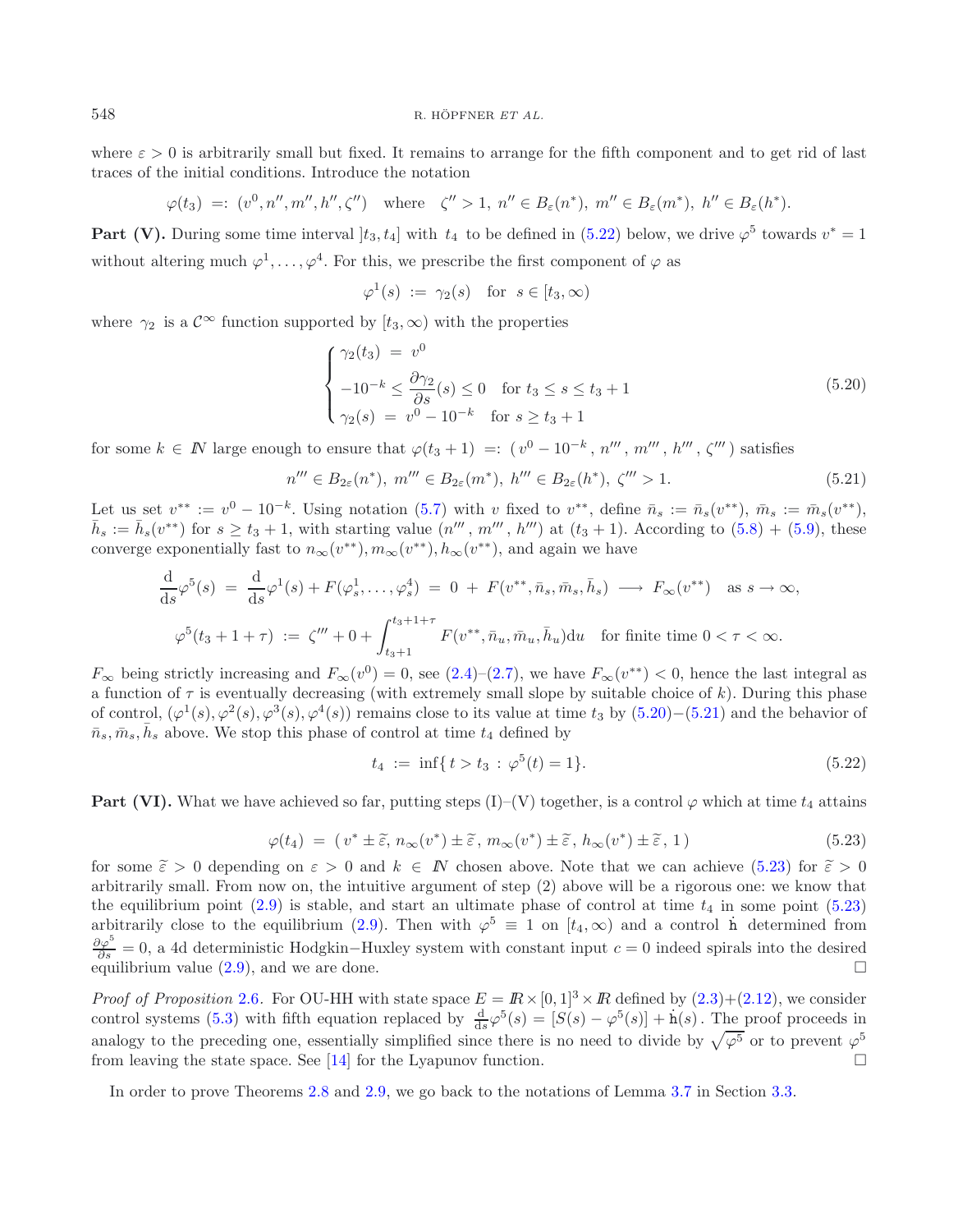### DEGENERATE DIFFUSIONS 549

## *Proof of Theorem* [2.8](#page-8-1)*.*

(1) Consider  $C^* = B_{\varepsilon^*}(x^*)$  and  $D^* = B_{\varepsilon^*}(y^*) \subset U^{**}$  as in Lemma [3.7:](#page-12-0)  $U^{**}$  is an arbitrarily small neighbourhood of  $x^*$ , and  $\varepsilon^*$  can be chosen arbitrarily small. For CIR-HH and OU-HH and any choice of a starting point  $x \in E$ , we know from the proofs of Lemma [3.7](#page-12-0) and Theorem [2.2](#page-4-0) in Section [4.1](#page-14-0) that the skeleton chain  $(X_{kT})_{k \in \mathbb{N}_0}$  visits the sets  $C^*$  and  $D^*$  infinitely often.

(2) Recall the "chameleon property" of the stochastic HH which is able to mimick with positive probability on fixed time intervals the behaviour of deterministic HH's with quite arbitrary smooth deterministic input  $t \to I(t)$ . For  $x' = (v', n', m', h', \zeta') \in D^*$ , let  $\mathbb{Y}_s^{x'}$  denote the deterministic HH with input  $I(\cdot)$  starting from  $(v', n', n', h')$  at time 0, and write  $\mathbb{X}_s^{x'} = (\mathbb{Y}_s^{x'}, \zeta' + \int_0^s I(v) \mathrm{d}v$ . If the system  $\mathbb{X}^{x'}$  does not leave E during [0, t], then  $\{ f \in C([0,t], E) : \sup_{0 \le s \le t} |f(s) - \mathbb{X}_s^{x'}| \le \varepsilon \}$  has strictly positive  $Q_{x'}$ -probability for every  $\varepsilon > 0$ , by

Theorem 5 of [\[13](#page-26-0)].

(3) Starting from  $x' \in D^*$ , assertion (b) follows from (2) since the first four components of  $x^*$  coincide with the equilibrium point for the deterministic HH with constant input  $I(\cdot) \equiv 0$  which is attracted to this equilibrium. Assertion (a) follows from (2) if we choose  $t = k_0T$  with  $k_0 \in \mathbb{N}$  sufficiently large but fixed and  $I(\cdot) \equiv c$ sufficiently large such that the deterministic HH  $Y^{x'}$  with constant input c will enter the spiking regime within a finite time (smaller than  $k_0T$ ).  $\Box$ 

*Proof of Theorem* [2.9](#page-8-0). Recall short notation x for  $(0, x)$  as starting point for  $\overline{X}$ . If we can show

for every 
$$
0 < t < \infty
$$
 fixed :  $\widehat{F}_n(t) \longrightarrow F(t)$   $Q_x$ -almost surely as  $n \to \infty$ , \n
$$
\tag{5.24}
$$

the remaining uniformity in  $t \in \mathbb{R}$  follows as in the classical Glivenko–Cantelli theorem for i.i.d. random variables ([\[4,](#page-26-20) [5\]](#page-26-21)). Recall that successive interspike times have no reason to be independent.

(1) For CIR-HH and for OU-HH, all coefficients of the process being real analytic, we can do Nummelin splitting directly in the skeleton chain: by Lemma [4.3](#page-15-1) we have continuous Lebesgue densities on  $\text{int}(E)$  and can find some  $y^* \in \text{int}(E)$  with  $p_{0,T}(x^*, y^*) > 0$ , hence there is  $\varepsilon^* > 0$  such that

<span id="page-22-0"></span>
$$
P_{0,T}(x',\mathrm{d}y') \geq \alpha^* \, 1_{C^*}(x') \, \nu^*(\mathrm{d}y'), \quad x', y' \in E
$$

<span id="page-22-1"></span>holds with  $C^* = B_{\varepsilon^*}(x^*)$ ,  $\nu^*$  the uniform law on  $B_{\varepsilon^*}(y^*)$ , and some  $\alpha^* > 0$ . This improves on Lemma [3.7](#page-12-0) above (and on [\[14\]](#page-26-1)) and yields a sequence  $(R_n)_n$  of stopping times increasing to  $\infty$  such that  $R_n + 1$  are renewal times for the skeleton chain  $\ell \to X_{\ell T}$  which starts afresh from law  $\nu^*$  at every time  $R_n+1$ . Count interspike intervals of length  $\leq t$  starting within the stochastic interval  $[R_jT, R_{j+1}T]$  by

$$
Z_j(t) := \sum_{\ell=1}^{\infty} 1_{\{R_j T \le \tau_\ell < R_{j+1} T\}} 1_{[0,t]}(\tau_{\ell+1} - \tau_\ell). \tag{5.25}
$$

Interspike intervals having at least length  $\delta > 0$  by definition in [\(2.15\)](#page-8-2).

$$
Z_j(\infty) \ = \ \sum_{\ell=1}^{\infty} 1_{\{R_j T \ \leq \ \tau_{\ell} < R_{j+1} T\}} \ \leq \ O\left(\frac{1}{\delta}\right) (R_{j+1} - R_j) T
$$

has finite expectation under  $Q_{\overline{\mu}}$ , by positive Harris recurrence with invariant measure  $\overline{\mu}$ .

(2) Keeping t in [\(5.25\)](#page-22-0) fixed, we choose  $k \in \mathbb{N}$  such that  $t \leq (k-2)T$ . Then  $Z_j(t)$  is measurable w.r.t.  $\mathcal{F}_{(R_{i+1}T + (k-2)T)}$  and thus, the distance between successive renewal times being at least 1, measurable w.r.t.  $\mathcal{F}_{R_{i+k-1}T}$ . As a consequence,

$$
Z_j(t) \text{ is } \mathcal{F}_{R_{j+k-1}T} - \text{ measurable and independent of } (X_{(R_{j+k-1}+1)T+s})_{s\geq 0}, \qquad (5.26)
$$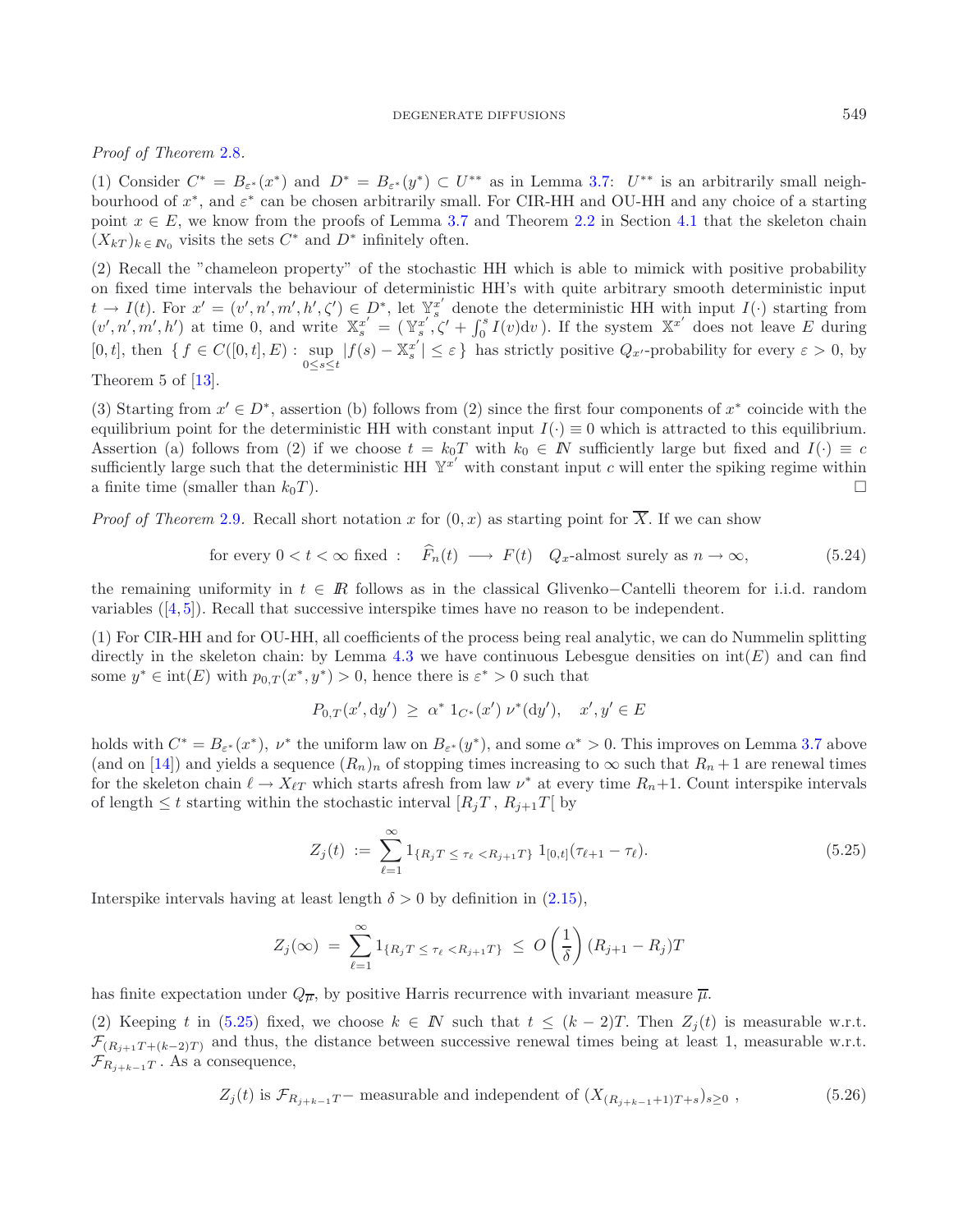since  $R_{j+k-1}+1$  in [\(5.26\)](#page-22-1) is a renewal time for the skeleton chain. Exploiting again  $R_{j+k-1}+1 \leq R_{j+k}$ , [\(5.25\)](#page-22-0) and [\(5.26\)](#page-22-1) imply that the rv's  $(Z_{i+\ell k})_{\ell>1}$  are i.i.d. for every fixed value of j. Thus

$$
\lim_{n \to \infty} \frac{1}{nk} \sum_{m=1}^{nk} Z_m(t) = \frac{1}{k} \sum_{j=1}^{k} \left( \lim_{n \to \infty} \frac{1}{n} \sum_{\ell=0}^{n-1} Z_{j+\ell k} \right) = C E_{\overline{\mu}}(Z_1(t))
$$

by the classical strong law of large numbers, with C some norming constant from choice of life cycles.

(3)  $Z_j(\infty)$  being  $\mathcal{F}_{R_{j+1}T}$ -measurable and independent of  $(\mathcal{F}_{(R_{j+1}+1)T+s})_{s\geq 0}$  whereas  $R_{j+1}+1 \leq R_{j+2}$ , both  $(Z_{2\ell}(\infty))_{\ell}$  and  $(Z_{1+2\ell}(\infty))_{\ell}$  are by definition families of i.i.d r.v.'s. In analogy to (2) we obtain  $\lim_{\nu\to\infty}\frac{1}{\nu}\sum_{j=1}^{\nu}Z_j(\infty)=C E_{\overline{\mu}}(Z_1(\infty)).$  Combining (2) and (3), the limit of the ratios

$$
\lim_{\nu \to \infty} \frac{\frac{1}{\nu} \sum_{j=1}^{\nu} Z_j(t)}{\frac{1}{\nu} \sum_{j=1}^{\nu} Z_j(\infty)} = \frac{E_{\overline{\mu}}(Z_1(t))}{E_{\overline{\mu}}(Z_1(\infty))} =: F(t)
$$

<span id="page-23-0"></span>exists  $Q_x$ -almost surely for every  $x \in E$ , and Theorem [2.9](#page-8-0) is proved.

## APPENDIX A. PROOF OF THEOREM [3.1](#page-9-0)

In this appendix section we give a (somewhat technical and lengthy) proof for Theorem [3.1.](#page-9-0) Notations are those established before or during the formulation of Theorem [3.1;](#page-9-0) periodicity of the drift in the time variable is not really needed. The only assumptions on the process  $X$  and its state space  $E$  are those stated in Assumption [1.](#page-2-0) In part (a) of this assumption, we considered a strictly increasing sequence  $(G_m)_m$  of bounded convex open sets in  $\mathbb{R}^d$  such that, with  $C_m := \text{cl}(G_m)$ ,  $E = \bigcup_m C_m$ . According to part (b) and (b'),  $\partial E \cap E$  is entrance, and from boundary points  $x \in C_m \setminus G_{m+1}$ , almost surely, the process X immediately enters  $G_{m+1}$ . By part c), stopping times  $T_m = \inf\{t > 0 : X_t \notin C_m\}$  are such that  $T_m \uparrow \infty$  almost surely, for every choice of a starting point  $x \in E$ .

*Proof of Theorem* [3.1\(](#page-9-0)b) We proceed by localization which works as follows.

(1) By part d) of Assumption [1,](#page-2-0) the coefficients of SDE [\(1.1\)](#page-0-0) are defined and  $\mathcal{C}^{\infty}$  on  $[0,\infty)\times U$ , for some open U containing  $E = \bigcup_n C_n$ . This allows to construct a second increasing sequence  $(U_n)_n$  of bounded open convex sets such that  $C_n \subset U_n$  and  $\text{cl}(U_n) \subset U$  for all  $n \in \mathbb{N}$ , and coefficients  $(t, x) \to b_n(t, x)$  and  $x \to \sigma_n(x)$  defined for  $t \geq 0$  and  $x \in \mathbb{R}^d$  and satisfying

> $\sqrt{ }$  $\int$  $\overline{\mathcal{L}}$  $b_n(\cdot, \cdot)$  is bounded and globally Lipschitz on  $[0, \infty) \times \mathbb{R}^d$ ;  $\sigma_n(\cdot)$  is  $\mathcal{C}^2$  on  $\mathbb{R}^d$ , bounded and with bounded derivatives up to order 2;  $b_n(t, x) = b(t, x)$  on  $[0, \infty) \times U_{n+1}$ ;  $\sigma_n(x) = \sigma(x)$  on  $U_{n+1}$ .

At stage n of the localization, we have deterministic controls  $\varphi_n = \varphi_n^{(h,x)} : [0,\infty) \to \mathbb{R}^d$  solving

$$
d\varphi_n(t) = \tilde{b}_n(t, \varphi_n(t)) dt + \sigma_n(\varphi_n(t)) \dot{h}(t) dt, \quad t \ge 0, \quad \varphi_n(0) = x \tag{A.1}
$$

for all  $x \in \mathbb{R}^d$  and  $h: [0, \infty) \to \mathbb{R}^m$  having absolutely continuous components  $h^{\ell}(t) = \int_0^t h^{\ell}(s)ds$  such that  $\dot{h}^{\ell} \in L^2_{loc}$ , with  $\widetilde{b}_n(\cdot,\cdot)$  the Stratonovich form of  $b_n(\cdot,\cdot)$ . We have a unique strong solution  $X_n$  to

$$
dX_n(t) = b_n(t, X_n(t)) dt + \sigma_n(X_n(t)) dW_t, \quad t \ge 0
$$
\n(A.2)

driven by the Brownian motion W of equation [\(1.1\)](#page-0-0). We suppose that  $X_n$  is defined on the same measurable space  $(\Omega, \mathcal{A})$  as X, for every choice of a starting point  $x \in \mathbb{R}^d$ ; and we write  $P_x$  for the unique probability

<span id="page-23-2"></span><span id="page-23-1"></span> $\Box$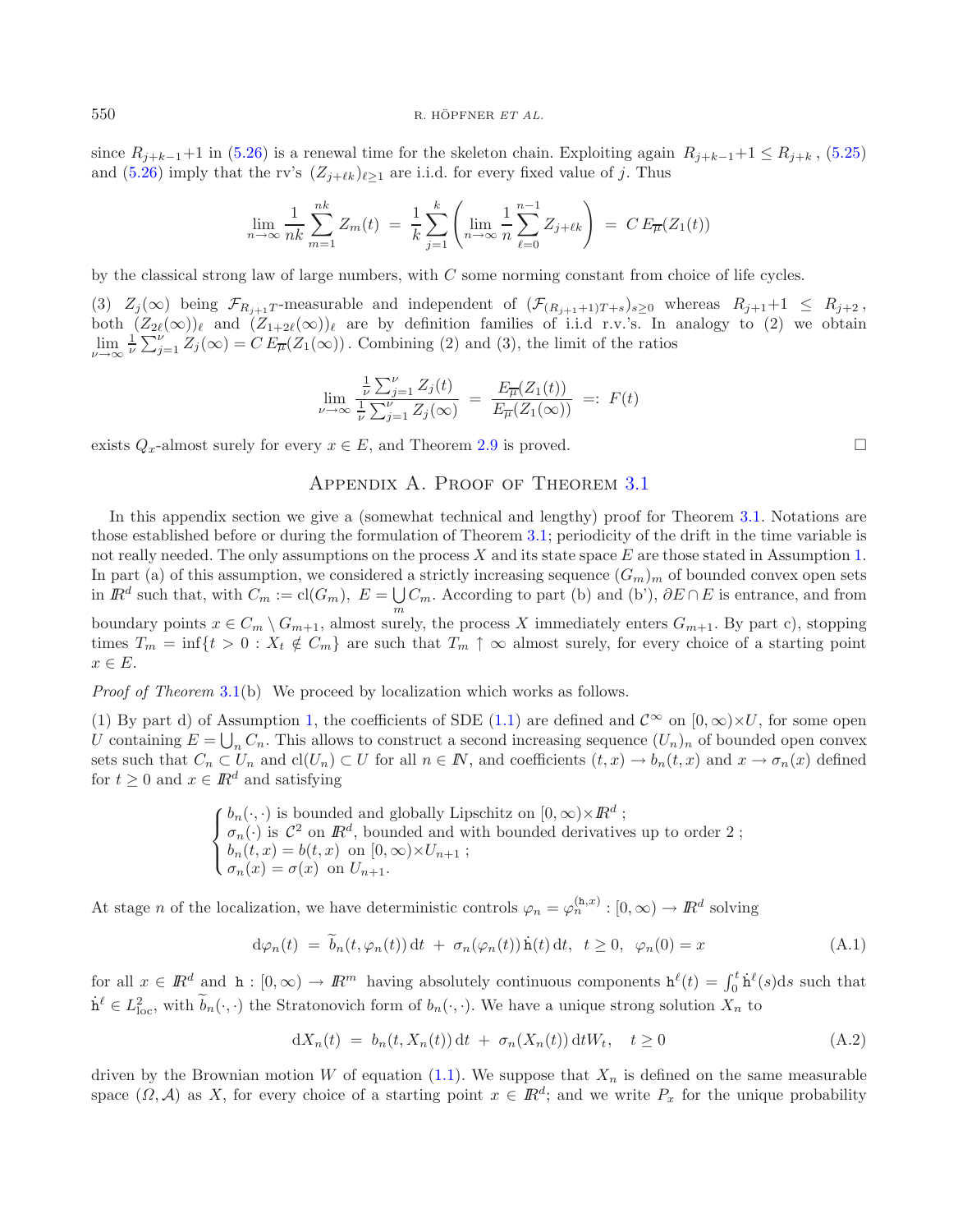measure on  $(\Omega, \mathcal{A})$  under which all  $X_n$  start from  $X_n(0) = x$ . For arbitrary  $0 < t_0 < \infty$  and  $x \in \mathbb{R}^d$ , [\[23\]](#page-26-14) gives a control theorem for  $X_n$ : the support of the law of  $X_n$  up to time  $t_0$  starting from x is the closure in  $C([0, t_0], I\!\!R^d)$  of the set

<span id="page-24-0"></span>
$$
\widetilde{A}_x^n := \left\{ \left( \varphi_n^{(\mathtt{h},x)}(t) \right)_{0 \le t \le t_0} : \mathtt{h} \in \mathtt{H} \text{ admissible} \right\}.
$$

(2) In the following steps (2), (3) and (4), we consider  $x \in C_n$ ,  $m, l \geq n$ , and  $\widetilde{m} > m$ .

We introduce stopping times  $T_l^m := \inf\{t : X_m(t) \notin C_l\}$  and 'stop' control paths  $(A.1)$  at deterministic times  $t_l^m = t_l^m(\mathbf{h},x) := \inf\{t : \varphi_m^{(\mathbf{h},x)}(t) \notin C_l\}.$  Note that a process  $X_m$  may leave E in finite time: hence  $\sup_l T_l^m$  as well as  $\sup_l t_l^m(\mathbf{h}, x)$  may be finite.

Recall the stopping times  $T_l = \inf\{t : X_t \notin C_l\}$  from Assumption [1.](#page-2-0) Necessarily  $X_{T_m} \in C_m$  on  $\{T_m < \infty\}$ since  $C_m$  is compact. Then either  $X_{T_m} \in G_{m+1}$ , or  $X_{T_m} \in C_m \setminus G_{m+1}$  in which case  $(X_{T_m+s})_{s>0}$  has to enter  $G_{m+1}$  immediately, *cf.* Assumption [1.](#page-2-0) In both cases,  $(X_{T_m+s})_{s>0}$  will spend some positive amount of time in the open set  $G_{m+1}$ . Hence  $T_m < T_{m+1}$  in both cases. As a consequence, we have  $T_l < T_{l+1}$  on  $\{T_l < \infty\}$   $Q_x$ -almost surely for all  $l \geq n$ , together with  $T_l \uparrow \infty$  as  $l \to \infty$   $Q_x$ -almost surely by Assumption [1.](#page-2-0)

Paths of  $X_m$  and X starting from x coincide up to (and even slightly beyond) time  $T_{m+1} = T_{m+1}^m$ . Paths of  $X_{\widetilde{m}}$  and  $X_m$  starting from x coincide up to time  $T_{m+1}$ , and controls  $\varphi_{\widetilde{m}}^{(\mathtt{h},x)}$  and  $\varphi_{m}^{(\mathtt{h},x)}$  coincide up to time  $t^{\widetilde{m}}$  (h, x)  $-t^m$  (h, x) Notice also that  $t^{n-1}$ (h, x)  $-t^n$ (h, x  $t_{m+1}^{\widetilde{m}}(\mathbf{h},x) = t_{m+1}^m(\mathbf{h},x)$ . Notice also that  $t_n^{n-1}(\mathbf{h},x) = t_n^n(\mathbf{h},x)$  since  $x \in C_n$ .

(3) Control paths  $\varphi_m^{(h,x)}$  for  $X_m$  starting at points  $x \in C_n \backslash G_{n+1}$  remain in  $C_{n+1}$  during some time interval  $[0, \tilde{t}_0]$  of positive length  $\tilde{t}_0 > 0$ . This is seen as follows: by [\[23\]](#page-26-14) or step (1), paths of  $X_m$  can be approximated by control paths  $\varphi_m^{(h,x)}$  and *vice versa* uniformly in time  $0 \le t \le t_0$ , for every  $t_0$  fixed;  $X_m$  coincides with X up to time  $T_{m+1} \geq T_{n+1} > 0$ , and paths of X starting in  $C_n \setminus G_{n+1}$  immediately enter  $G_{n+1}$  by Assumption 1.

<span id="page-24-1"></span>(4) When  $x \in C_q$  and  $t_{q+1}^q(\mathbf{h}, x) < \infty$ , we have  $t_{m+1}^m(\mathbf{h}, x) > t_{q+1}^q(\mathbf{h}, x)$  for all  $m > q$ . To see this, put  $n := q+1$ and assume  $t_n^m(\mathbf{h},x) < \infty$  (otherwise there is nothing to prove). A control path  $\varphi_m^{(\mathbf{h},\cdot)}$  leaving  $C_n$  at time  $t_n^m$  has to visit points of  $\partial(C_n)$  which either belong to  $C_n \setminus G_{n+1}$  or to  $G_{n+1}$ ; in the first case,  $\varphi_m^{(h,x)}$  remains in  $C_{n+1}$ for some positive amount of time, by step (3). Thus in both cases,  $\varphi_m^{(h,x)}$  needs a positive amount of time to leave  $C_{n+1}$ ; this happens at time  $t_{n+1}^m \leq \infty$ . Thus  $t_{n+1}^m(\mathbf{h}, x)$  is strictly greater than  $t_n^m(\mathbf{h}, x) = t_n^{n-1}(\mathbf{h}, x)$ .

(5) For  $x \in E$  and  $\dot{h} \in L^2_{loc}$ , define  $t \to \varphi^{(h,x)}(t)$  by pasting together controls  $\varphi^{(h,x)}_l$  defined so far:

$$
\varphi^{(\mathbf{h},x)}(t) := 1_{\left]0,\,t_2^1(\mathbf{h},x)\right]}(t)\,\varphi^{(\mathbf{h},x)}_1(t) + \sum_{l\geq 2} 1_{\left]t_l^l(\mathbf{h},x),\,t_{l+1}^l(\mathbf{h},x)\right]}(t)\,\varphi^{(\mathbf{h},x)}_l(t), \quad \varphi^{(\mathbf{h},x)}(0) = x. \tag{A.3}
$$

Notice that for  $x \in C_n \setminus C_{n-1}$ , the above sum starts with  $l = n-1$ , for which  $t_{n-1}^{n-1}(\mathbf{h}, x) = 0$  and  $t_n^{n-1}(\mathbf{h}, x) \geq 0$ . Recall also  $t_l^l(\mathbf{h}, x) = t_l^{l-1}(\mathbf{h}, x)$  for all  $l \geq n$ , from step (2). Hence the above construction can be achieved on a time interval

$$
0 \le t < s(\mathbf{h}, x) := \sup_{l} t^{l}_{l+1}(\mathbf{h}, x) \le \infty. \tag{A.4}
$$

For  $m \geq n$  and  $x \in C_n$ ,  $t \to \varphi^{(h,x)}(t)$  defined in  $(A.3)$  coincides with  $t \to \varphi^{(h,x)}_m(t)$  on  $[0, t^m_{m+1}(h,x)]$  by step (2). Thus  $\varphi^{(h,x)}$  solves equation [\(3.3\)](#page-9-5)

$$
d\varphi(t) = \widetilde{b}(t, \varphi(t)) dt + \sigma(\varphi(t)) \dot{h}(t) dt, \varphi(0) = x
$$

up to time  $t_{m+1}^m(h, x)$ . There is no reason that  $s(h, x)$  in  $(A.4)$  should be infinite for all  $x \in E$ ,  $h \in L^2_{loc}$ .

(6) For every  $\omega$  fixed and every starting point  $x \in E$  we can find some  $\ell$  such that  $X(t) \in G_{\ell}$  for  $0 < t \leq 2t_0$ , with  $\ell$  depending on  $\omega$  and x. When  $x \in \text{int}(E)$ , we have  $X(t) \in \text{int}(E)$  for  $0 \le t \le 2t_0$ ,  $\partial(E) \cap E$  being entrance by Assumption [1\(](#page-2-0)b), and the assertion follows from  $\text{int}(E) = \bigcup_{\ell} G_{\ell}$ , continuity of the path and compactness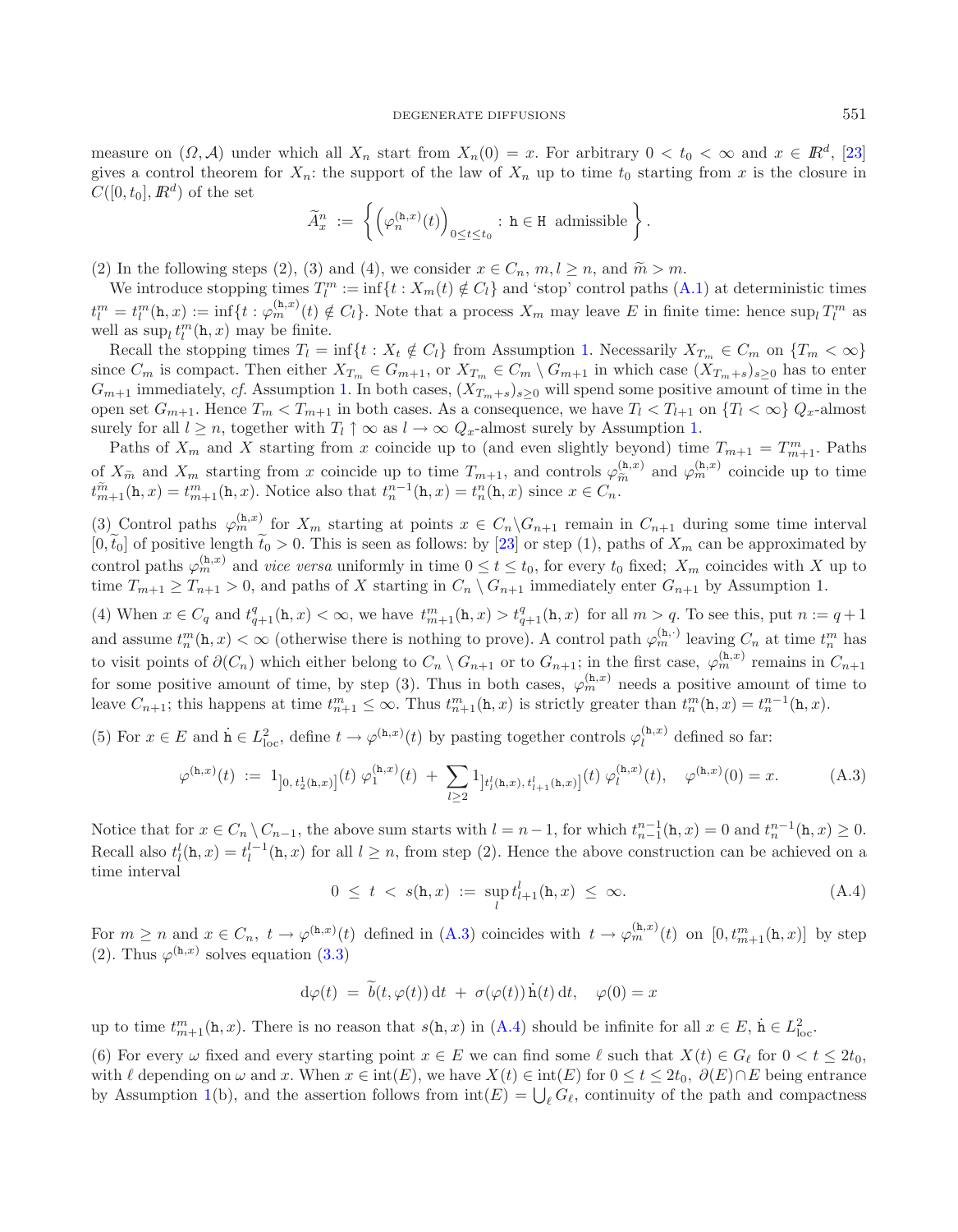of [0, 2t<sub>0</sub>]. When  $x \in \partial(E) \cap E$ , we have  $x \in C_{\ell_1} \backslash G_{\ell_1+1}$  for some  $\ell_1$ , thus the path has to enter  $G_{\ell_1+1}$  immediately by Assumption [1\(](#page-2-0)b'): then there is  $\varepsilon > 0$  such that  $X(t) \in G_{\ell_1+1}$  for  $0 < t \leq 2\varepsilon$ , and we argue as above in restriction to the compact  $[\varepsilon, 2t_0]$ .

(7) Fix  $x \in C_n$  and consider  $m > n$ . Viewing  $\varphi_m^{(h,x)}$  of  $(A.1)$  as controls for  $X_m$  on the time interval  $[0, 2t_0]$ , there is a sequence  $(\mathbf{h}_m(W))_m$  of adapted linear interpolations of the driving Brownian path  $(W_t)_{t\geq0}$  with the property

$$
\text{for every } m > n \; : \quad E_x \left( \sup_{0 \le t \le 2t_0} \left| X_m(t) - \varphi_m^{(\ln_m(W),x)}(t) \right|^2 \right) \; \le \; 2^{-3m} \; .
$$

To see this, recall that all equations [\(A.2\)](#page-23-2),  $n \geq 1$ , are driven by the same W, and construct  $(\mathbf{h}_m(W))_m$  by extracting a subsequence from the sequence of adapted linear interpolations in  $(2.6)+(2.7)$  of [\[23](#page-26-14)]. Transform the last assertion into

$$
P_x\left(\sup_{0\leq t\leq 2t_0}\left|X_m(t)-\varphi_m^{(\mathtt{h}_m(W),x)}(t)\right|>2^{-m}\right) \leq 2^{-m} \quad \text{for all } m>n.
$$

Since X coincides with  $X_m$  up to time  $T_{m+1}$ , Borel–Cantelli then yields

<span id="page-25-0"></span>
$$
\sup_{0 \le t \le 2t_0} \left| X(t) - \varphi_m^{(\mathbf{h}_m(W), x)}(t) \right| \le 2^{-m} \quad \text{for eventually all } m
$$

 $P_x$ -almost surely. Combining this last assertion with the result of step 6) we see that the event

<span id="page-25-1"></span>
$$
\begin{cases}\n\text{there exists some } \widetilde{m} < \infty \text{ such that } X_t \in G_{\widetilde{m}+1} \text{ for } 0 < t \le 2t_0, \\
\text{and } \sup_{0 \le t \le 2t_0} \left| X(t) - \varphi_m^{(\mathbf{h}_m(W), x)}(t) \right| \le 2^{-m} \text{ for all } m > \widetilde{m}\n\end{cases} \tag{A.5}
$$

has  $P_x$ -probability equal to 1.

(8) To conclude the proof, fix  $\omega$  belonging to the event [\(A.5\)](#page-25-0). Note that  $X(t) \in G_{m+1} = \text{int}(C_{m+1})$  for  $0 < t \leq 2t_0$  implies  $2t_0 < T_{\tilde{m}+1}$ . Write for short  $f_m := \varphi_m^{(\mathbf{h}_m(W),x)}$  in [\(A.5\)](#page-25-0). By step (7),  $f_m$  is a control path for X up to time  $T_{m+1}$ , and leaves  $C_{m+1}$  at time  $t_{m+1}^m(\mathbf{h}_m(W),x)$ . All this depends on  $\omega$ . By definition in  $(A.3)$ , we can embed  $f_m 1_{[0, t_{m+1}^m(\mathbf{h}_m(W), x)]}$  into  $\varphi^{(\mathbf{h}_m(W), x)}$  which admits some (finite or infinite) life time  $\mathbf{s}(\mathbf{h}_m(W), x)$ . Steps (4) and (5) then show

$$
\mathbf{s}(\mathbf{h}_m(W), x) \ge t_{m+1}^m(\mathbf{h}_m(W), x) > t_{m+1}^{\tilde{m}}(\mathbf{h}_m(W), x) \tag{A.6}
$$

if  $t_{\tilde{m}+1}^{\tilde{m}}(\mathbf{h}_m(W),x)<\infty$ , for every  $m>\tilde{m}$ . Keeping  $\omega$  fixed, we have functions taking values in  $C_{\tilde{m}+1}$ 

$$
t \longrightarrow f_m(t) = \varphi^{(\mathbf{h}_m(W),x)}(t), \ \ 0 \le t \le t_{m+1}^{\widetilde{m}}(\mathbf{h}_m(W),x)
$$

for  $m > \tilde{m}$ , and a function

 $t \longrightarrow X(t), \ \ 0 \leq t \leq T_{\widetilde{m}+1}$ 

which for  $0 < t \leq 2t_0 < T_{m+1}$  remains in the interior  $G_{m+1} = \text{int}(C_{m+1})$  by  $(A.5)$ . From uniform convergence on  $[0, 2t_0]$  as  $m \to \infty$  in  $(A.5)$  we obtain

$$
2t_0 \leq \liminf_m t_{\widetilde{m}+1}^{\widetilde{m}}(\mathbf{h}_m(W),x)
$$

and thus in virtue of [\(A.6\)](#page-25-1)

$$
2t_0 \leq \liminf_m \, \mathbf{s}(\mathbf{h}_m(W), x).
$$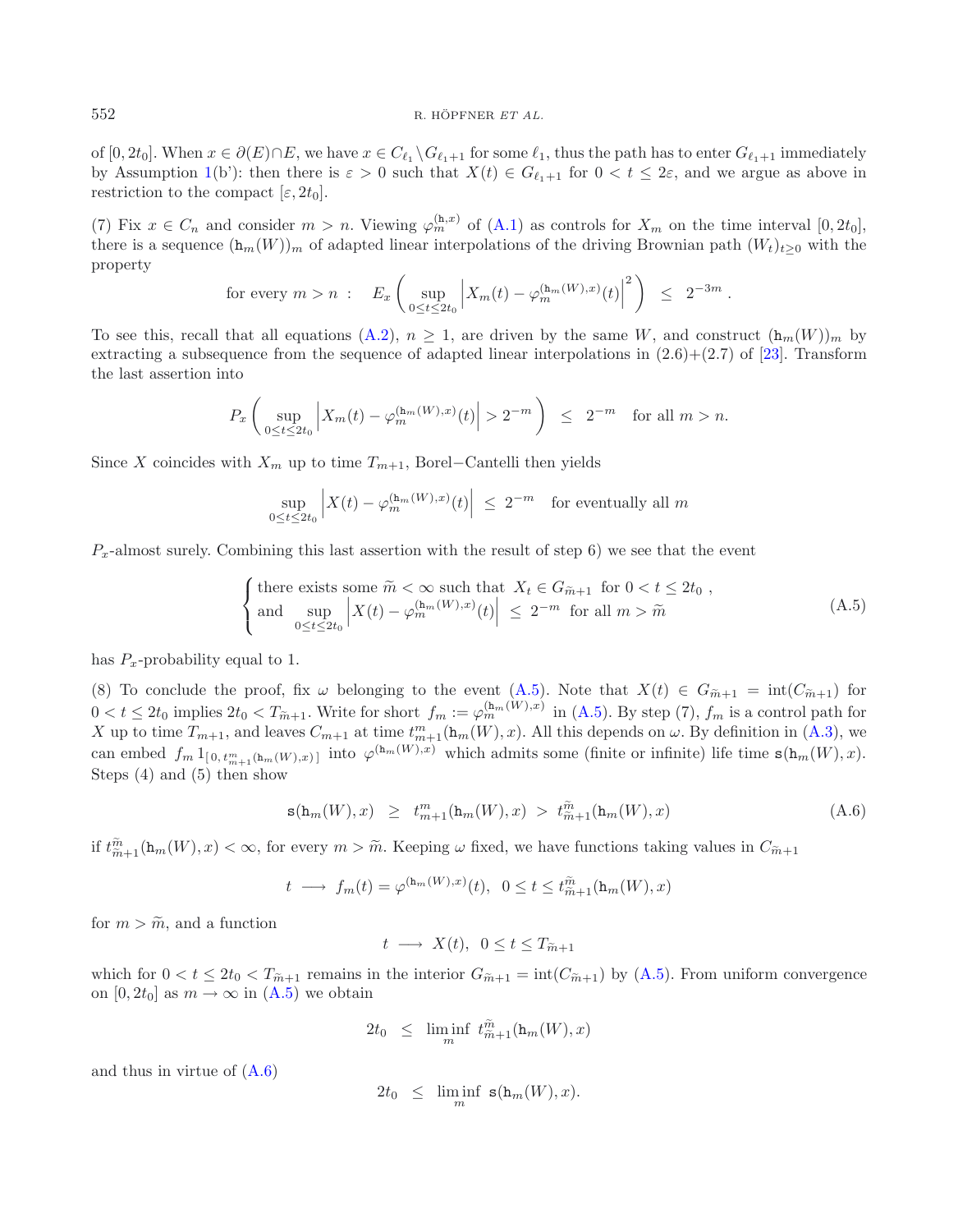This establishes that the support of  $Q_x^{t_0} = \mathcal{L}(X 1_{[0,t_0]} | P_x)$  in the sense of uniform convergence in  $C([0,t_0], E)$ is contained in the closure of

$$
\left\{ \left( \varphi^{(\mathtt{h},x)}(t) \right)_{0 \le t \le t_0} : \mathtt{h} \in \mathtt{H} \text{ such that } s(\mathtt{h},x) > t_0 \right\}
$$

and thus in the closure of  $(3.4)$ . The proof of Theorem  $3.1(b)$  $3.1(b)$  is finished.

*Proof of Theorem* [3.1\(](#page-9-0)a). The inverse inclusion now follows easily. Suppose that  $x \in C_n$ . Since  $\varphi^{(h,x)}(s) \in \text{int}(E)$ for all  $0 < s \leq \tilde{T}$  where  $\tilde{T} > t_0$ , there exists necessarily  $m \geq n$  such that  $\varphi^{(h,x)}(s) \in G_{m+1}$  for all  $s \in ]0, \tilde{T}].$ Applying step (5) of the first part of the proof, we know that  $\varphi^{(h,x)}$  coincides with  $\varphi^{(h,x)}_m$  on  $[0,t^m_{m+1}(h,x)]$ . Since  $t_{m+1}^m(\mathbf{h},x) \geq \tilde{T} > t_0$ , this implies that  $\varphi^{(\mathbf{h},x)} = \varphi^{(\mathbf{h},x)}_m$  on  $[0,\tilde{T}]$ . Applying step (2) of the first part of the proof, we obtain

$$
\varphi_m^{(\mathbf{h},x)}|_{[0,\widetilde{T}]} \in \text{supp}\left(Q_x^{m,\widetilde{T}}\right),
$$

where  $Q_x^{m,\tilde{T}}$  denotes the law of the solution  $(X_t^m)_{0 \le t \le \tilde{T}}$  starting from  $X_0 = x$ . We also clearly have that  $(X_t^m)$  $(X_t^m)_{0 \le t \le \tilde{T}}$  stays in  $G_{m+1}$  with positive  $P_x$ -probability. Since  $X_t^m = X_t$  for all  $t \le T_{m+1}$ , this implies that  $T_{m+1} \geq \tilde{T}$  with positive  $P_x$ -probability, thus  $\varphi_{|[0,\tilde{T}]}^{(\mathbf{h},x)} \in \text{supp}\left(Q_x^{\tilde{T}}\right)$ . The contract of the contract of  $\Box$  $\Box$ 

## **REFERENCES**

- <span id="page-26-15"></span>[1] L. Arnold and W. Kliemann, On unique ergodicity for degenerate diffusions. Stochastics **21** (1987) 41–61.
- <span id="page-26-3"></span>[2] J. Azéma, M. Duflo and D. Revuz, Mesures invariantes des processus de Markov récurrents. Séminaire de Probabilités III. In vol. 88 of Lect. Notes Math. Springer (1969).
- <span id="page-26-13"></span>[3] R. Bass, Diffusions and elliptic operators. Springer (1998).
- <span id="page-26-20"></span>[4] P. Brémaud, Introduction aux Probabilités. Springer (1984).
- <span id="page-26-21"></span>[5] Y. Chow and H. Teicher, *Probability theory*. 2nd Edition Springer (1988).
- <span id="page-26-10"></span>[6] S. Ditlevsen and P. Lansky, Estimation of the input parameters in the Feller neuronal model. Phys. Rev. E **73** (2006) 061910.
- <span id="page-26-16"></span>[7] H. Doss and P. Priouret, Support d'un processus de reflexion. Z. Wahrscheinlichkeitstheorie verw. Geb. **61** (1982) 3278–345.
- <span id="page-26-8"></span>[8] K. Endler, Periodicities in the Hodgkin–Huxley model and versions of this model with stochastic input. Master Thesis, Institute of Mathematics, University of Mainz (2012). Available at [https://publications.ub.uni-mainz.de/theses/frontdoor.php?](https://publications.ub.uni-mainz.de/theses/frontdoor.php?source_opus=3083&la=de) [source\\_opus=3083&la=de](https://publications.ub.uni-mainz.de/theses/frontdoor.php?source_opus=3083&la=de) (2016).
- [9] M. Hairer, On Malliavin's proof of Hörmander's theorem. Bull. Sci. Math. **135** (2011) 650–666.
- <span id="page-26-17"></span><span id="page-26-2"></span>[10] T. Harris, The existence of stationary measures for certain Markov processes. Proc. of 3rd Berkeley Symp. **II** (1956) 113–124.
- <span id="page-26-6"></span>[11] A. Hodgkin and A. Huxley, A quantitative description of ion currents and its applications to conduction and excitation in nerve embranes. J. Physiol. **117** (1951) 500–544.
- <span id="page-26-11"></span>[12] R. Höpfner, On a set of data for the membrane potential in a neuron. *Math. Biosci.* **207** (2007) 275–301.
- <span id="page-26-0"></span>[13] R. Höpfner, E. Löcherbach and M. Thieullen, Strongly degenerate time inhomogenous SDEs: densities and support properties. Application to Hodgkin–Huxley type systems. Preprint [arXiv:1410.0341](http://arxiv.org/abs/1410.0341) (2014). To appear in Bernoulli (2017).
- <span id="page-26-1"></span>[14] R. H¨opfner, E. L¨ocherbach and M.Thieullen, Ergodicity for a stochastic Hodgkin−Huxley model driven by Ornstein−Uhlenbeck type input. Ann. Inst. Henri Poincaré **52** (2016) 483-501.
- <span id="page-26-5"></span>[15] R. Höpfner and Yu. Kutoyants, Estimating discontinuous periodic signals in a time inhomogeneous diffusion. Statist. Inference Stoch. Proc. **13** (2010) 193–230.
- <span id="page-26-18"></span>[16] K. Ichihara and H. Kunita, A Classification of the Second Order Degenerate Elliptic Operators and its Probabilistic Characterization. Z. Wahrscheinlichkeitsth. verw. Geb. **30** (1974) 235–254.
- <span id="page-26-7"></span>[17] E. Izhikevich, Dynamical systems in neuroscience: the geometry of excitability and bursting. MIT Press (2007).
- <span id="page-26-12"></span>[18] H. Kunita, Stochastic flows and stochastic differential equations. Cambridge Univ. Press (1990).
- <span id="page-26-9"></span>[19] P. Lansky, L. Sacerdote and F. Tomassetti, On the comparison of Feller and Ornstein−Uhlenbeck models for neuronal activity. Biol. Cybern. **73** (1995) 457–465.
- <span id="page-26-19"></span>[20] J. Mattingly, A. Stuart and D. Highham, Ergodicity of SDEs and approximations: locally Lipschitz vector fields and degenerate noise. Stoch. Proc. Appl. **101** (2002) 185–232.
- <span id="page-26-4"></span>[21] S. Meyn and R. Tweedie, Stability of Markovian processes I: criteria for discrete-time chains. Adv. Appl. Probab. **24** (1992) 542–574.
- [22] S. Meyn and R. Tweedie, Stochastic stablity of Markov chains. Springer (1993).
- <span id="page-26-14"></span>[23] A. Millet and M. Sanz-Solé, A simple proof of the support theorem for diffusion processes. Séminaire de Probabilités, Strasbourg, tome 28 (1994) 26–48.